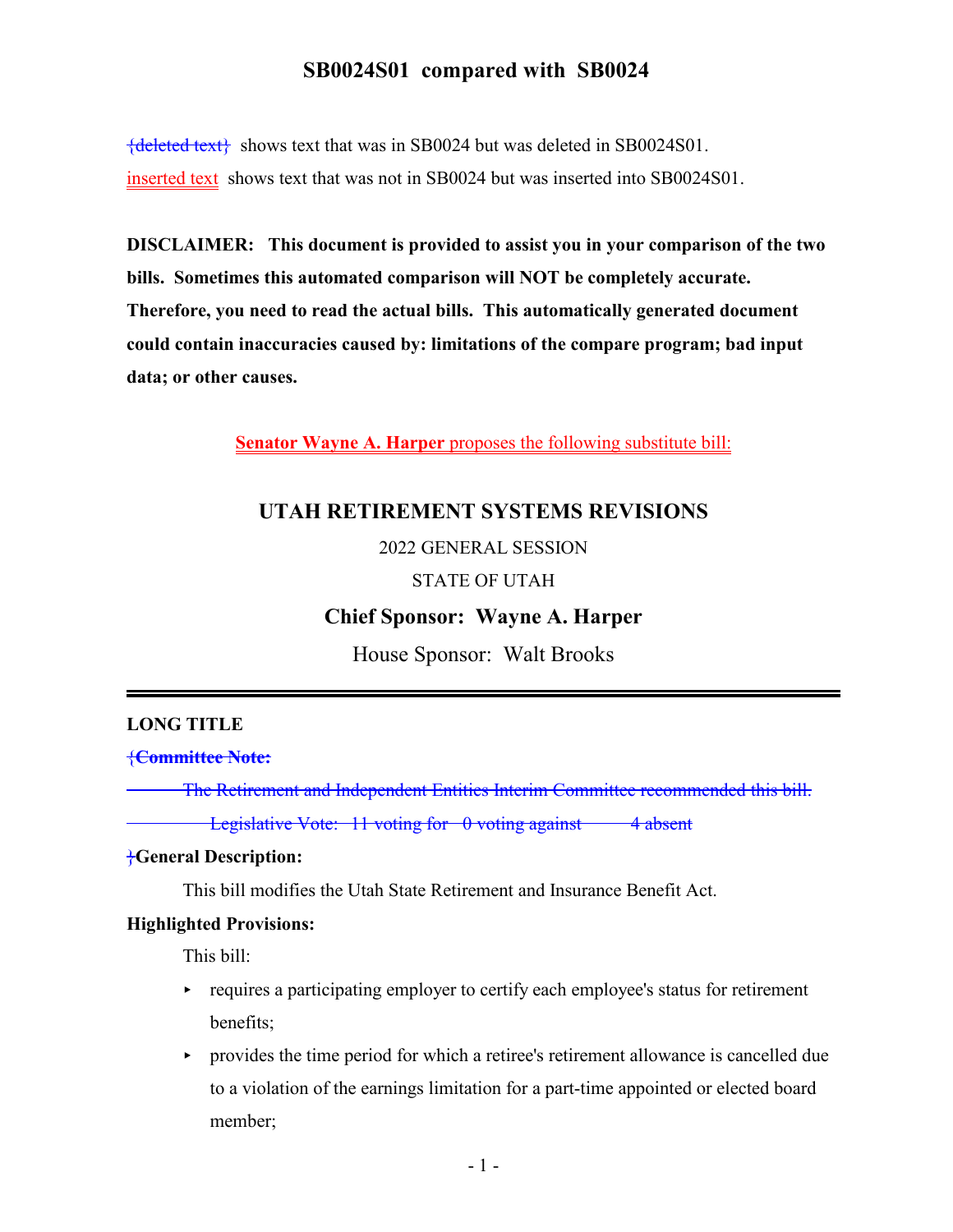- $\rightarrow$  aligns the time period for determining final average salary with the time period for calculating years of service credit;
- $\rightarrow$  adds the commissioner of the Department of Public Safety and the executive director of the Department of Corrections to the definitions of public safety service employee;
- $\triangleright$  clarifies when an elected official who is initially elected to office on or after July 1, 2011, may continue to participate in a retirement plan in which the elected official had previously accrued service credit;
- $\triangleright$  provides that a full-time Tier II employee who begins employment with an institution of higher education and has previously accrued service credit has a one-time irrevocable election to continue participation in the Utah Retirement Systems;
- $\rightarrow$  provides that a member who exempts from participation in the Utah Retirement Systems is exempt from earning years of service credit during the period of exemption;
- $\rightarrow$  permits a public safety service employee who is promoted to certain administrative positions to continue participation in a public safety retirement system while the employee remains employed with the same department;
- $\rightarrow$  permits a fire department chief to exempt from participation in the New Public Safety and Firefighters Tier II Contributory Retirement Act;
- $\textcolor{red}{\blacktriangleright}$  repeals the New Public Safety and Firefighter Tier II Retirement Benefits Restricted Account; and
- < makes technical and conforming changes.

#### **Money Appropriated in this Bill:**

None

#### **Other Special Clauses:**

This bill provides a special effective date.

# **Utah Code Sections Affected:**

#### AMENDS:

**49-11-603**, as last amended by Laws of Utah 2017, Chapter 141

**49-11-1207**, as last amended by Laws of Utah 2017, Chapter 141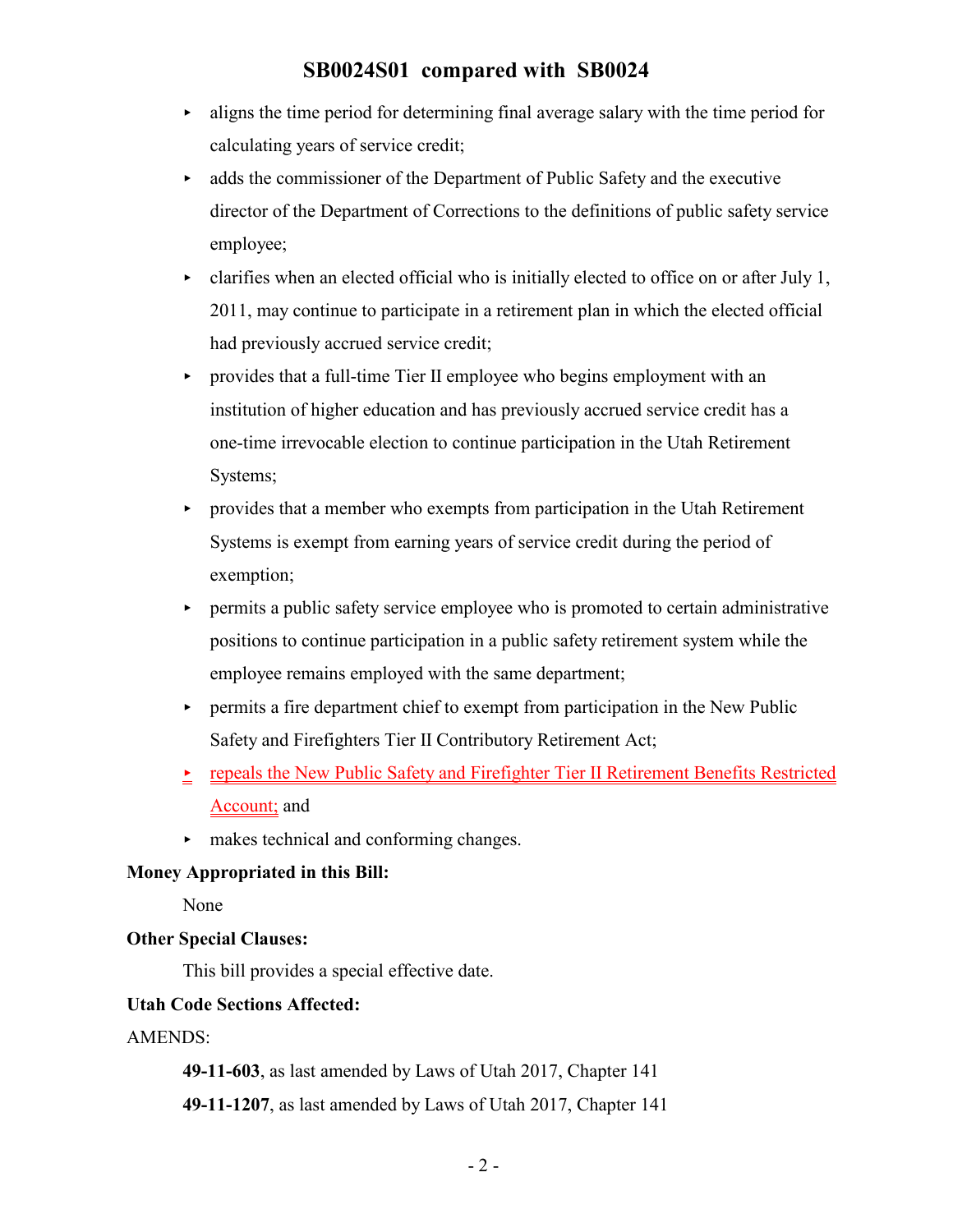**49-12-102**, as last amended by Laws of Utah 2018, Chapter 415 **49-13-102**, as last amended by Laws of Utah 2018, Chapter 415 **49-14-102**, as last amended by Laws of Utah 2016, Chapter 227 **49-14-201**, as last amended by Laws of Utah 2021, Chapter 344 **49-15-102**, as last amended by Laws of Utah 2016, Chapter 227 **49-15-201**, as last amended by Laws of Utah 2021, Chapter 344 **49-16-102**, as last amended by Laws of Utah 2019, Chapter 349 **49-22-102**, as last amended by Laws of Utah 2018, Chapter 415 **49-22-201**, as last amended by Laws of Utah 2020, Chapter 24 **49-22-204**, as last amended by Laws of Utah 2020, Chapters 24 and 365 **49-22-205**, as last amended by Laws of Utah 2021, Chapters 64 and 382 **49-22-401**, as last amended by Laws of Utah 2016, Chapter 227 **49-23-102**, as last amended by Laws of Utah 2020, Chapter 180 **49-23-201**, as last amended by Laws of Utah 2015, Chapters 315 and 463 **49-23-203**, as last amended by Laws of Utah 2020, Chapter 24 **49-23-401**, as last amended by Laws of Utah 2020, Chapter 437

#### REPEALS:

**49-11-904**, as enacted by Laws of Utah 2020, Chapter 437

*Be it enacted by the Legislature of the state of Utah:*

Section 1. Section **49-11-603** is amended to read:

# **49-11-603. Participating employer to report and certify -- Time limit -- Penalties for failure to comply.**

(1) As soon as administratively possible, but in no event later than 30 days after the end of each pay period, a participating employer shall report and certify to the office:

(a) the eligibility for service credit accrual of:

- (i) each current employee;
- (ii) each new employee as the new employee begins employment; and
- (iii) any changes to eligibility for service credit accrual of each employee;
- (b) the compensation of each current employee eligible for service credit; and
- (c) other factors relating to the proper administration of this title as required by the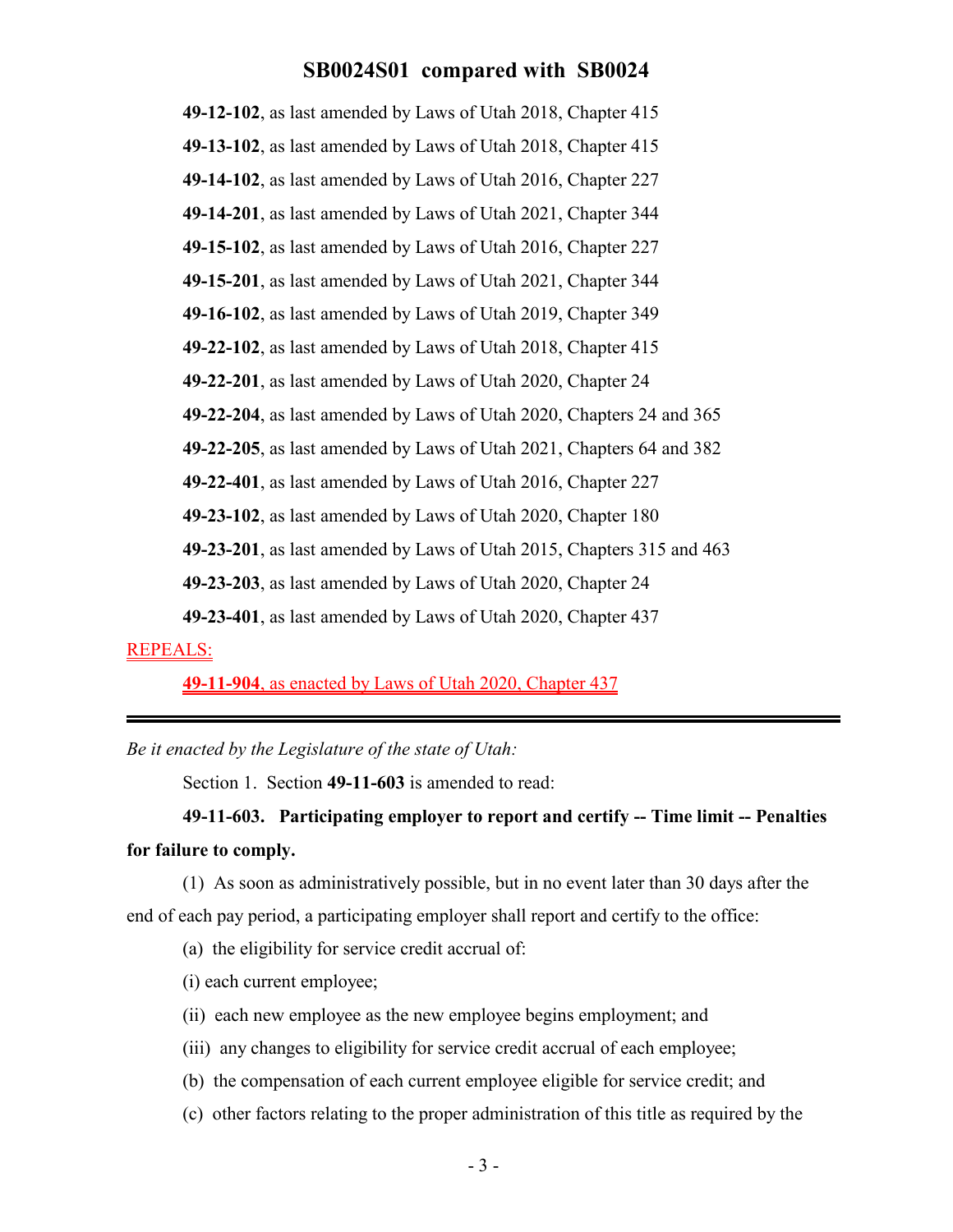executive director.

(2) (a) Each participating employer shall submit the reports required under Subsection (1) in a format approved by the office.

(b) Each participating employer shall include in the reports a certification, for each employee, whether the employee is:

(i) an eligible employee who is accruing service credit;

(ii) an ineligible employee who may not accrue service credit;

(iii) a reemployed retiree; or

(iv) an employee who is eligible for employer contributions to a defined contribution plan administered under this title.

(3) A participating employer shall be liable to the office for:

(a) any liabilities and expenses, including administrative expenses and the cost of increased benefits to employees, resulting from the participating employer's failure to correctly report and certify records under this section;

(b) a penalty equal to the greater of:

(i) \$250; or

(ii) 50% of the total contributions for the employees for the period of the reporting error; and

(c) attorney fees.

(4) The executive director may waive all or any part of the interest, penalties, expenses, and fees if the executive director finds there were extenuating circumstances surrounding the participating employer's failure to comply with this section.

(5) The office may estimate the length of service, compensation, or age of any employee, if that information is not contained in the records.

Section 2. Section **49-11-1207** is amended to read:

#### **49-11-1207. Postretirement reemployment -- Violations -- Penalties.**

(1) (a) If the office receives notice or learns of the reemployment of a retiree in violation of Section 49-11-1204 or 49-11-1205, the office shall:

(i) immediately cancel the retiree's retirement allowance;

(ii) keep the retiree's retirement allowance cancelled for the remainder of the calendar year if the reemployment with a participating employer exceeded the limitation under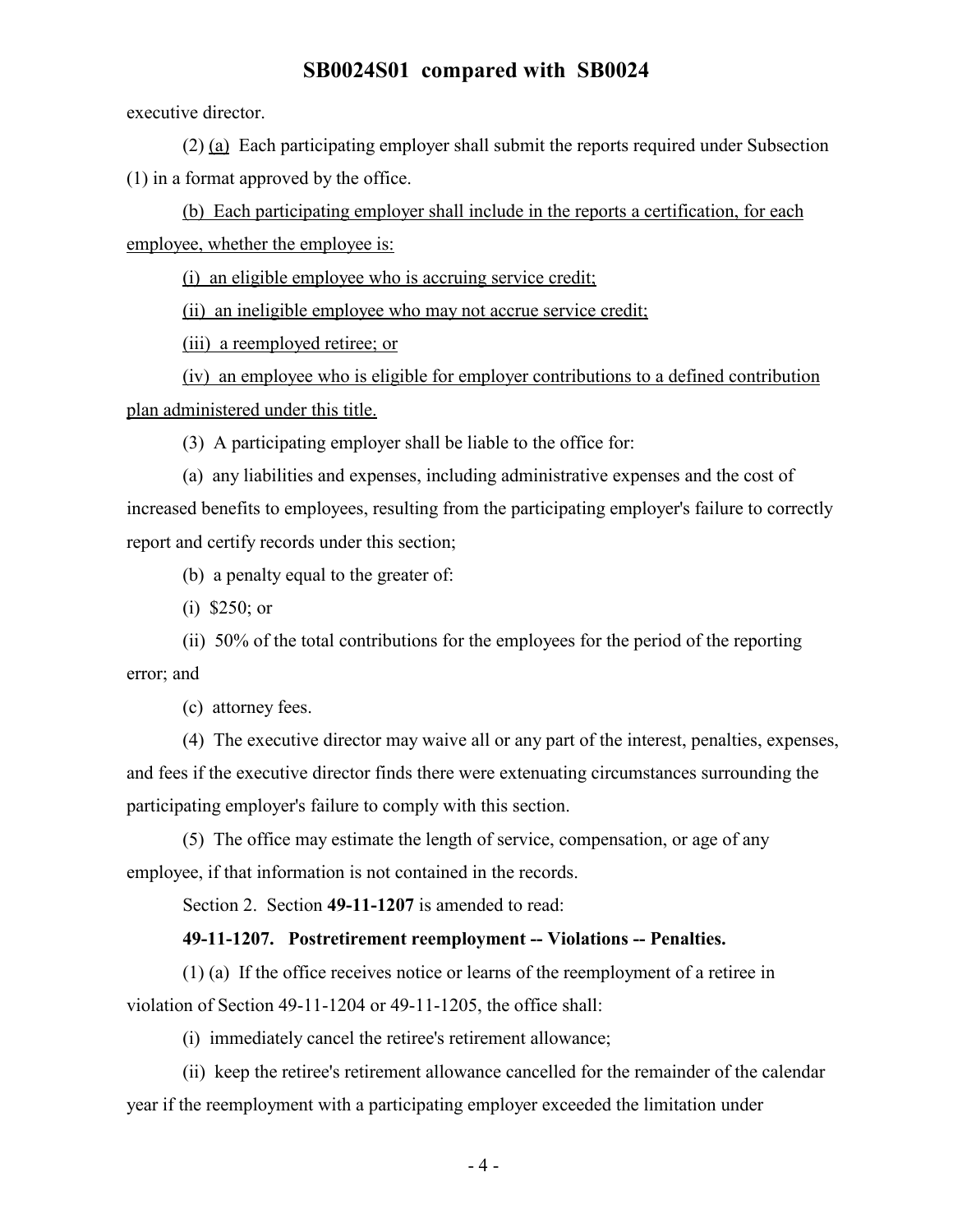Subsection 49-11-1205(1)(a)(iii)(A)  $[\sigma r]$ , (3)(b), or (4)(b); and

(iii) recover any overpayment resulting from the violation in accordance with the provisions of Section 49-11-607 before the allowance may be reinstated.

(b) Reinstatement of an allowance following cancellation for a violation under this section is subject to the procedures and provisions under Section 49-11-1204.

(2) If a retiree or participating employer failed to report reemployment in violation of Section 49-11-1206, the retiree, participating employer, or both, who are found to be responsible for the failure to report, are liable to the office for the amount of any overpayment resulting from the violation.

(3) A participating employer is liable to the office for a payment or failure to make a payment in violation of this part.

(4) If a participating employer fails to notify the office in accordance with Section 49-11-1206, the participating employer is immediately subject to a compliance audit by the office.

Section 3. Section **49-12-102** is amended to read:

#### **49-12-102. Definitions.**

As used in this chapter:

(1) (a) "Benefits normally provided"[ $\div$ (a)] means a benefit offered by an employer, including:

(i) a leave benefit of any kind;

(ii) insurance coverage of any kind if the employer pays some or all of the premium for the coverage;

(iii) employer contributions to a health savings account, health reimbursement account, health reimbursement arrangement, or medical expense reimbursement plan; and

(iv) a retirement benefit of any kind if the employer pays some or all of the cost of the benefit $\left[\frac{1}{2}, \frac{1}{2} \right]$ .

(b) "Benefits normally provided" does not include:

(i) a payment for social security;

(ii) workers' compensation insurance;

(iii) unemployment insurance;

(iv) a payment for Medicare;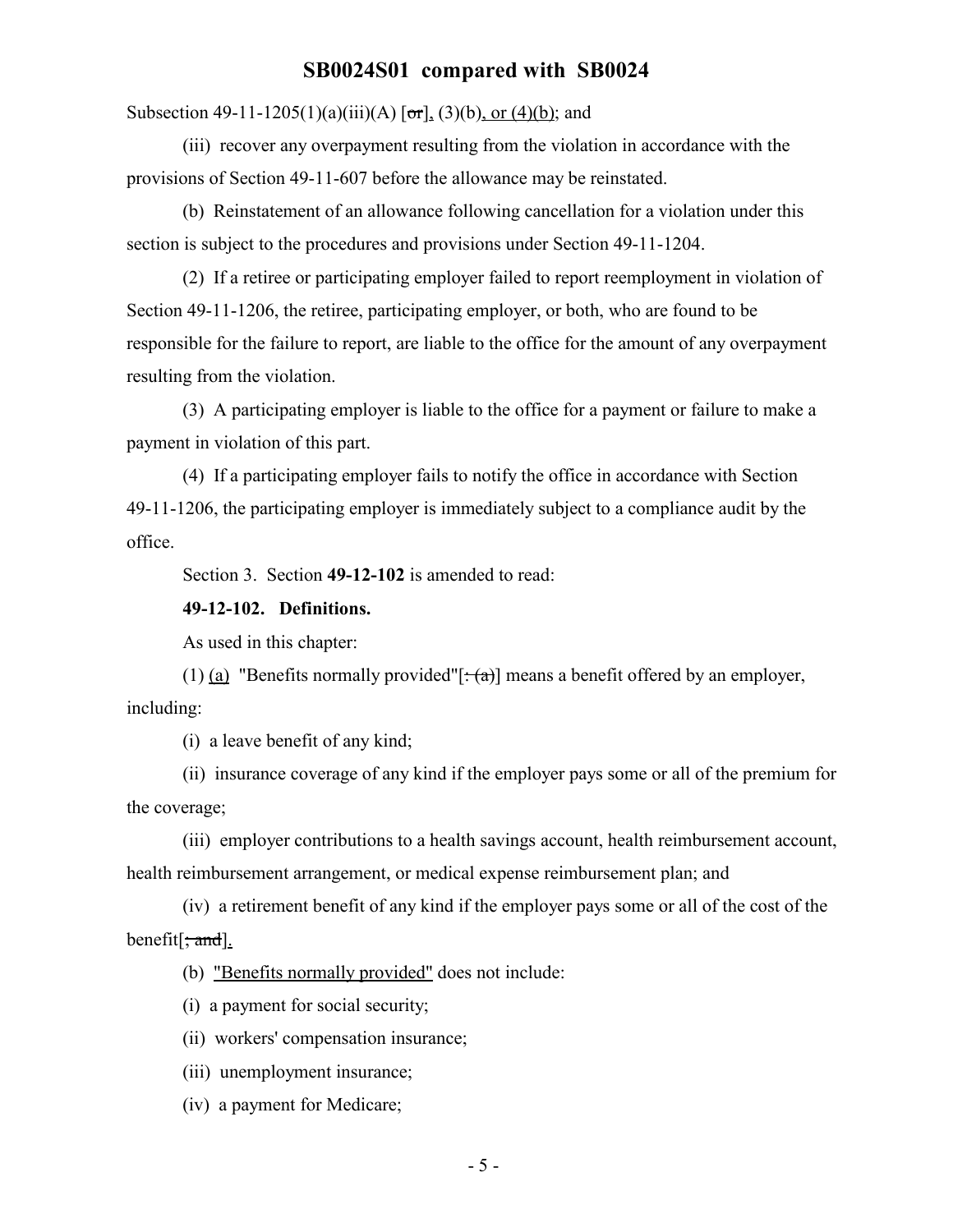(v) a payment or insurance required by federal or state law that is similar to a payment or insurance listed in Subsection (1)(b)(i), (ii), (iii), or (iv);

(vi) any other benefit that state or federal law requires an employer to provide an employee who would not otherwise be eligible to receive the benefit; or

(vii) any benefit that an employer provides an employee in order to avoid a penalty or tax under the Patient Protection and Affordable Care Act, Pub. L. No. 111-148 and the Health Care Education Reconciliation Act of 2010, Pub. L. No. 111-152, and related federal regulations, including a penalty imposed by Internal Revenue Code, Section 4980H.

(2) (a) "Compensation" means  $\sqrt{3}$ , except as provided in Subsection (2)(c), the total amount of payments made by a participating employer to a member of this system for services rendered to the participating employer, including:

(i) bonuses;

(ii) cost-of-living adjustments;

(iii) other payments currently includable in gross income and that are subject to social security deductions, including any payments in excess of the maximum amount subject to deduction under social security law;

(iv) amounts that the member authorizes to be deducted or reduced for salary deferral or other benefits authorized by federal law; and

(v) member contributions.

(b) "Compensation" for purposes of this chapter may not exceed the amount allowed under Internal Revenue Code, Section 401(a)(17).

(c) "Compensation" does not include:

(i) the monetary value of remuneration paid in kind, including a residence or use of equipment;

(ii) the cost of any employment benefits paid for by the participating employer;

(iii) compensation paid to a temporary employee, an exempt employee, or an employee otherwise ineligible for service credit;

(iv) any payments upon termination, including accumulated vacation, sick leave payments, severance payments, compensatory time payments, or any other special payments;

(v) any allowances or payments to a member for costs or expenses paid by the participating employer, including automobile costs, uniform costs, travel costs, tuition costs,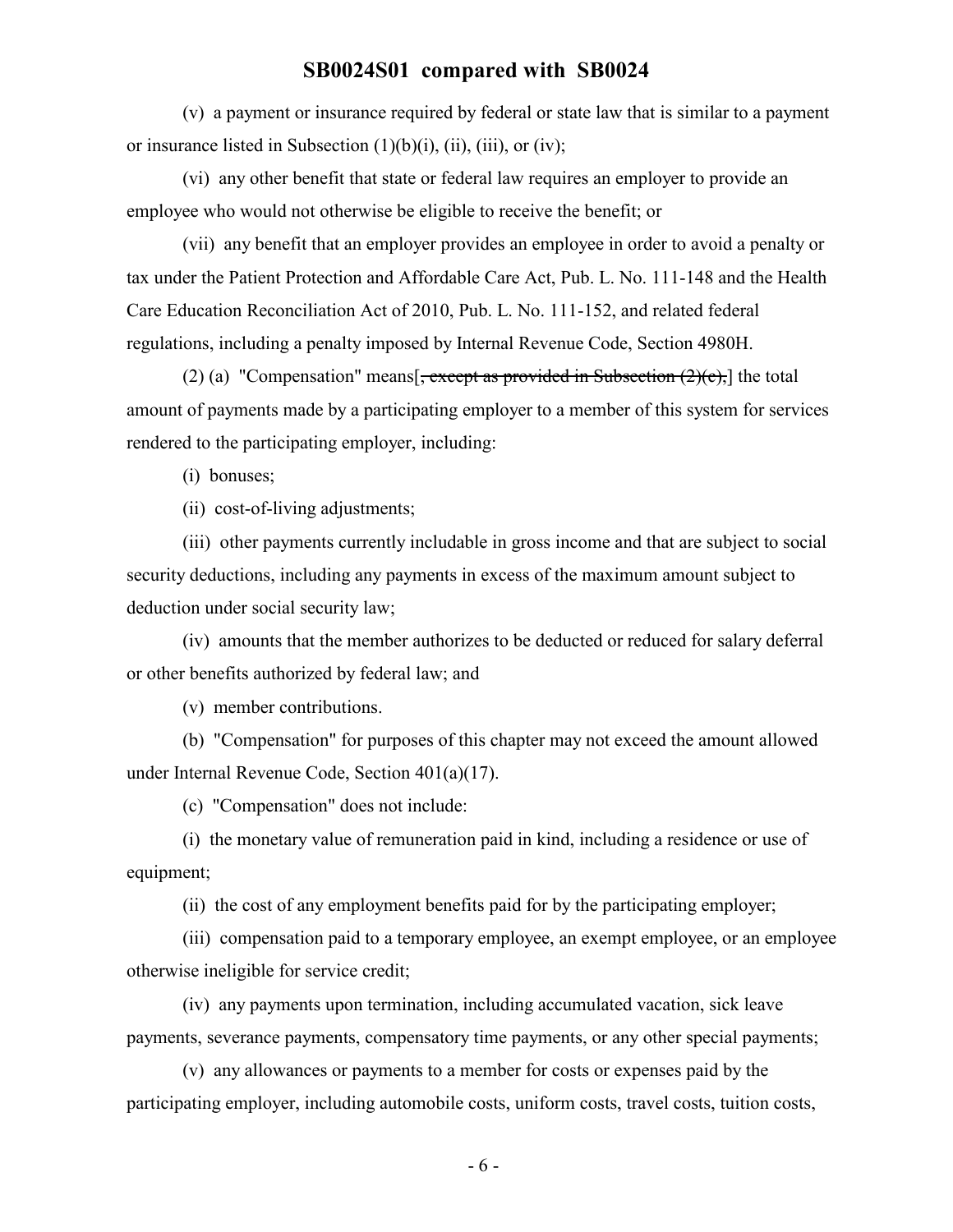housing costs, insurance costs, equipment costs, and dependent care costs; or

(vi) a teacher salary bonus described in Section 53F-2-513.

(d) The executive director may determine if a payment not listed under this Subsection (2) falls within the definition of compensation.

(3) (a) "Final average salary" means the amount calculated by averaging the highest five years of annual compensation preceding retirement subject to Subsections  $[3](a)$ ,  $(b)$ ,  $(c)$ , (d), and (e)] (3)(b), (c), (d), (e), and (f).

 $[(a)]$  (b) Except as provided in Subsection  $[(3)(b)]$  (3)(c), the percentage increase in annual compensation in any one of the years used may not exceed the previous year's compensation by more than 10% plus a cost-of-living adjustment equal to the decrease in the purchasing power of the dollar during the previous year, as measured by a United States Bureau of Labor Statistics Consumer Price Index average as determined by the board.

 $[(\theta)]$  (c) In cases where the participating employer provides acceptable documentation to the office, the limitation in Subsection  $[\frac{1}{3}(a)]$  (3)(b) may be exceeded if:

(i) the member has transferred from another agency; or

(ii) the member has been promoted to a new position.

 $[\text{e}(\epsilon)]$  (d) If the member retires more than six months from the date of termination of employment, the member is considered to have been in service at the member's last rate of pay from the date of the termination of employment to the effective date of retirement for purposes of computing the member's final average salary only.

 $[\overrightarrow{(d)}]$  (e) If the member has less than five years of service credit in this system, final average salary means the average annual compensation paid to the member during the full period of service credit.

 $[(e)] (f)$  The annual compensation used to calculate final average salary shall be based on[:] a period, as determined by the board, consistent with the period used to determine years of service credit in accordance with Subsection (7).

 $[(i)$  a calendar year for a member employed by a participating employer that is not an educational institution; or]

#### $[(ii)$  a contract year for a member employed by an educational institution.

(4) "Participating employer" means an employer  $[\overline{\text{which}}]$  that meets the participation requirements of Sections 49-12-201 and 49-12-202.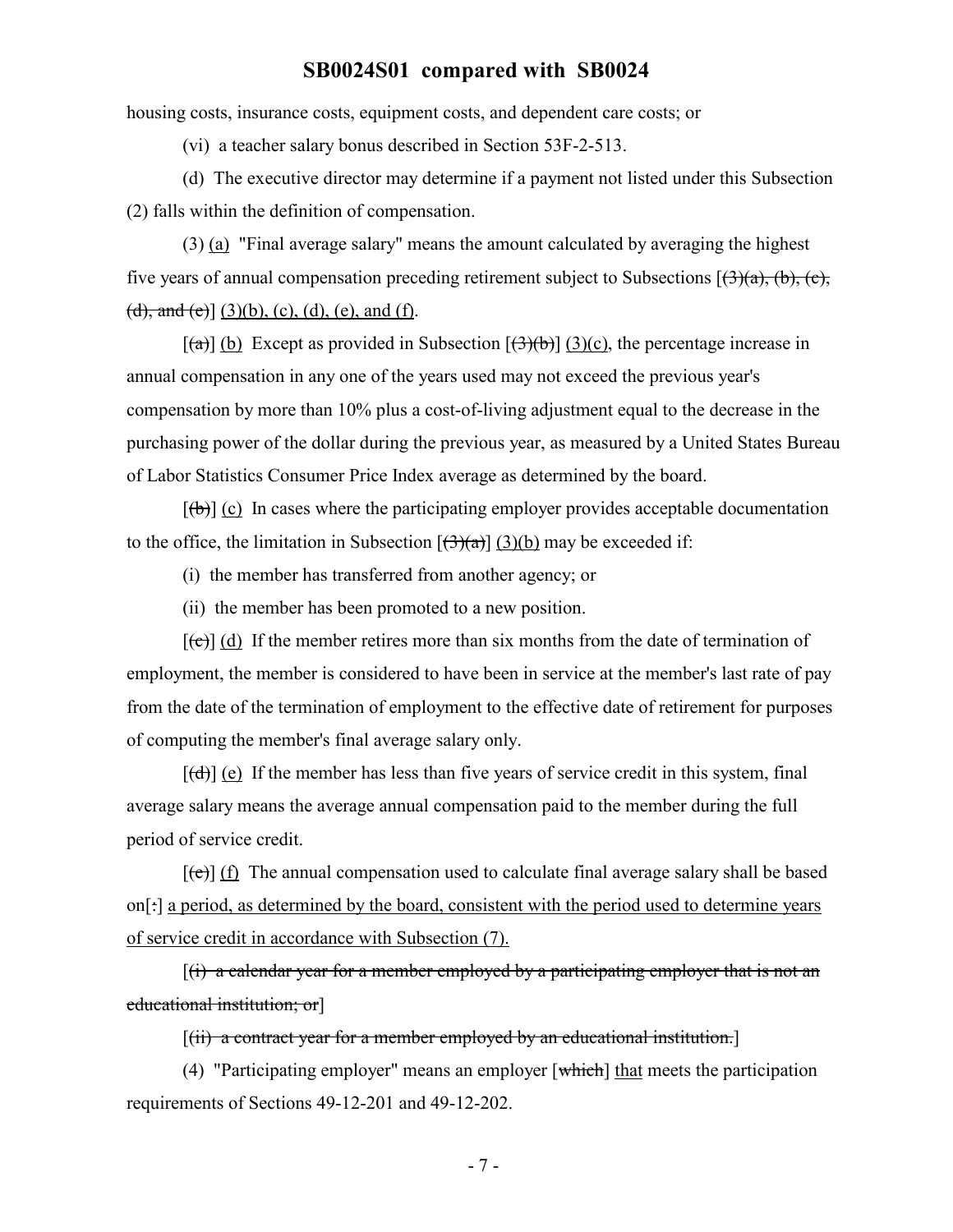(5) (a) "Regular full-time employee" means an employee:

(i) whose term of employment for a participating employer contemplates continued employment during a fiscal or calendar year [and];

(ii) whose employment normally requires an average of 20 hours or more per week, except as modified by the board[,]; and

(iii) who receives benefits normally provided by the participating employer.

(b) "Regular full-time employee" includes:

(i) a teacher whose term of employment for a participating employer contemplates continued employment during a school year and who teaches half-time or more;

(ii) a classified school employee:

(A) who is hired before July 1, 2013; and

(B) whose employment normally requires an average of 20 hours per week or more for a participating employer, regardless of benefits provided;

(iii) an officer, elective or appointive, who earns \$500 or more per month, indexed as of January 1, 1990, as provided in Section 49-12-407;

(iv) a faculty member or employee of an institution of higher education who is considered full-time by that institution of higher education; and

(v) an individual who otherwise meets the definition of this Subsection (5) who performs services for a participating employer through a professional employer organization or similar arrangement.

(c) "Regular full-time employee" does not include a classified school employee:

(i) (A) who is hired on or after July 1, 2013; and

(B) who does not receive benefits normally provided by the participating employer even if the employment normally requires an average of 20 hours per week or more for a participating employer;

(ii) (A) who is hired before July 1, 2013;

(B) who did not qualify as a regular full-time employee before July 1, 2013;

(C) who does not receive benefits normally provided by the participating employer; and

(D) whose employment hours are increased on or after July 1, 2013, to require an average of 20 hours per week or more for a participating employer; or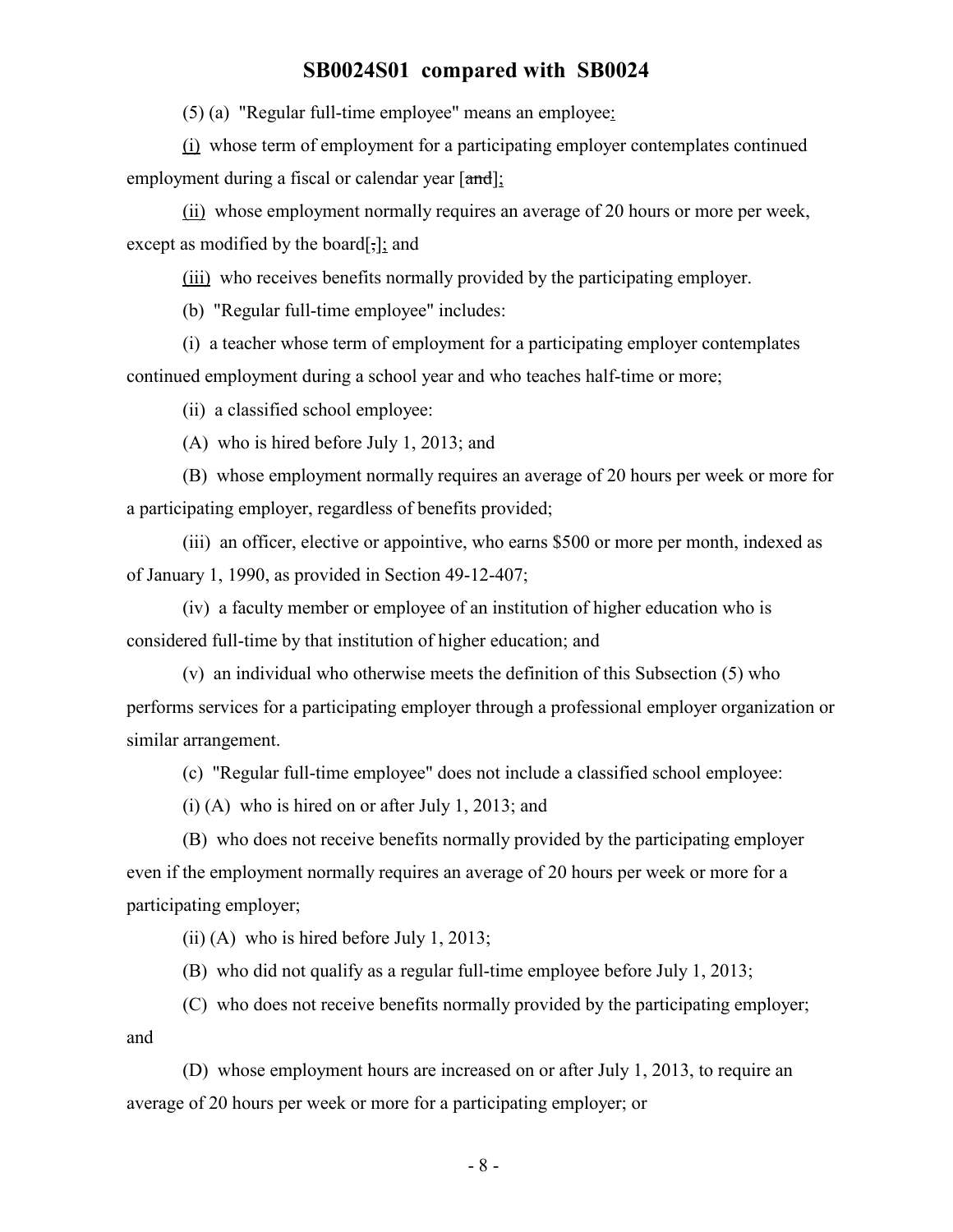(iii) who is a person working on a contract:

(A) for the purposes of vocational rehabilitation and the employment and training of people with significant disabilities; and

(B) that has been set aside from procurement requirements by the state pursuant to Section 63G-6a-805 or the federal government pursuant to 41 U.S.C. Sec. 8501 et seq.

(6) "System" means the Public Employees' Contributory Retirement System created under this chapter.

(7) "Years of service credit" means:

(a) a period consisting of 12 full months as determined by the board;

(b) a period determined by the board, whether consecutive or not, during which a regular full-time employee performed services for a participating employer, including any time the regular full-time employee was absent on a paid leave of absence granted by a participating employer or was absent in the service of the United States government on military duty as provided by this chapter; or

(c) the regular school year consisting of not less than eight months of full-time service for a regular full-time employee of an educational institution.

Section 4. Section **49-13-102** is amended to read:

#### **49-13-102. Definitions.**

As used in this chapter:

(1) "Benefits normally provided"  $[{\text{has the same meaning as}}]$  means the same as that term is defined in Section 49-12-102.

(2) (a) [Except as provided in Subsection  $(2)(c)$ , "compensation"] "Compensation" means the total amount of payments made by a participating employer to a member of this system for services rendered to the participating employer, including:

(i) bonuses;

(ii) cost-of-living adjustments;

(iii) other payments currently includable in gross income and that are subject to social security deductions, including any payments in excess of the maximum amount subject to deduction under social security law; and

(iv) amounts that the member authorizes to be deducted or reduced for salary deferral or other benefits authorized by federal law.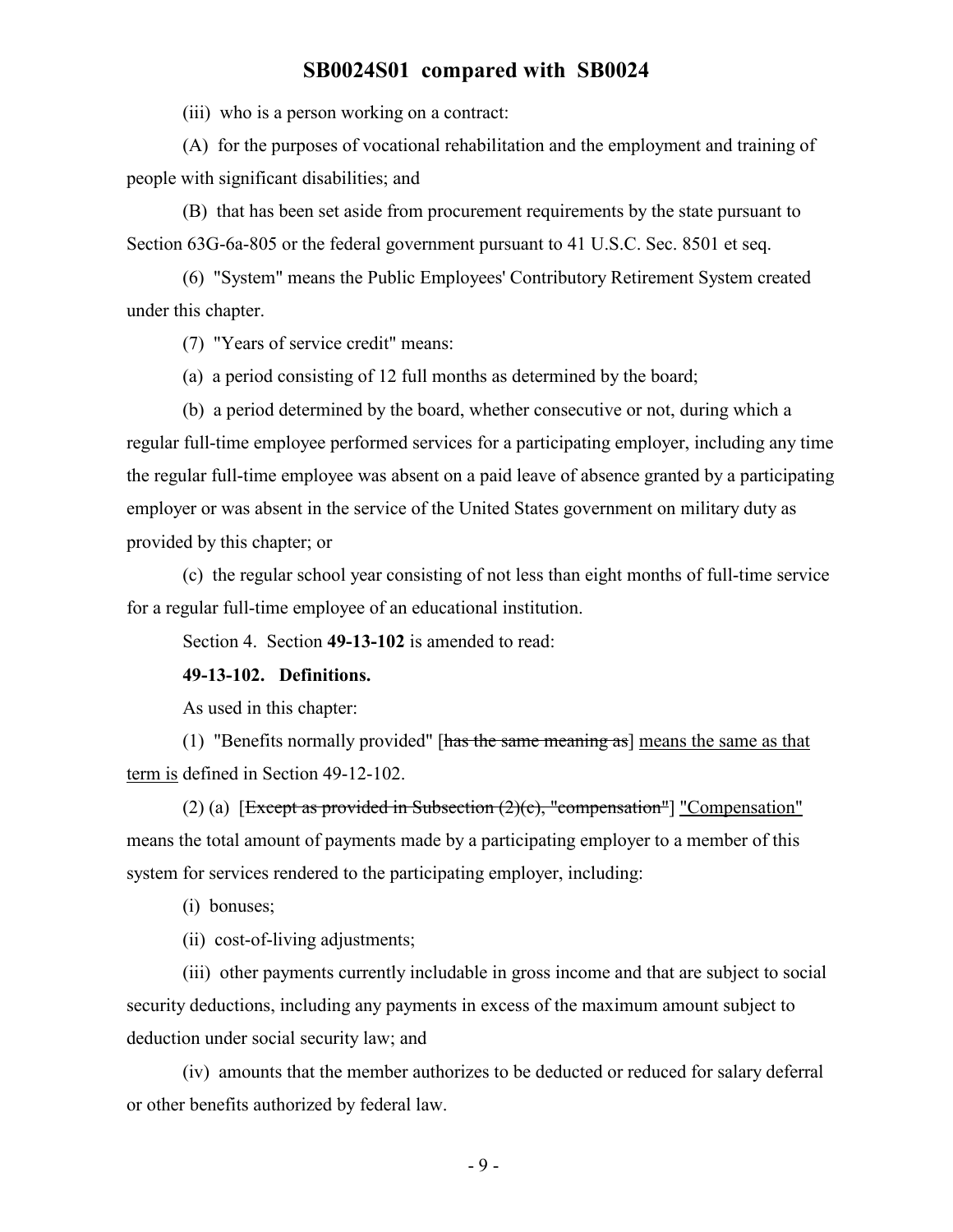(b) "Compensation" for purposes of this chapter may not exceed the amount allowed under Internal Revenue Code, Section 401(a)(17).

(c) "Compensation" does not include:

(i) the monetary value of remuneration paid in kind, including a residence or use of equipment;

(ii) the cost of any employment benefits paid for by the participating employer;

(iii) compensation paid to a temporary employee, an exempt employee, or an employee otherwise ineligible for service credit;

(iv) any payments upon termination, including accumulated vacation, sick leave payments, severance payments, compensatory time payments, or any other special payments;

(v) any allowances or payments to a member for costs or expenses paid by the participating employer, including automobile costs, uniform costs, travel costs, tuition costs, housing costs, insurance costs, equipment costs, and dependent care costs; or

(vi) a teacher salary bonus described in Section 53F-2-513.

(d) The executive director may determine if a payment not listed under this Subsection (2) falls within the definition of compensation.

(3) (a) "Final average salary" means the amount calculated by averaging the highest three years of annual compensation preceding retirement subject to Subsections  $(3)(a)$ ,  $(b)$ ,  $(c)$ , and  $(d)$ ]  $(3)(b)$ ,  $(c)$ ,  $(d)$ , and  $(e)$ .

 $[(a)]$  (b) Except as provided in Subsection  $[(3)(b)]$  (3)(c), the percentage increase in annual compensation in any one of the years used may not exceed the previous year's compensation by more than 10% plus a cost-of-living adjustment equal to the decrease in the purchasing power of the dollar during the previous year, as measured by a United States Bureau of Labor Statistics Consumer Price Index average as determined by the board.

 $[(\theta)]$  (c) In cases where the participating employer provides acceptable documentation to the office, the limitation in Subsection  $[(3)(a)]$  (3)(b) may be exceeded if:

(i) the member has transferred from another agency; or

(ii) the member has been promoted to a new position.

 $[\text{f}\text{e}]$  (d) If the member retires more than six months from the date of termination of employment and for purposes of computing the member's final average salary only, the member is considered to have been in service at the member's last rate of pay from the date of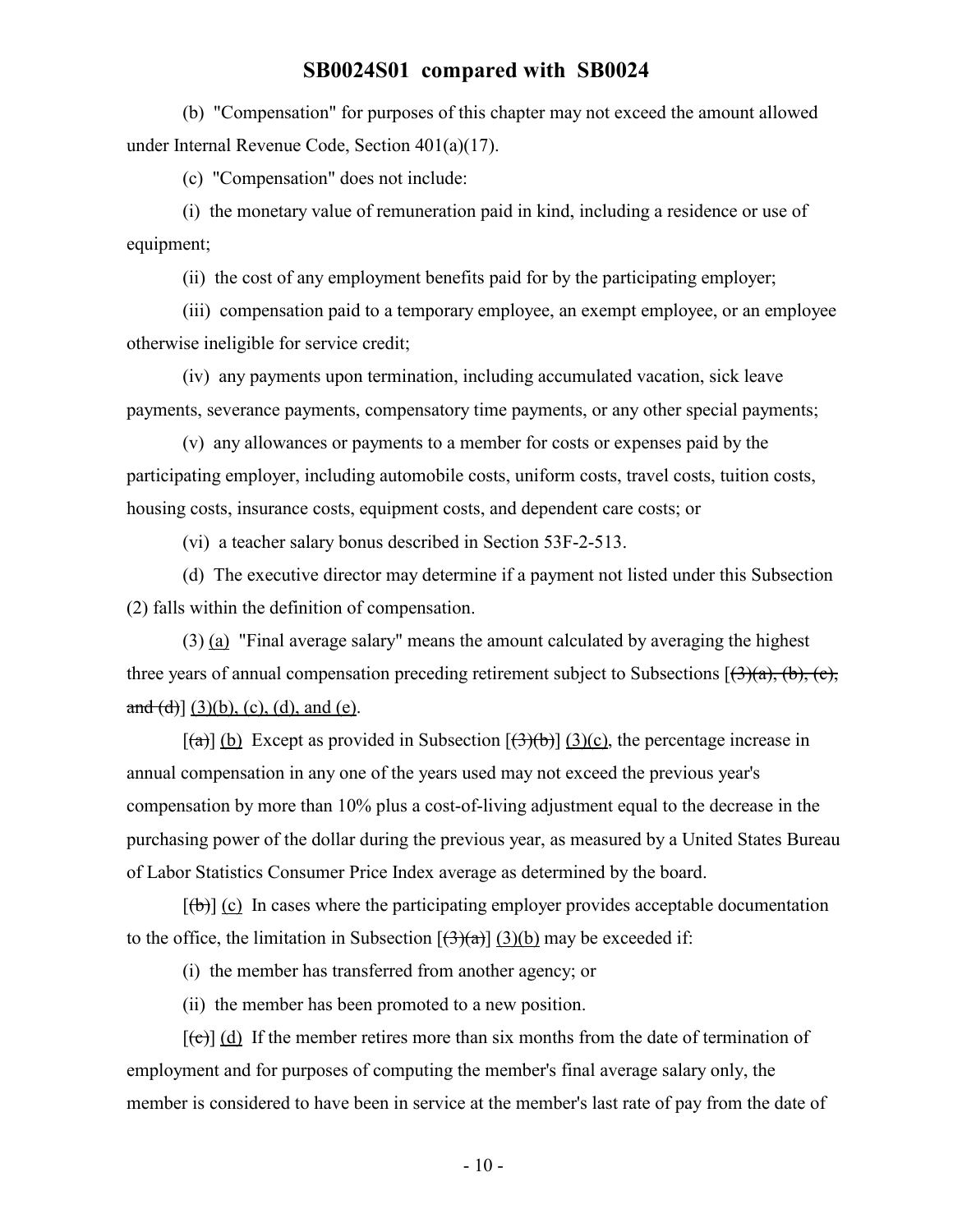the termination of employment to the effective date of retirement.

 $[(d)]$  (e) The annual compensation used to calculate final average salary shall be based on[ $:$ ] a period, as determined by the board, consistent with the period used to determine years of service credit in accordance with Subsection (7).

 $[(i)$  a calendar year for a member employed by a participating employer that is not an educational institution; or]

 $[(ii)$  a contract year for a member employed by an educational institution.

(4) "Participating employer" means an employer  $\lceil \text{which} \rceil$  that meets the participation requirements of Sections 49-13-201 and 49-13-202.

(5) (a) "Regular full-time employee" means an employee:

(i) whose term of employment for a participating employer contemplates continued employment during a fiscal or calendar year [and];

(ii) whose employment normally requires an average of 20 hours or more per week, except as modified by the board[,]; and

(iii) who receives benefits normally provided by the participating employer.

(b) "Regular full-time employee" includes:

(i) a teacher whose term of employment for a participating employer contemplates continued employment during a school year and who teaches half time or more;

(ii) a classified school employee:

(A) who is hired before July 1, 2013; and

(B) whose employment normally requires an average of 20 hours per week or more for a participating employer, regardless of benefits provided;

(iii) an officer, elective or appointive, who earns \$500 or more per month, indexed as of January 1, 1990, as provided in Section 49-13-407;

(iv) a faculty member or employee of an institution of higher education who is considered full time by that institution of higher education; and

(v) an individual who otherwise meets the definition of this Subsection (5) who performs services for a participating employer through a professional employer organization or similar arrangement.

(c) "Regular full-time employee" does not include a classified school employee:

(i) (A) who is hired on or after July 1, 2013; and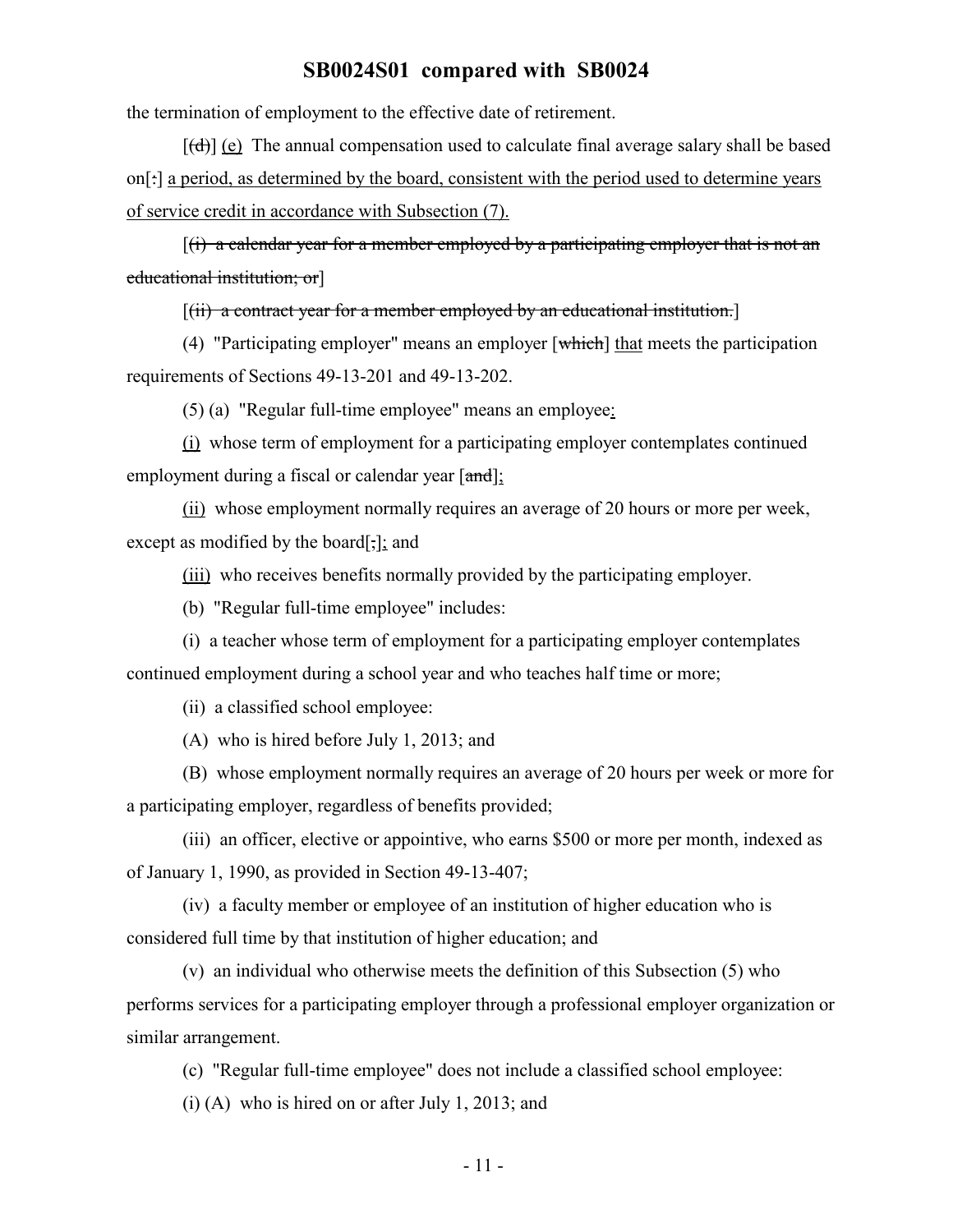(B) who does not receive benefits normally provided by the participating employer even if the employment normally requires an average of 20 hours per week or more for a participating employer;

(ii) (A) who is hired before July 1, 2013;

(B) who did not qualify as a regular full-time employee before July 1, 2013;

(C) who does not receive benefits normally provided by the participating employer; and

(D) whose employment hours are increased on or after July 1, 2013, to require an average of 20 hours per week or more for a participating employer; or

(iii) who is a person working on a contract:

(A) for the purposes of vocational rehabilitation and the employment and training of people with significant disabilities; and

(B) that has been set aside from procurement requirements by the state pursuant to Section 63G-6a-805 or the federal government pursuant to 41 U.S.C. Sec. 8501 et seq.

(6) "System" means the Public Employees' Noncontributory Retirement System.

(7) "Years of service credit" means:

(a) a period consisting of 12 full months as determined by the board;

(b) a period determined by the board, whether consecutive or not, during which a regular full-time employee performed services for a participating employer, including any time the regular full-time employee was absent on a paid leave of absence granted by a participating employer or was absent in the service of the United States government on military duty as provided by this chapter; or

(c) the regular school year consisting of not less than eight months of full-time service for a regular full-time employee of an educational institution.

Section 5. Section **49-14-102** is amended to read:

#### **49-14-102. Definitions.**

As used in this chapter:

(1) (a) "Compensation" means the total amount of payments that are includable in gross income [which are] received by a public safety service employee as base income for the regularly scheduled work period. The participating employer shall establish the regularly scheduled work period. Base income shall be determined prior to the deduction of member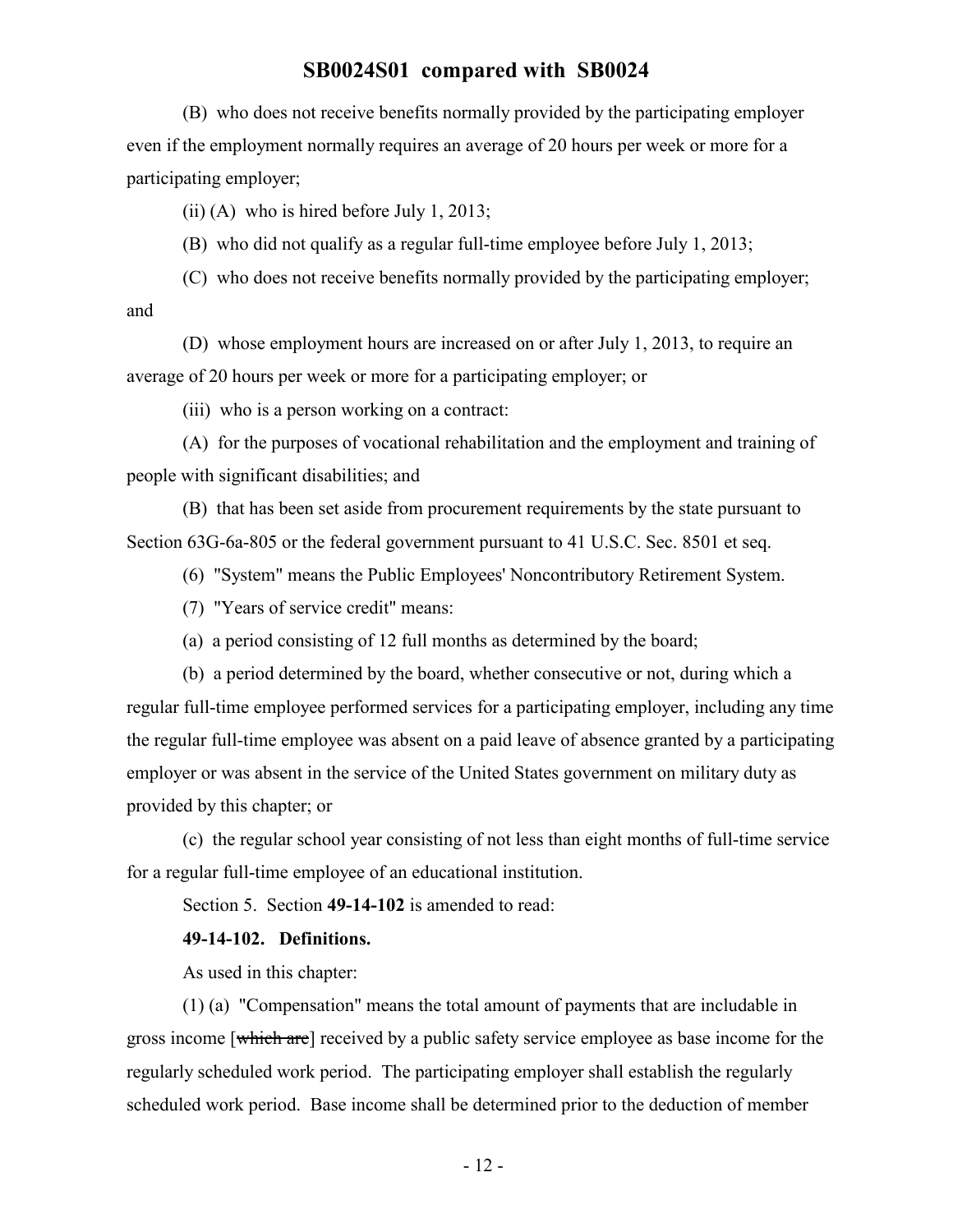contributions or any amounts the public safety service employee authorizes to be deducted for salary deferral or other benefits authorized by federal law.

(b) "Compensation" includes performance-based bonuses and cost-of-living adjustments.

(c) "Compensation" does not include:

(i) overtime;

(ii) sick pay incentives;

(iii) retirement pay incentives;

(iv) the monetary value of remuneration paid in kind, including a residence, use of equipment or uniform, travel, or similar payments;

(v) a lump-sum payment or special payments covering accumulated leave; and

(vi) all contributions made by a participating employer under this system or under any other employee benefit system or plan maintained by a participating employer for the benefit of a member or participant.

(d) "Compensation" for purposes of this chapter may not exceed the amount allowed under Internal Revenue Code Section 401(a)(17).

(2) "Dispatcher" means the same as that term is defined in Section 53-6-102.

(3) (a) "Final average salary" means the amount calculated by averaging the highest three years of annual compensation preceding retirement subject to Subsections  $(\exists)(a)$ , (b), and  $(e)$ ] (3)(b), (c), and (d).

 $[(a)]$  (b) Except as provided in Subsection  $[(3)(b)]$  (3)(c), the percentage increase in annual compensation in any one of the years used may not exceed the previous year's compensation by more than 10% plus a cost-of-living adjustment equal to the decrease in the purchasing power of the dollar during the previous year, as measured by a United States Bureau of Labor Statistics Consumer Price Index average as determined by the board.

 $[(\theta)]$  (c) In cases where the participating employer provides acceptable documentation to the office, the limitation in Subsection  $[\frac{1}{3}(a)]$  (3)(b) may be exceeded if:

(i) the public safety service employee has transferred from another agency; or

(ii) the public safety service employee has been promoted to a new position.

 $[\text{e}(\epsilon)]$  (d) The annual compensation used to calculate final average salary shall be based on[:] a period, as determined by the board, consistent with the period used to determine years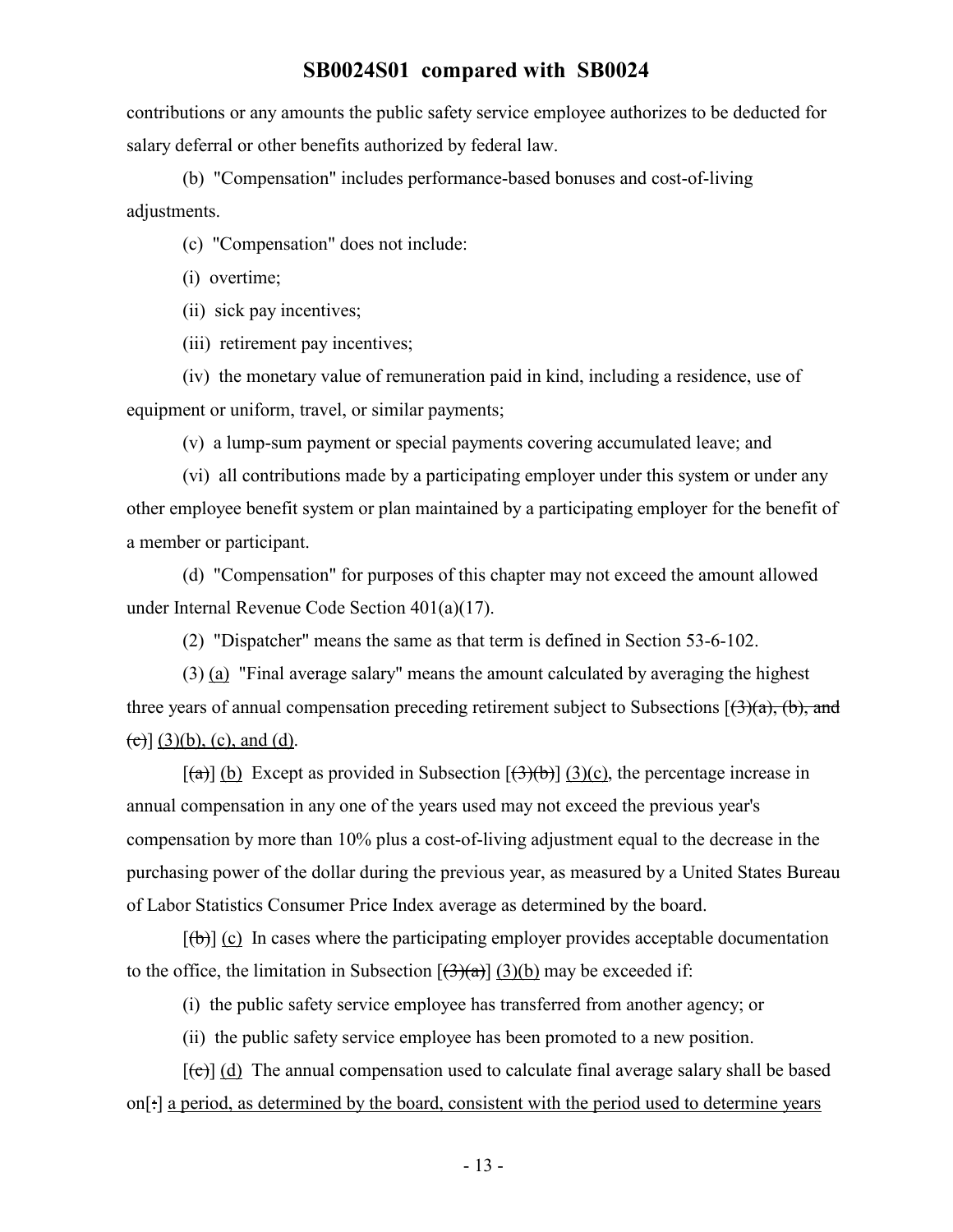of service credit in accordance with Subsection (10).

 $[(i)$  a calendar year for a member employed by a participating employer that is not an educational institution; or]

[(ii) a contract year for a member employed by an educational institution.]

(4) (a) "Line-of-duty death" means a death resulting from:

(i) external force, violence, or disease occasioned by an act of duty as a public safety service employee; or

(ii) strenuous activity, including a heart attack or stroke, that occurs during strenuous training or another strenuous activity required as an act of duty as a public safety service employee.

(b) "Line-of-duty death" does not include a death that:

(i) occurs during an activity that is required as an act of duty as a public safety service employee if the activity is not a strenuous activity, including an activity that is clerical, administrative, or of a nonmanual nature;

(ii) occurs during the commission of a crime committed by the employee;

(iii) the employee's intoxication or use of alcohol or drugs, whether prescribed or nonprescribed, contributes to the employee's death; or

(iv) occurs in a manner other than as described in Subsection (4)(a).

(5) "Participating employer" means an employer  $[\overline{\text{which}}]$  that meets the participation requirements of Section 49-14-201.

(6) (a) "Public safety service" means employment normally requiring an average of 2,080 hours of regularly scheduled employment per year rendered by a member who is  $\lceil a \rceil$ :

(i) a law enforcement officer in accordance with Section 53-13-103;

(ii) a correctional officer in accordance with Section 53-13-104;

(iii) a special function officer approved in accordance with Sections 49-14-201 and 53-13-105;

(iv) a dispatcher who is certified in accordance with Section 53-6-303;  $\lceil \sigma r \rceil$ 

(v) a full-time member of the Board of Pardons and Parole created under Section  $77-27-2$ [.];

(vi) the commissioner of the Department of Public Safety; or (vii) the executive director of the Department of Corrections.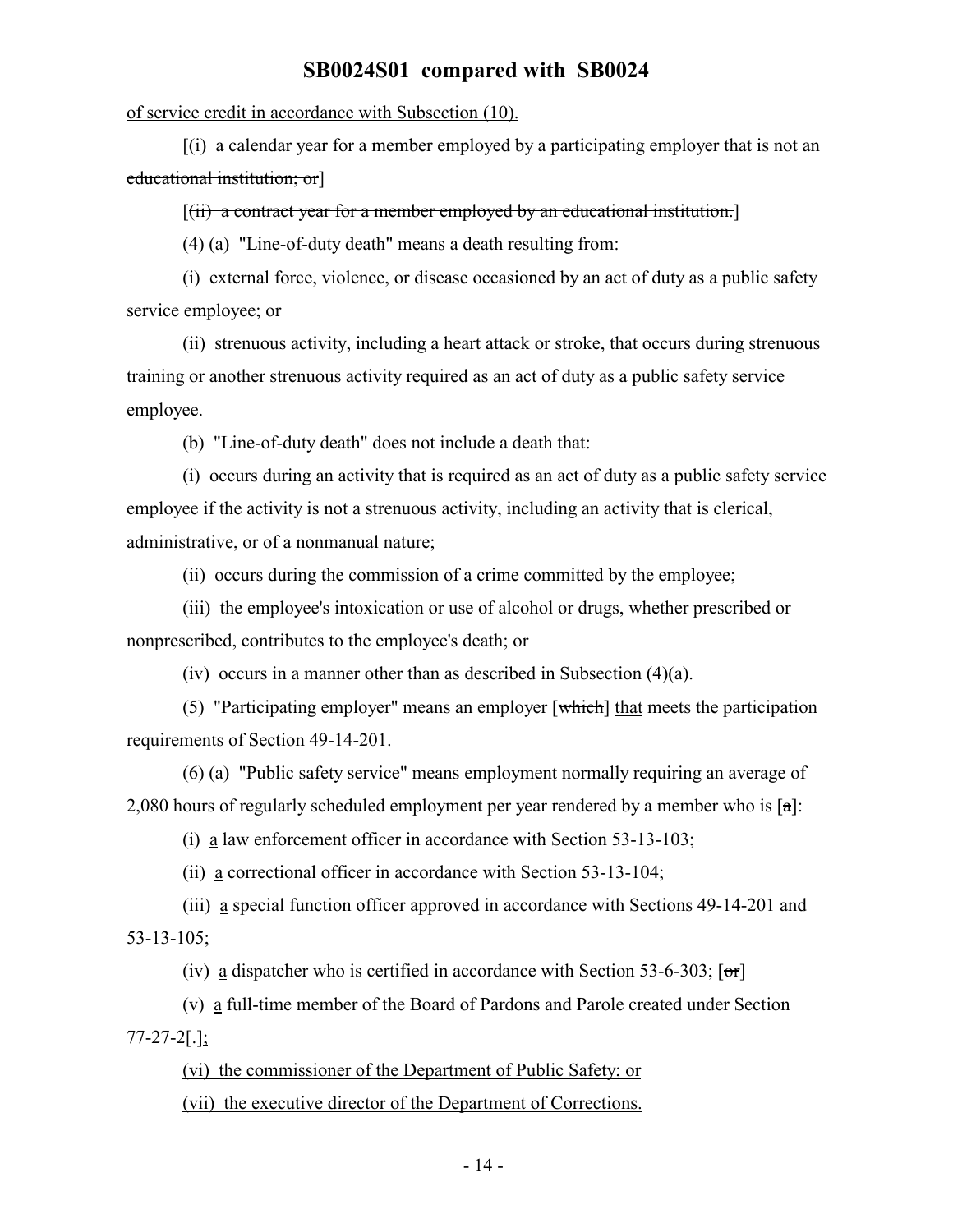(b) Except [as provided under Subsections  $(6)(a)(iv)$  and  $(v)$ ] for a position described in Subsection  $(6)(a)(iv)$ ,  $(v)$ ,  $(vi)$ , or  $(vii)$ , "public safety service" also requires that, in the course of employment, the employee's life or personal safety is at risk.

(c) Except for the minimum hour requirement, Subsections (6)(a) and (b) do not apply to any person who was eligible for service credit in this system before January 1, 1984.

(7) "Public safety service employee" means an employee of a participating employer who performs public safety service under this chapter.

(8) (a) "Strenuous activity" means engagement involving a difficult, stressful, or vigorous fire suppression, rescue, hazardous material response, emergency medical service, physical law enforcement, prison security, disaster relief, or other emergency response activity.

(b) "Strenuous activity" includes participating in a participating employer sanctioned and funded training exercise that involves difficult, stressful, or vigorous physical activity.

(9) "System" means the Public Safety Contributory Retirement System created under this chapter.

(10) "Years of service credit" means the number of periods, each to consist of 12 full months as determined by the board, whether consecutive or not, during which a public safety service employee was employed by a participating employer, including time the public safety service employee was absent in the service of the United States government on military duty.

Section 6. Section **49-14-201** is amended to read:

#### **49-14-201. System membership -- Eligibility.**

(1) Except as provided in Section 49-15-201, a public safety service employee of a participating employer participating in this system is eligible for service credit in this system at the earliest of:

(a) July 1, 1969, if the public safety service employee was employed by the participating employer on July 1, 1969, and the participating employer was participating in this system on that date;

(b) the date the participating employer begins participating in this system if the public safety service employee was employed by the participating employer on that date; or

(c) the date the public safety service employee is employed by the participating employer and is eligible to perform public safety service, except that a public safety service employee initially entering employment with a participating employer on or after July 1, 2011,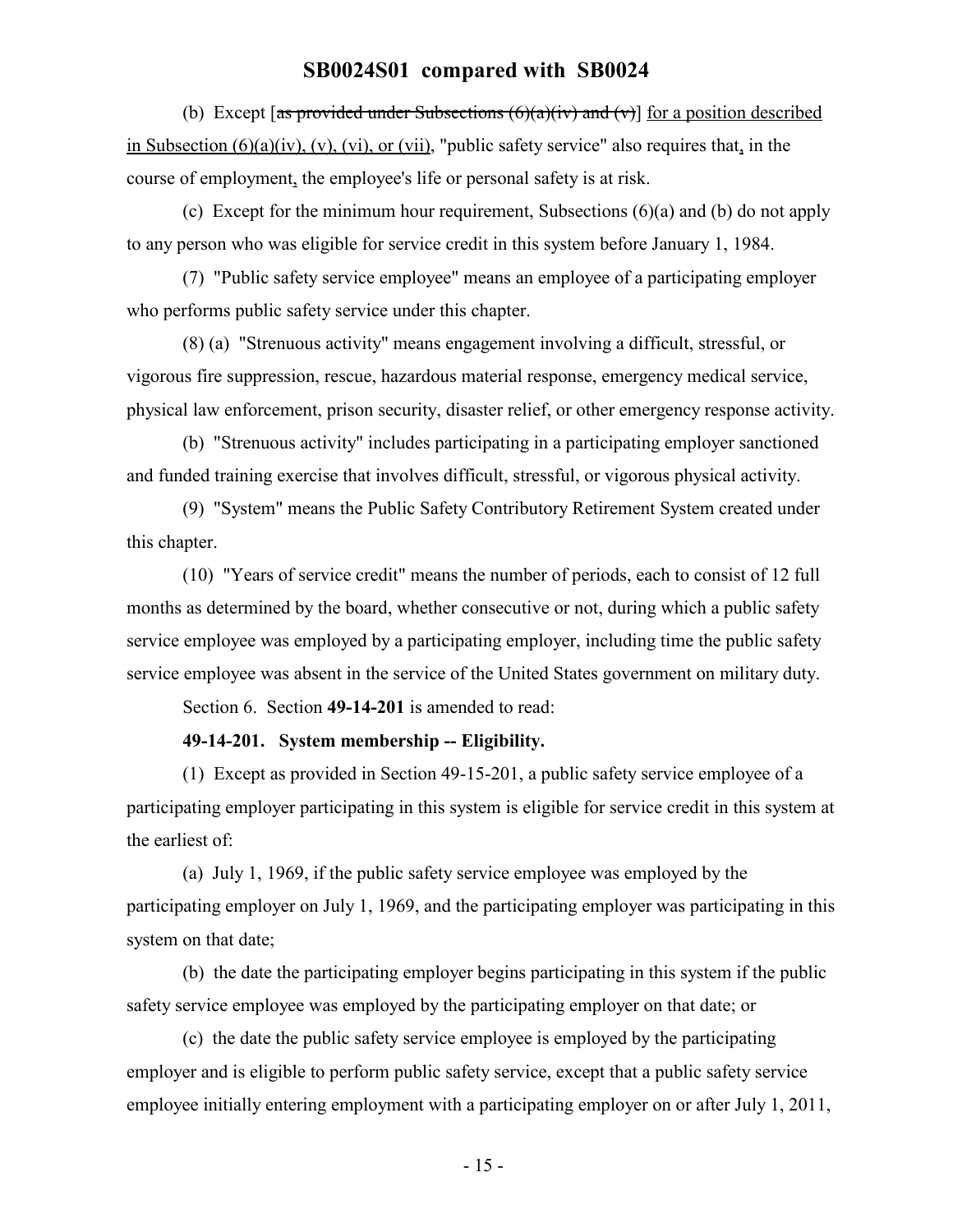who does not have service credit accrued before July 1, 2011, in a Tier I system or plan administered by the board, may not participate in this system.

(2) (a) (i) A participating employer that has public safety service and firefighter service employees that require cross-training and duty shall enroll those dual purpose employees in the system in which the greatest amount of time is actually worked.

(ii) The employees shall either be full-time public safety service or full-time firefighter service employees of the participating employer.

(b) (i) [Prior to] Before transferring a dual purpose employee from one system to another, the participating employer shall receive written permission from the office.

(ii) The office may request documentation to verify the appropriateness of the transfer.

(3) The board may combine or segregate the actuarial experience of participating employers in this system for the purpose of setting contribution rates.

(4) (a) (i) Each participating employer participating in this system shall annually submit to the office a schedule indicating the positions to be covered under this system in accordance with this chapter.

(ii) The office may require documentation to justify the inclusion of any position under this system.

(b) If there is a dispute between the office and a participating employer or employee over any position to be covered, the disputed position shall be submitted to the Peace Officer Standards and Training Council established under Section 53-6-106 for determination.

(c) (i) The Peace Officer Standards and Training Council's authority to decide eligibility for public safety service credit is limited to claims for coverage under this system for time periods after July 1, 1989.

(ii) A decision of the Peace Officer Standards and Training Council may not be applied to service credit earned in another system [prior to] before July 1, 1989.

(iii) Except as provided under Subsection  $(4)(c)(iv)$ , a decision of the Peace Officer Standards and Training Council granting a position coverage under this system may only be applied prospectively from the date of that decision.

(iv) A decision of the Peace Officer Standards and Training Council granting a position coverage under this system may be applied retroactively only if:

(A) the participating employer covered other similarly situated positions under this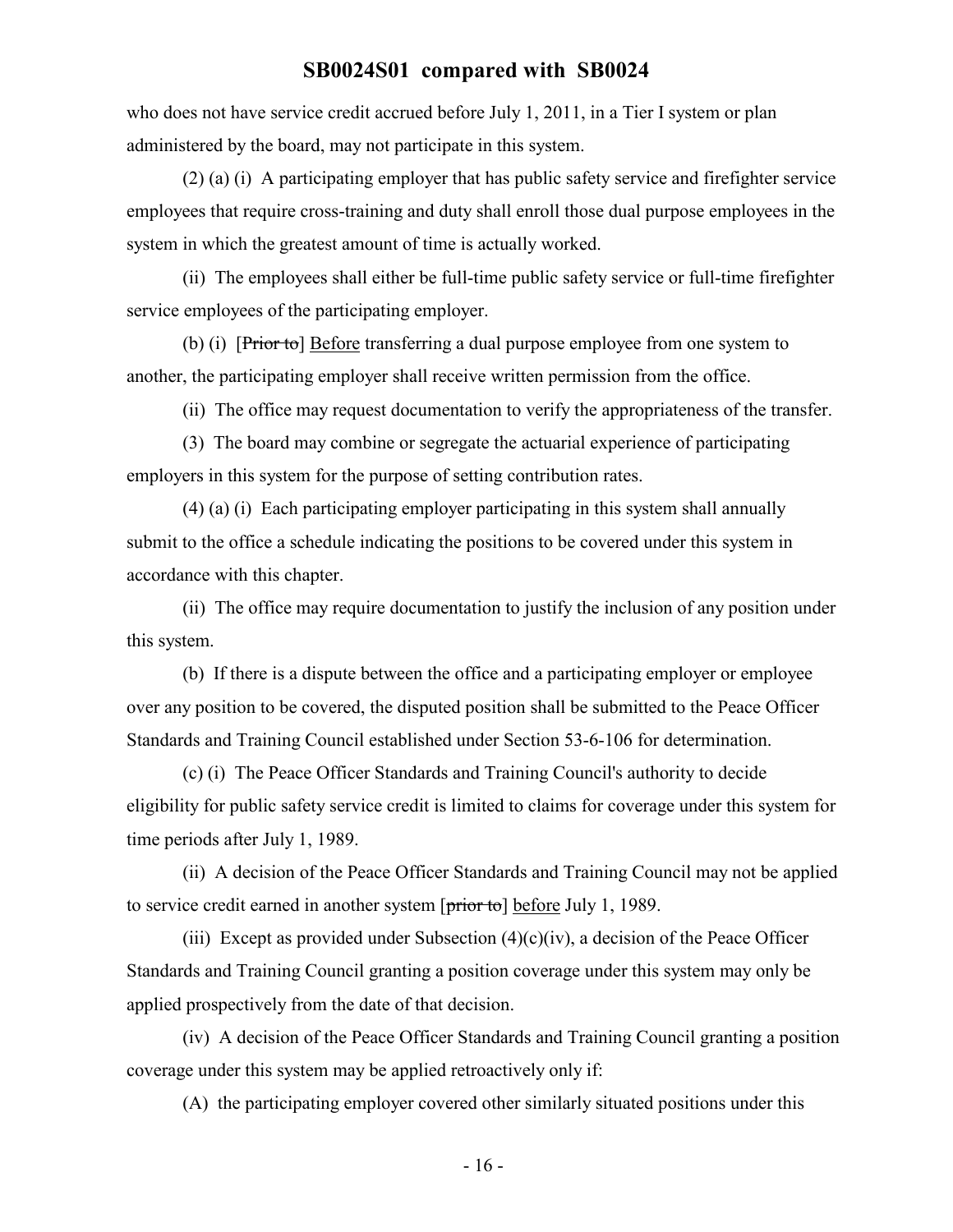system during the time period in question; and

(B) the position otherwise meets all eligibility requirements for receiving service credit in this system during the period for which service credit is to be granted.

(5) The Peace Officer Standards and Training Council may use a subcommittee to provide a recommendation to the council in determining disputes between the office and a participating employer or employee over a position to be covered under this system.

(6) The Peace Officer Standards and Training Council shall comply with Title 63G, Chapter 4, Administrative Procedures Act, in resolving coverage disputes in this system.

(7) A public safety employee who is transferred or promoted to an administration position requiring the performance of duties that consist primarily of management or supervision of public safety service employees shall continue to earn public safety service credit in this system [as long as] during the period in which the employee remains employed in the same department.

(8) An employee of the Department of Corrections shall continue to earn public safety service credit in this system if:

(a) the employee's position is no longer covered under this system for new employees hired on or after July 1, 2015; and

(b) the employee:

(i) remains employed by the Department of Corrections;

(ii) meets the eligibility requirements of this system;

(iii) was hired into a position covered by this system  $[\overrightarrow{prior\ to}]$  before July 1, 2015; and

(iv) has not had a break in service on or after July 1, 2015.

(9) An employee who is reassigned to the Division of Technology Services or to the Division of Human Resource Management, and who was a member of this system, is entitled to remain a member of this system.

(10) (a) To determine that a position is covered under this system, the office and, if a coverage dispute arises, the Peace Officer Standards and Training Council shall find that the position requires the employee to:

(i) except for a dispatcher, place the employee's life or personal safety at risk; and

(ii) complete training as provided in Section 53-6-303, 53-13-103, 53-13-104, or 53-13-105.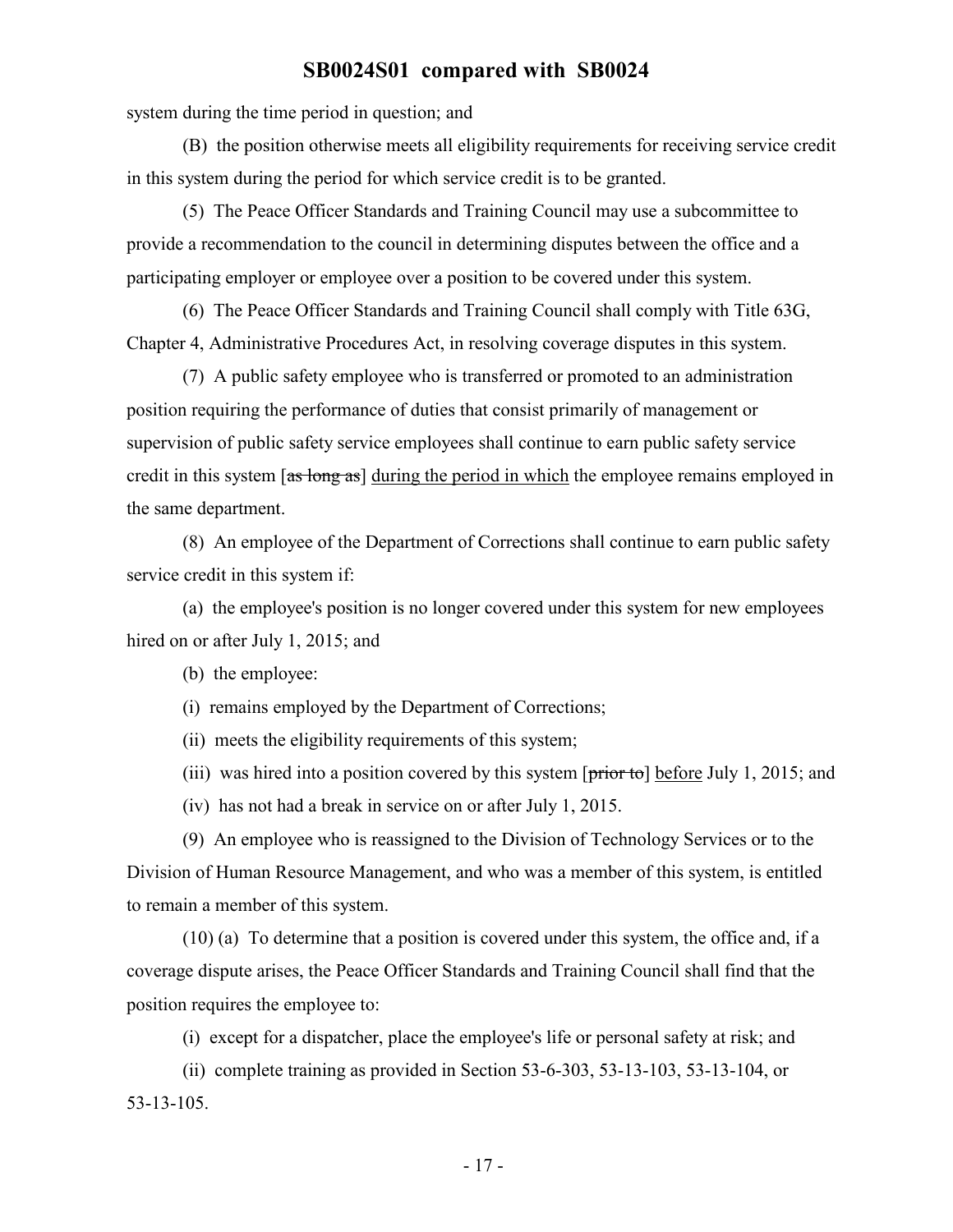(b) If a position satisfies the requirements of Subsection  $(10)(a)$ , the office and the Peace Officer Standards and Training Council shall consider whether or not the position requires the employee to:

(i) perform duties that consist primarily of actively preventing or detecting crime and enforcing criminal statutes or ordinances of this state or any of its political subdivisions;

(ii) perform duties that consist primarily of providing community protection; and

(iii) respond to situations involving threats to public safety and make emergency decisions affecting the lives and health of others.

(11) If a subcommittee is used to recommend the determination of disputes to the Peace Officer Standards and Training Council, the subcommittee shall comply with the requirements of Subsection  $(10)$  in making  $[its]$  the subcommittee's recommendation.

(12) A final order of the Peace Officer Standards and Training Council regarding a dispute is a final agency action for purposes of Title 63G, Chapter 4, Administrative Procedures Act.

(13) Except as provided under Subsection (14), if a participating employer's public safety service employees are not covered by this system or under Chapter 15, Public Safety Noncontributory Retirement Act, as of January 1, 1998, those public safety service employees who may otherwise qualify for membership in this system shall, at the discretion of the participating employer, remain in their current retirement system.

(14) (a) A public safety service employee employed by an airport police department, which elects to cover [its] the airport police department's public safety service employees under the Public Safety Noncontributory Retirement System under Subsection (13), may elect to remain in the public safety service employee's current retirement system.

(b) The public safety service employee's election to remain in the current retirement system under Subsection (14)(a):

(i) shall be made at the time the employer elects to move  $[its]$  the employer's public safety service employees to a public safety retirement system;

(ii) documented by written notice to the participating employer; and

(iii) is irrevocable.

(15) (a) Subject to Subsection (16), beginning July 1, 2015, a public safety service employee who is a dispatcher employed by: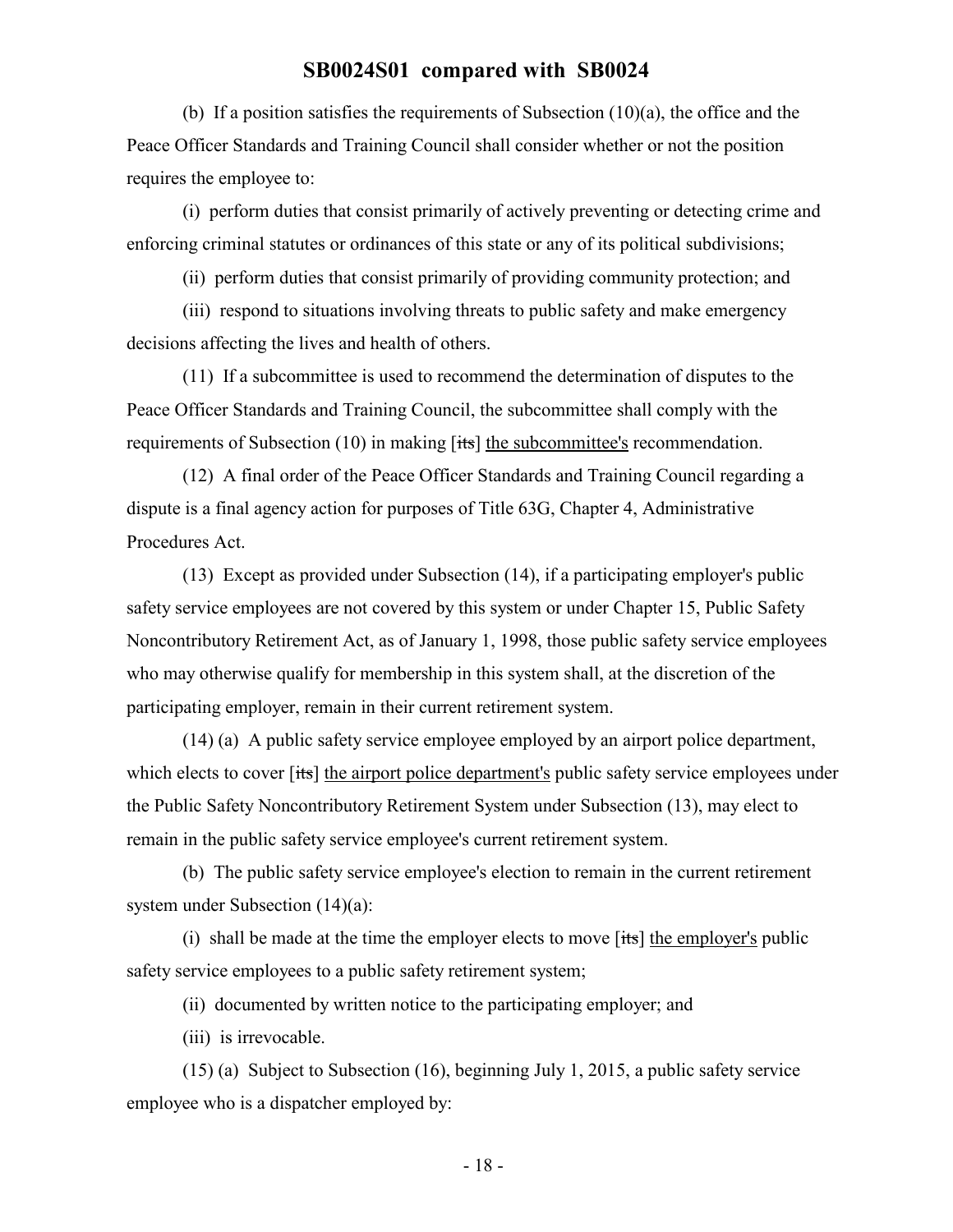(i) the state shall be eligible for service credit in this system; and

(ii) a participating employer other than the state shall be eligible for service credit in this system if the dispatcher's participating employer elects to cover [its] the participating employer's dispatchers under this system.

(b) A participating employer's election to cover  $[t\ddot{\mathbf{x}}]$  the participating employer's dispatchers under this system under Subsection (15)(a)(ii) is irrevocable and shall be documented by a resolution adopted by the governing body of the participating employer in accordance with rules made by the office.

(c) A dispatcher's service before July 1, 2015, or before a date specified by resolution of a participating employer under Subsection (15)(b), is not eligible for service credit in this system.

(16) Notwithstanding any other provision of this section, a person initially entering employment with a participating employer on or after July 1, 2011, who does not have service credit accrued before July 1, 2011, in a Tier I system or plan administered by the board, may not participate in this system.

Section 7. Section **49-15-102** is amended to read:

#### **49-15-102. Definitions.**

As used in this chapter:

(1) (a) "Compensation" means the total amount of payments that are includable in gross income received by a public safety service employee as base income for the regularly scheduled work period. The participating employer shall establish the regularly scheduled work period. Base income shall be determined prior to the deduction of any amounts the public safety service employee authorizes to be deducted for salary deferral or other benefits authorized by federal law.

(b) "Compensation" includes performance-based bonuses and cost-of-living adjustments.

(c) "Compensation" does not include:

(i) overtime;

(ii) sick pay incentives;

(iii) retirement pay incentives;

(iv) the monetary value of remuneration paid in kind, as in a residence, use of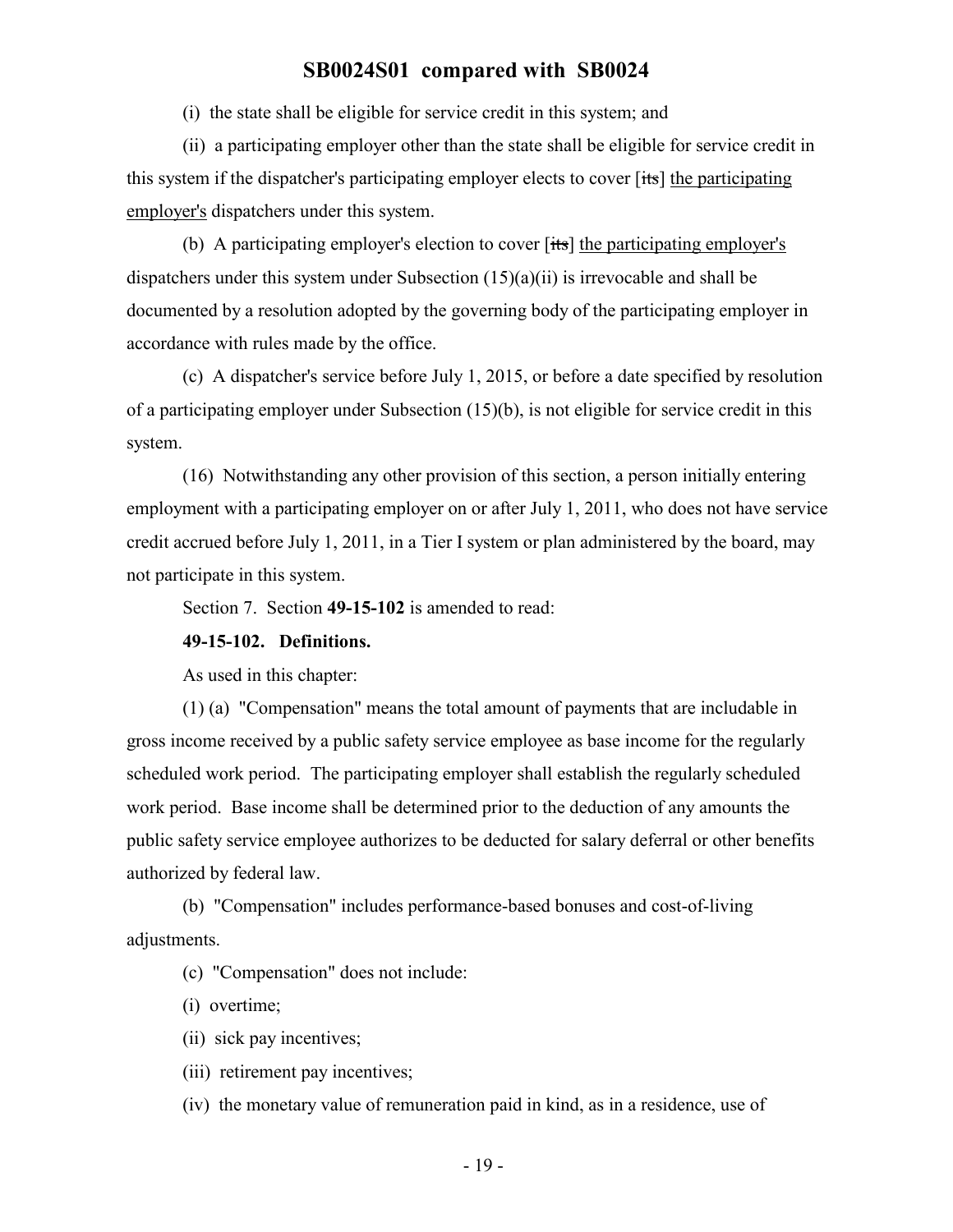equipment or uniform, travel, or similar payments;

(v) a lump-sum payment or special payment covering accumulated leave; and

(vi) all contributions made by a participating employer under this system or under any other employee benefit system or plan maintained by a participating employer for the benefit of a member or participant.

(d) "Compensation" for purposes of this chapter may not exceed the amount allowed under Internal Revenue Code Section 401(a)(17).

(2) "Dispatcher" means the same as that term is defined in Section 53-6-102.

(3) (a) "Final average salary" means the amount calculated by averaging the highest three years of annual compensation preceding retirement subject to Subsections  $[3](a)$ , (b), and  $(e)$ ] (3)(b), (c), and (d).

 $[\hat{a}]$  (b) Except as provided in Subsection  $[\hat{a}](\hat{b})$  (3)(c), the percentage increase in annual compensation in any one of the years used may not exceed the previous year's compensation by more than 10% plus a cost-of-living adjustment equal to the decrease in the purchasing power of the dollar during the previous year, as measured by a United States Bureau of Labor Statistics Consumer Price Index average as determined by the board.

 $[(\theta)]$  (c) In cases where the participating employer provides acceptable documentation to the office, the limitation in Subsection  $[\frac{1}{3}(a)]$  (3)(b) may be exceeded if:

(i) the public safety service employee has transferred from another agency; or

(ii) the public safety service employee has been promoted to a new position.

 $[\text{f}\text{c}]$  (d) The annual compensation used to calculate final average salary shall be based on[:] a period, as determined by the board, consistent with the period used to determine years of service credit in accordance with Subsection (10).

 $[(i)$  a calendar year for a member employed by a participating employer that is not an educational institution; or]

[(ii) a contract year for a member employed by an educational institution.]

(4) (a) "Line-of-duty death" means a death resulting from:

(i) external force, violence, or disease occasioned by an act of duty as a public safety service employee; or

(ii) strenuous activity, including a heart attack or stroke, that occurs during strenuous training or another strenuous activity required as an act of duty as a public safety service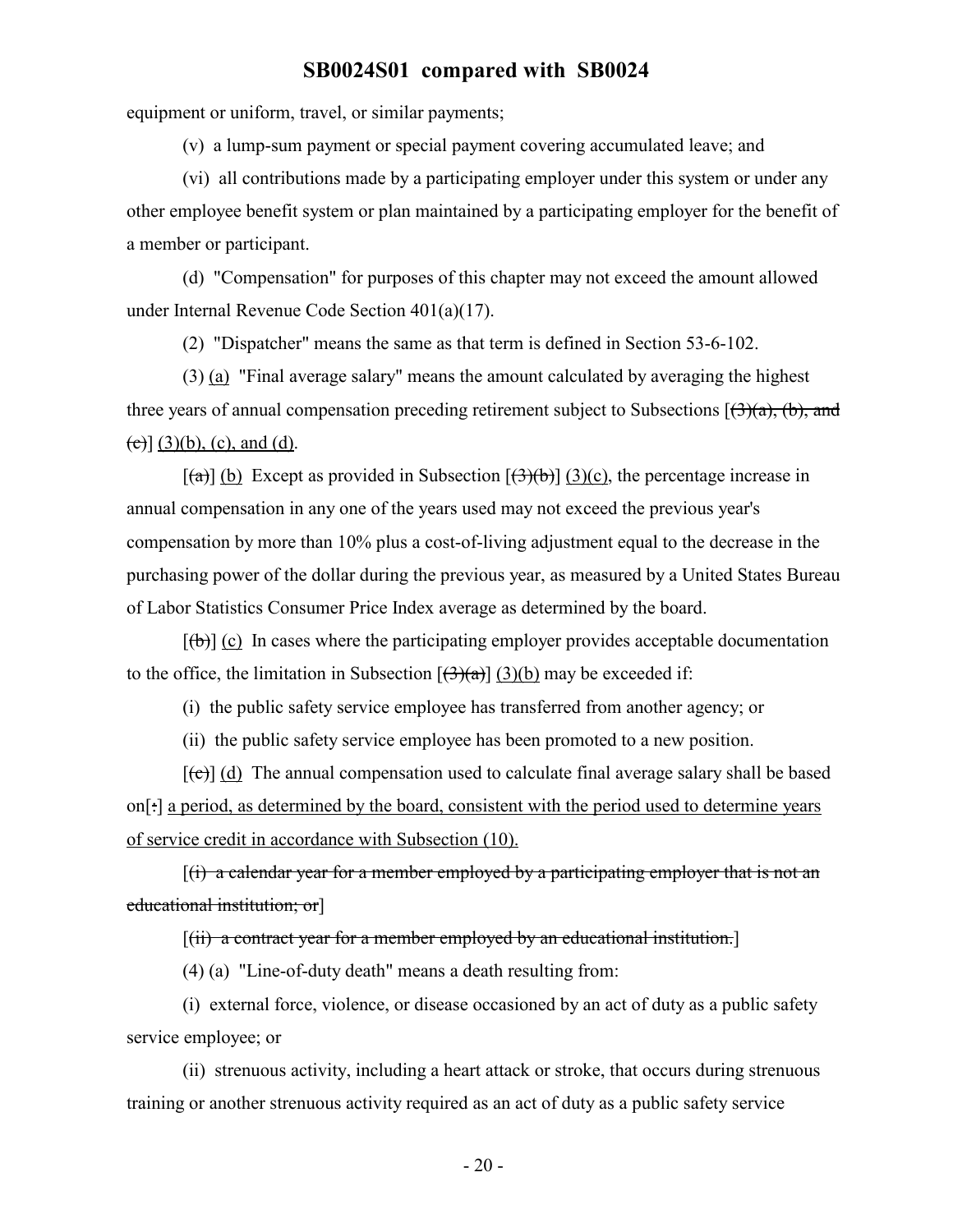employee.

(b) "Line-of-duty death" does not include a death that:

(i) occurs during an activity that is required as an act of duty as a public safety service employee if the activity is not a strenuous activity, including an activity that is clerical, administrative, or of a nonmanual nature;

(ii) occurs during the commission of a crime committed by the employee;

(iii) the employee's intoxication or use of alcohol or drugs, whether prescribed or nonprescribed, contributes to the employee's death; or

(iv) occurs in a manner other than as described in Subsection (4)(a).

(5) "Participating employer" means an employer  $\lceil$  which  $\rceil$  that meets the participation requirements of Section 49-15-201.

(6) (a) "Public safety service" means employment normally requiring an average of 2,080 hours of regularly scheduled employment per year rendered by a member who is [a]:

(i) a law enforcement officer in accordance with Section 53-13-103;

(ii) a correctional officer in accordance with Section 53-13-104;

(iii) a special function officer approved in accordance with Sections 49-15-201 and 53-13-105;

(iv) a dispatcher who is certified in accordance with Section 53-6-303; or

(v) a full-time member of the Board of Pardons and Parole created under Section  $77-27-2$ [.];

(vi) the commissioner of the Department of Public Safety; or

(vii) the executive director of the Department of Corrections.

(b) Except [as provided under Subsections  $(6)(a)(iv)$  and  $(v)$ ] for a position described in Subsection  $(6)(a)(iv)$ ,  $(v)$ ,  $(vi)$ , or  $(vii)$ , "public safety service" also requires that, in the course of employment, the employee's life or personal safety is at risk.

(7) "Public safety service employee" means an employee of a participating employer who performs public safety service under this chapter.

(8) (a) "Strenuous activity" means engagement involving a difficult, stressful, or vigorous fire suppression, rescue, hazardous material response, emergency medical service, physical law enforcement, prison security, disaster relief, or other emergency response activity.

(b) "Strenuous activity" includes participating in a participating employer sanctioned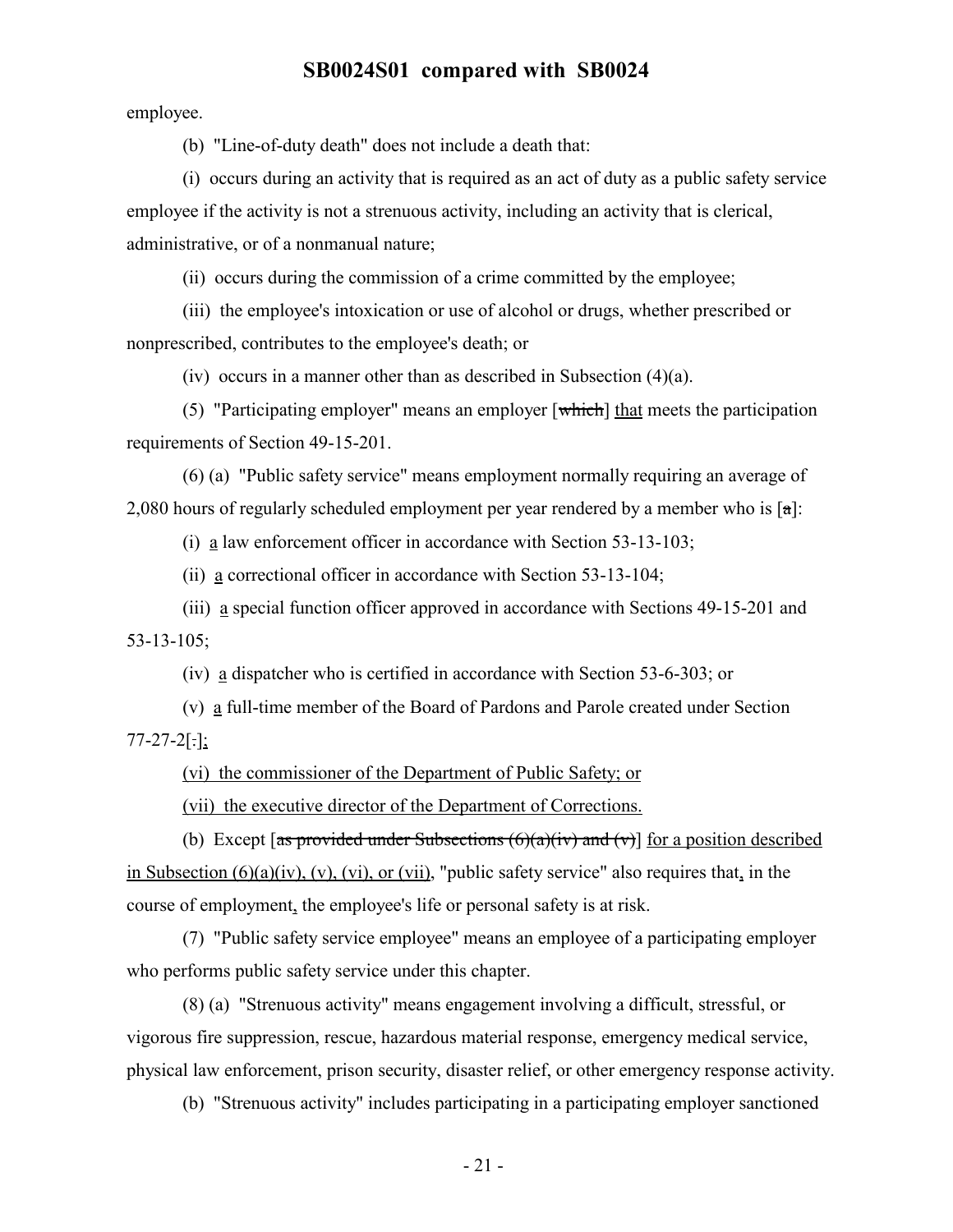and funded training exercise that involves difficult, stressful, or vigorous physical activity.

(9) "System" means the Public Safety Noncontributory Retirement System created under this chapter.

(10) "Years of service credit" means the number of periods, each to consist of 12 full months as determined by the board, whether consecutive or not, during which a public safety service employee was employed by a participating employer, including time the public safety service employee was absent in the service of the United States government on military duty.

Section 8. Section **49-15-201** is amended to read:

#### **49-15-201. System membership -- Eligibility.**

(1) (a) A public safety service employee employed by the state after July 1, 1989, but before July 1, 2011, is eligible for service credit in this system.

(b) A public safety service employee employed by the state  $[\text{prior to}]$  before July 1, 1989, may either elect to receive service credit in this system or continue to receive service credit under the system established under Chapter 14, Public Safety Contributory Retirement Act, by following the procedures established by the board under this chapter.

(2) (a) Public safety service employees of a participating employer other than the state that elected on or before July 1, 1989, to remain in the Public Safety Contributory Retirement System shall be eligible only for service credit in that system.

(b) (i) A participating employer other than the state that elected on or before July 1, 1989, to participate in this system shall, have allowed,  $[\overrightarrow{prior\text{ to}}]$  before July 1, 1989, a public safety service employee to elect to participate in either this system or the Public Safety Contributory Retirement System.

(ii) Except as expressly allowed by this title, the election of the public safety service employee is final and may not be changed.

(c) A public safety service employee hired by a participating employer other than the state after July 1, 1989, but before July 1, 2011, shall become a member in this system.

(d) A public safety service employee of a participating employer other than the state who began participation in this system after July 1, 1989, but before July 1, 2011, is only eligible for service credit in this system.

(e) A person initially entering employment with a participating employer on or after July 1, 2011, who does not have service credit accrued before July 1, 2011, in a Tier I system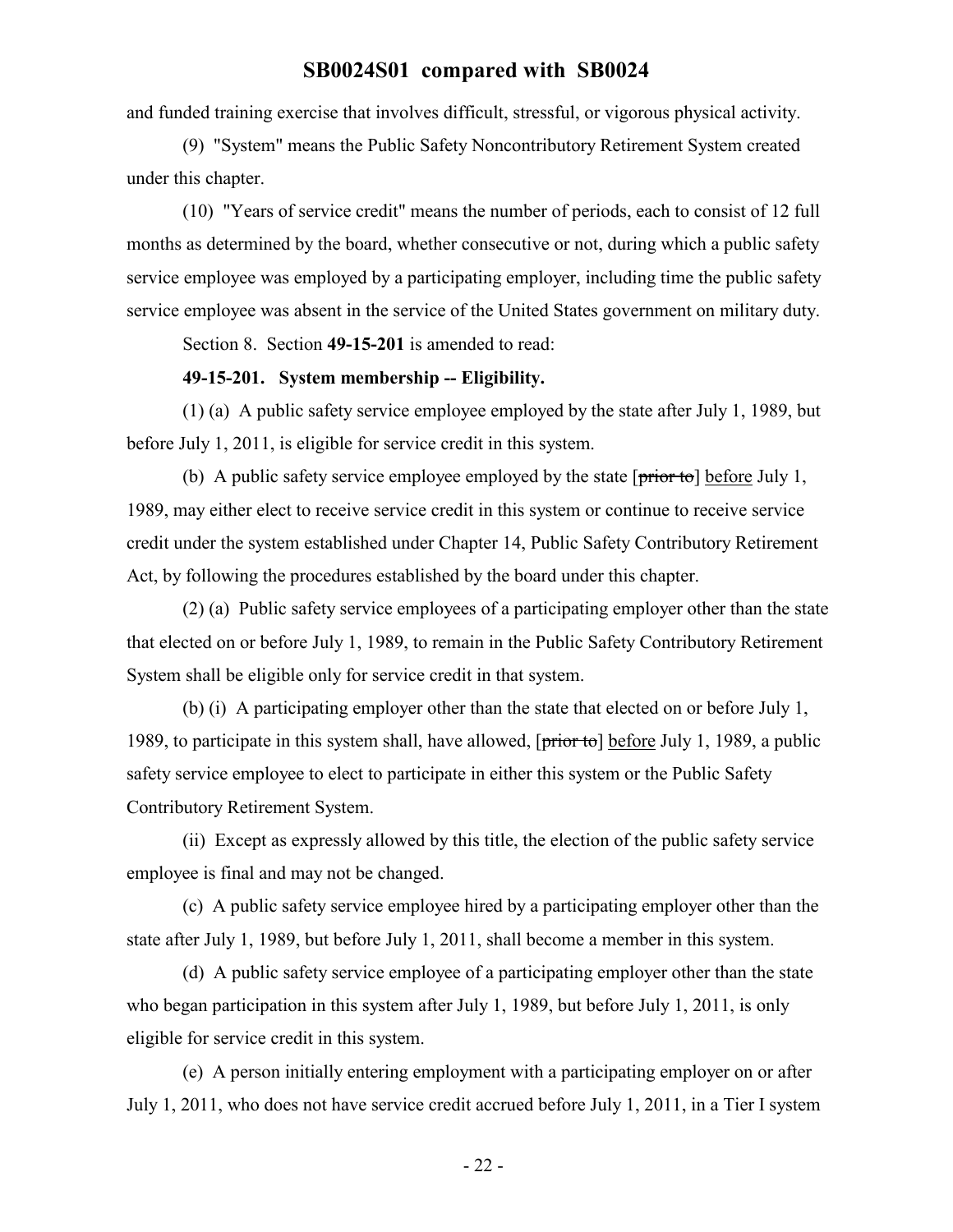or plan administered by the board, may not participate in this system.

(3) (a) (i) A participating employer that has public safety service and firefighter service employees that require cross-training and duty shall enroll those dual purpose employees in the system in which the greatest amount of time is actually worked.

(ii) The employees shall either be full-time public safety service or full-time firefighter service employees of the participating employer.

(b) (i) [Prior to] Before transferring a dual purpose employee from one system to another, the participating employer shall receive written permission from the office.

(ii) The office may request documentation to verify the appropriateness of the transfer.

(4) The board may combine or segregate the actuarial experience of participating employers in this system for the purpose of setting contribution rates.

(5) (a) (i) Each participating employer participating in this system shall annually submit to the office a schedule indicating the positions to be covered under this system in accordance with this chapter.

(ii) The office may require documentation to justify the inclusion of any position under this system.

(b) If there is a dispute between the office and a participating employer or employee over any position to be covered, the disputed position shall be submitted to the Peace Officer Standards and Training Council established under Section 53-6-106 for determination.

(c) (i) The Peace Officer Standards and Training Council's authority to decide eligibility for public safety service credit is limited to claims for coverage under this system for time periods after July 1, 1989.

(ii) A decision of the Peace Officer Standards and Training Council may not be applied to service credit earned in another system [prior to] before July 1, 1989.

(iii) Except as provided under Subsection  $(5)(c)(iv)$ , a decision of the Peace Officer Standards and Training Council granting a position coverage under this system may only be applied prospectively from the date of that decision.

(iv) A decision of the Peace Officer Standards and Training Council granting a position coverage under this system may be applied retroactively only if:

(A) the participating employer covered other similarly situated positions under this system during the time period in question; and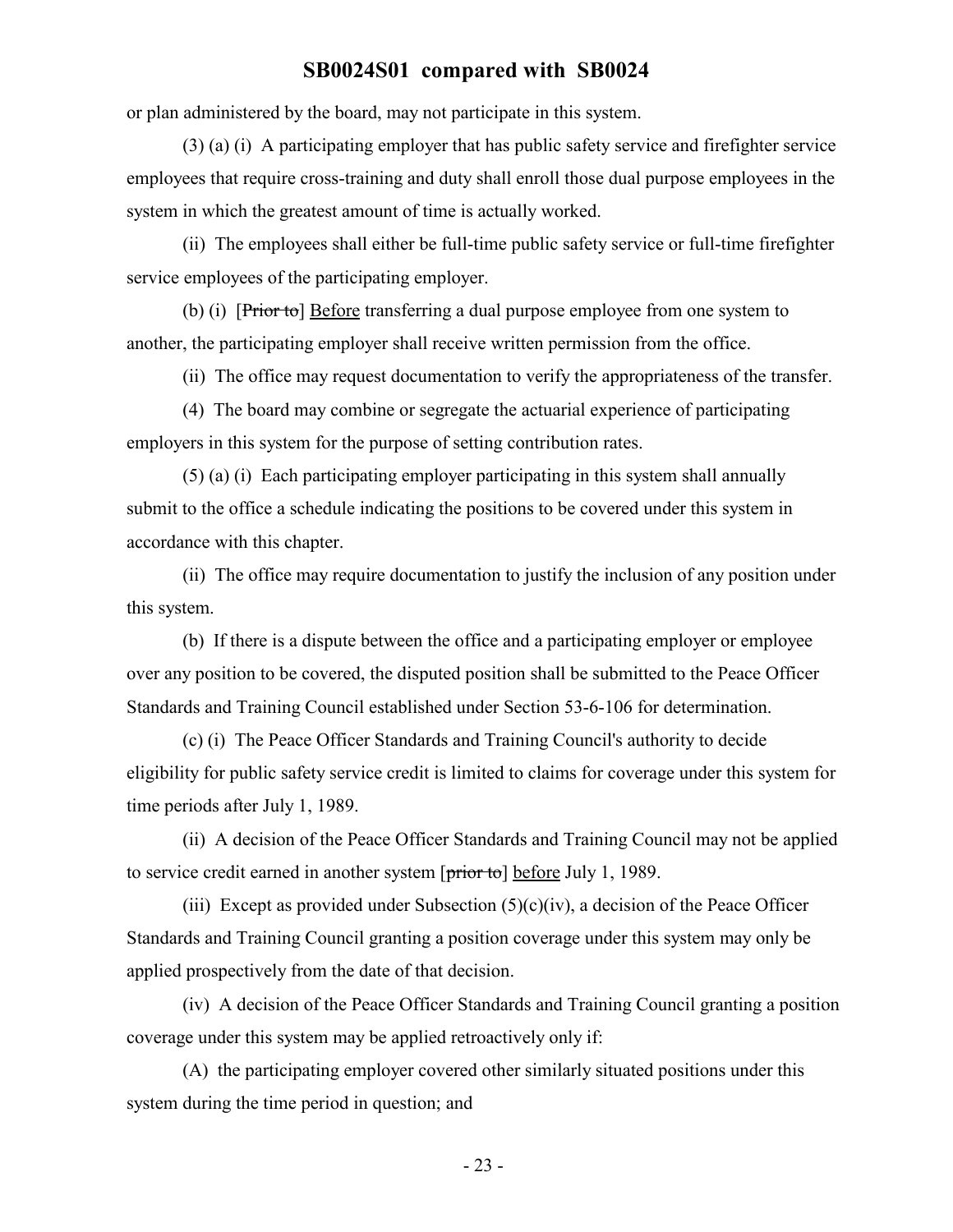(B) the position otherwise meets all eligibility requirements for receiving service credit in this system during the period for which service credit is to be granted.

(6) The Peace Officer Standards and Training Council may use a subcommittee to provide a recommendation to the council in determining disputes between the office and a participating employer or employee over a position to be covered under this system.

(7) The Peace Officer Standards and Training Council shall comply with Title 63G, Chapter 4, Administrative Procedures Act, in resolving coverage disputes in this system.

(8) A public safety service employee who is transferred or promoted to an administration position requiring the performance of duties that consist primarily of management or supervision of public safety service employees shall continue to earn public safety service credit in this system  $[a<sub>s</sub> \log a<sub>s</sub>]$  during the period in which the employee remains employed in the same department.

(9) An employee of the Department of Corrections shall continue to earn public safety service credit in this system if:

(a) the employee's position is no longer covered under this system for new employees hired on or after July 1, 2015; and

(b) the employee:

(i) remains employed by the Department of Corrections;

(ii) meets the eligibility requirements of this system;

(iii) was hired into a position covered by this system  $[\overrightarrow{prior\text{ to}}]$  before July 1, 2015; and

(iv) has not had a break in service on or after July 1, 2015.

(10) Any employee who is reassigned to the Division of Technology Services or to the Division of Human Resource Management, and who was a member in this system, shall be entitled to remain a member in this system.

(11) (a) To determine that a position is covered under this system, the office and, if a coverage dispute arises, the Peace Officer Standards and Training Council shall find that the position requires the employee to:

(i) except for a dispatcher, place the employee's life or personal safety at risk; and

(ii) complete training as provided in Section 53-6-303, 53-13-103, 53-13-104, or 53-13-105.

(b) If a position satisfies the requirements of Subsection (11)(a), the office and Peace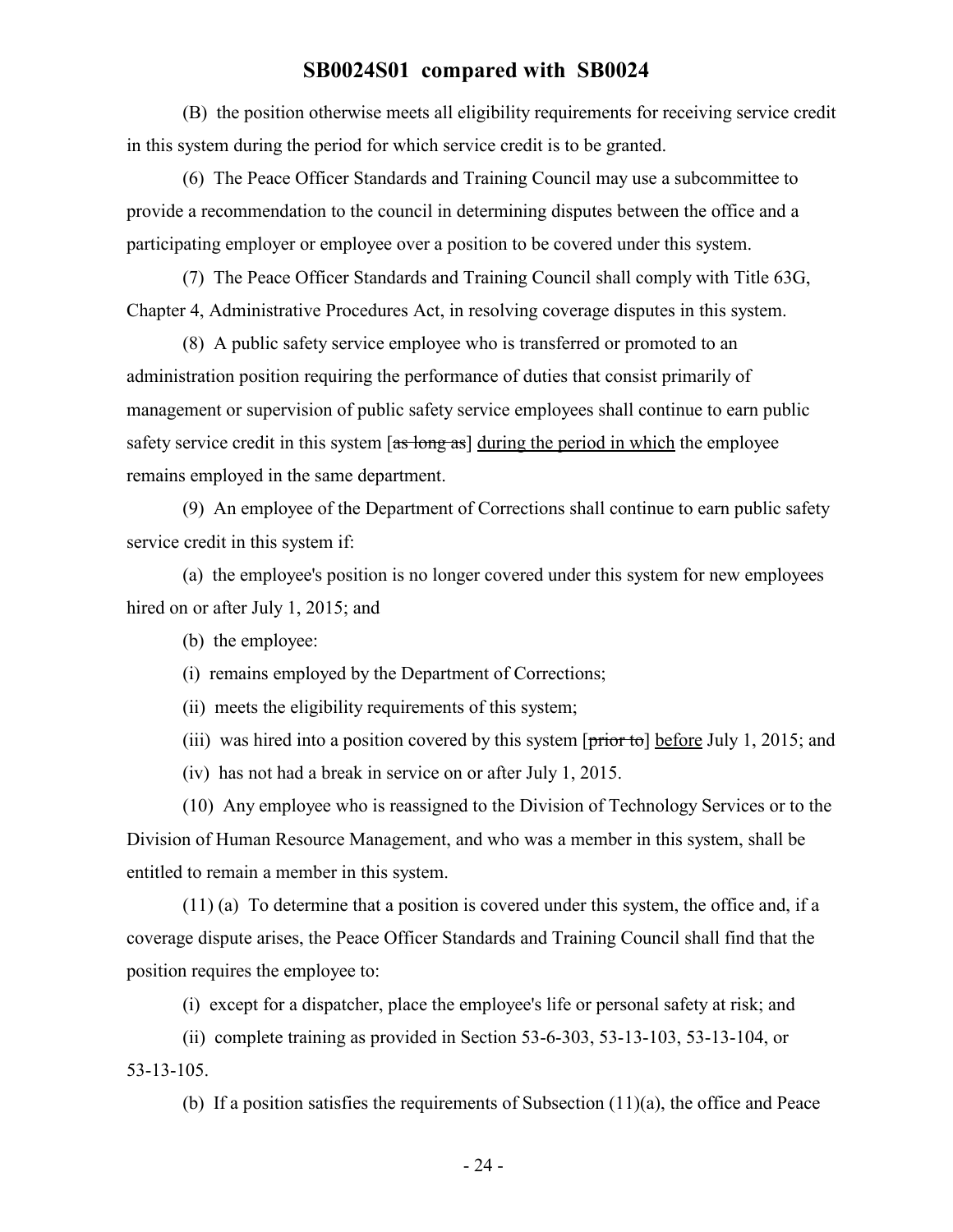Officer Standards and Training Council shall consider whether the position requires the employee to:

(i) perform duties that consist primarily of actively preventing or detecting crime and enforcing criminal statutes or ordinances of this state or any of its political subdivisions;

(ii) perform duties that consist primarily of providing community protection; and

(iii) respond to situations involving threats to public safety and make emergency decisions affecting the lives and health of others.

(12) If a subcommittee is used to recommend the determination of disputes to the Peace Officer Standards and Training Council, the subcommittee shall comply with the requirements of Subsection (11) in making [its] the subcommittee's recommendation.

(13) A final order of the Peace Officer Standards and Training Council regarding a dispute is a final agency action for purposes of Title 63G, Chapter 4, Administrative Procedures Act.

(14) Except as provided under Subsection (15), if a participating employer's public safety service employees are not covered by this system or under Chapter 14, Public Safety Contributory Retirement Act, as of January 1, 1998, those public safety service employees who may otherwise qualify for membership in this system shall, at the discretion of the participating employer, remain in their current retirement system.

(15) (a) A public safety service employee employed by an airport police department, which elects to cover [its] the airport police department's public safety service employees under the Public Safety Noncontributory Retirement System under Subsection (14), may elect to remain in the public safety service employee's current retirement system.

(b) The public safety service employee's election to remain in the current retirement system under Subsection (15)(a):

(i) shall be made at the time the employer elects to move [its] the employer's public safety service employees to a public safety retirement system;

(ii) shall be documented by written notice to the participating employer; and

(iii) is irrevocable.

(16) (a) Subject to Subsection (17), beginning July 1, 2015, a public safety service employee who is a dispatcher employed by:

(i) the state shall be eligible for service credit in this system; and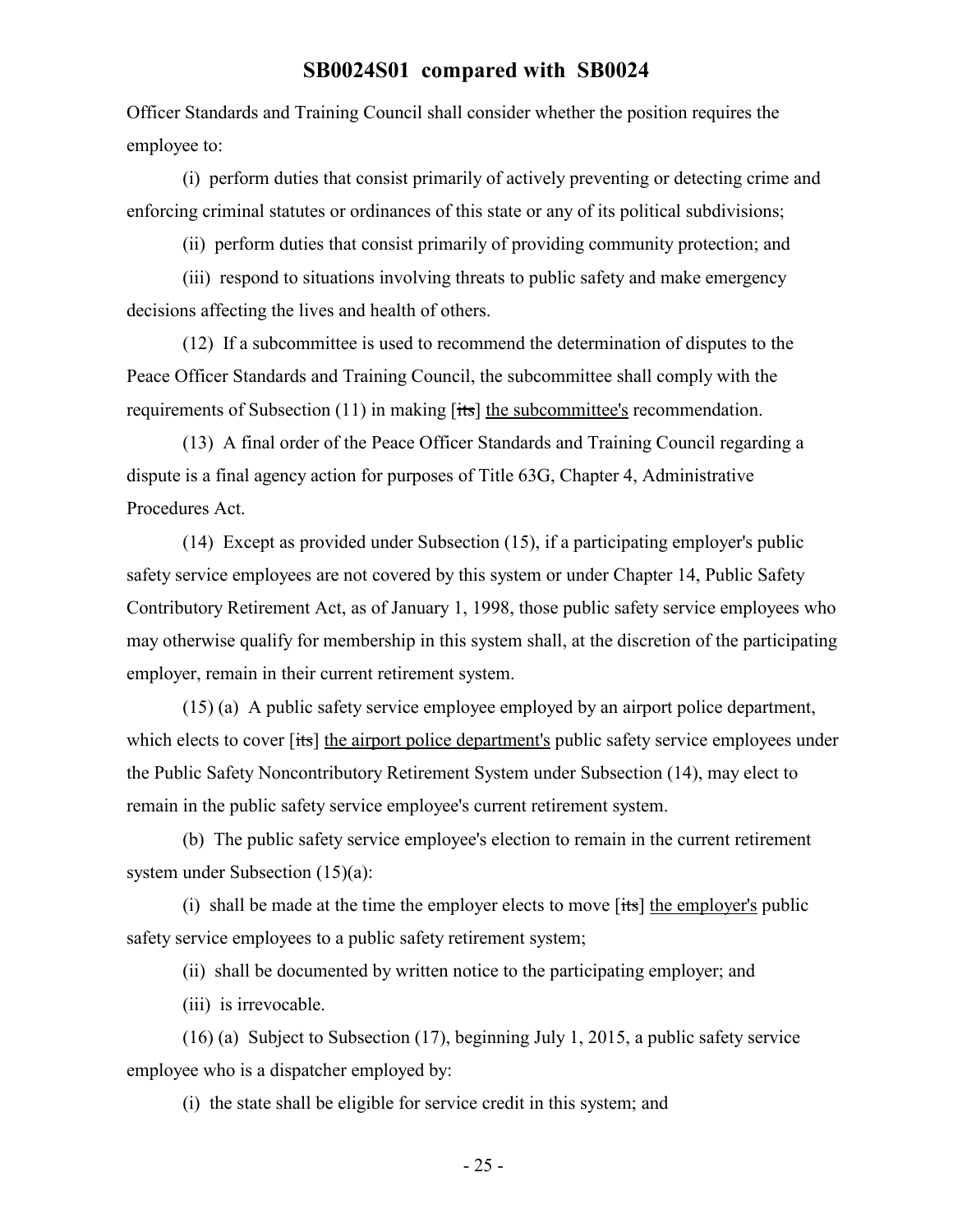(ii) a participating employer other than the state shall be eligible for service credit in this system if the dispatcher's participating employer elects to cover [its] the participating employer's dispatchers under this system.

(b) A participating employer's election to cover  $[t\ddot{\bm{\tau}}]$  the participating employer's dispatchers under this system under Subsection (16)(a)(ii) is irrevocable and shall be documented by a resolution adopted by the governing body of the participating employer in accordance with rules made by the office.

(c) A dispatcher's service before July 1, 2015, or before a date specified by resolution of a participating employer under Subsection (16)(b), is not eligible for service credit in this system.

(17) Notwithstanding any other provision of this section, a person initially entering employment with a participating employer on or after July 1, 2011, who does not have service credit accrued before July 1, 2011, in a Tier I system or plan administered by the board, may not participate in this system.

Section 9. Section **49-16-102** is amended to read:

#### **49-16-102. Definitions.**

As used in this chapter:

(1) (a) "Compensation" means the total amount of payments that are includable as gross income [which are] received by a firefighter service employee as base income for the regularly scheduled work period. The participating employer shall establish the regularly scheduled work period. Base income shall be determined prior to the deduction of member contributions or any amounts the firefighter service employee authorizes to be deducted for salary deferral or other benefits authorized by federal law.

(b) "Compensation" includes performance-based bonuses and cost-of-living adjustments.

(c) "Compensation" does not include:

(i) overtime;

(ii) sick pay incentives;

(iii) retirement pay incentives;

(iv) remuneration paid in kind such as a residence, use of equipment, uniforms, travel, or similar payments;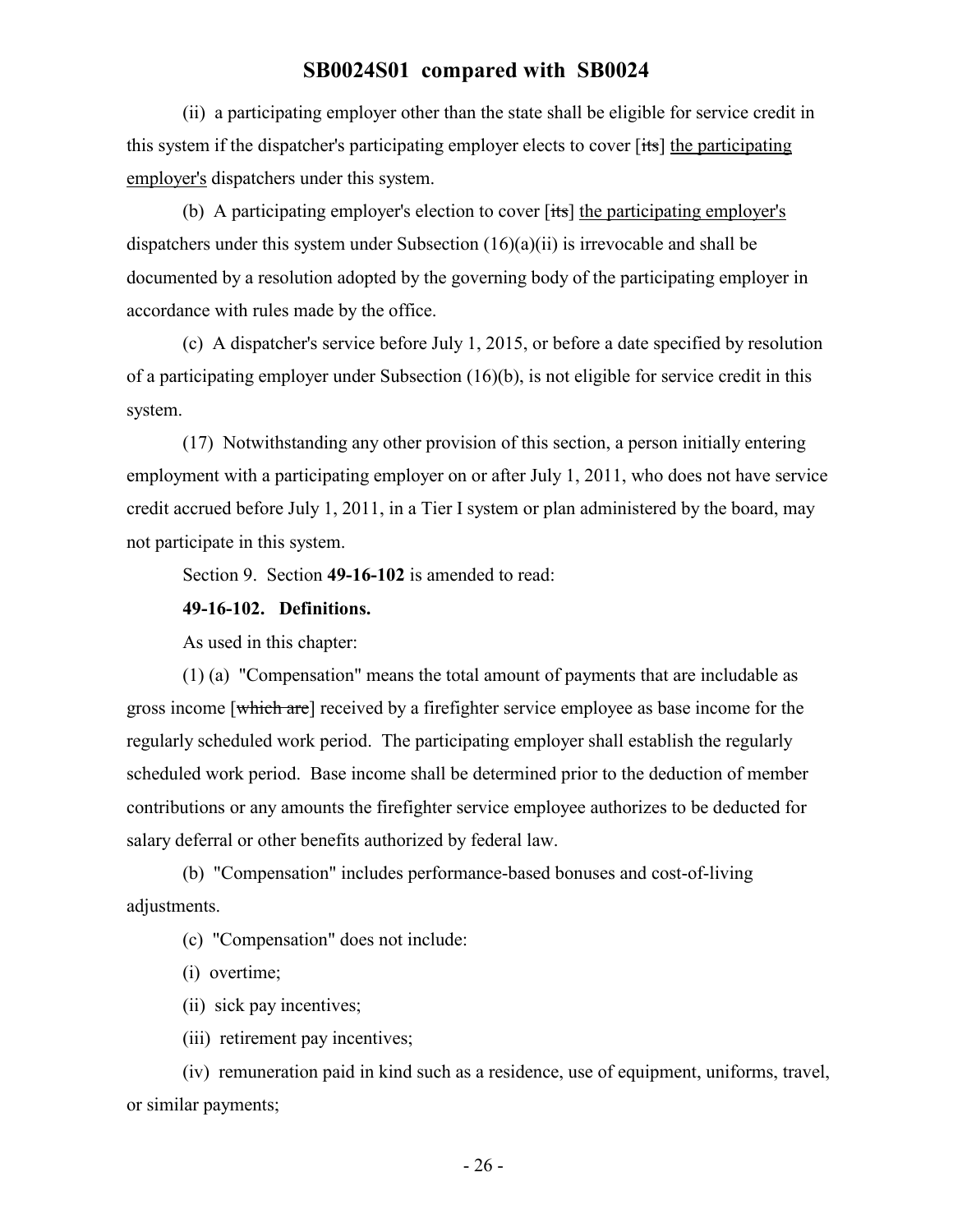(v) a lump-sum payment or special payments covering accumulated leave; and

(vi) all contributions made by a participating employer under this system or under any other employee benefit system or plan maintained by a participating employer for the benefit of a member or participant.

(d) "Compensation" for purposes of this chapter may not exceed the amount allowed under Section 401(a)(17), Internal Revenue Code.

(2) (a) "Disability" means the complete inability, due to objective medical impairment, whether physical or mental, to perform firefighter service.

(b) "Disability" does not include the inability to meet an employer's required standards or tests relating to fitness, physical ability, or agility that is not a result of a disability as defined under Subsection (2)(a).

(3) (a) "Final average salary" means the amount calculated by averaging the highest three years of annual compensation preceding retirement subject to Subsections  $[3](a)$ , (b), and  $(c)$ ] (3)(b), (c), and (d).

 $[(a)]$  (b) Except as provided in Subsection  $[(3)(b)]$  (3)(c), the percentage increase in annual compensation in any one of the years used may not exceed the previous year's compensation by more than 10% plus a cost-of-living adjustment equal to the decrease in the purchasing power of the dollar during the previous year, as measured by a United States Bureau of Labor Statistics Consumer Price Index average as determined by the board.

 $[(\theta)]$  (c) In cases where the participating employer provides acceptable documentation to the office the limitation in Subsection  $(3)(a)$  may be exceeded if:

(i) the member has transferred from another agency; or

(ii) the member has been promoted to a new position.

 $[\text{f}\text{c}]$  (d) The annual compensation used to calculate final average salary shall be based on[:] a period, as determined by the board, consistent with the period used to determine years of service credit in accordance with Subsection (13).

 $[(i)$  a calendar year for a member employed by a participating employer that is not an educational institution; or]

# [(ii) a contract year for a member employed by an educational institution.]

(4) (a) "Firefighter service" means employment normally requiring an average of 2,080 hours of regularly scheduled employment per year rendered by a member who is: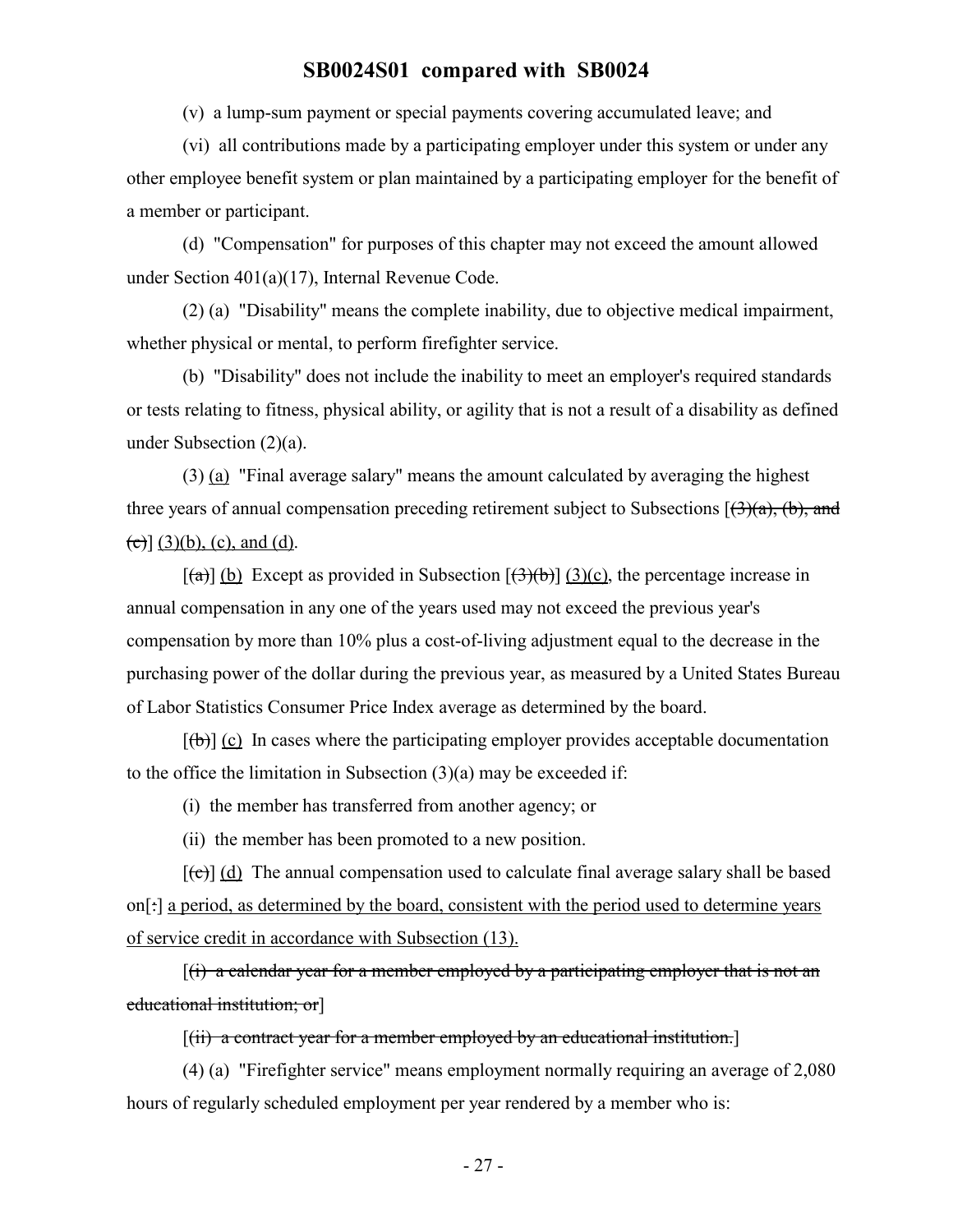(i) a firefighter service employee trained in firefighter techniques and assigned to a position of hazardous duty with a regularly constituted fire department; or

(ii) the state fire marshal appointed under Section 53-7-103 or a deputy state fire marshal.

(b) "Firefighter service" does not include secretarial staff or other similar employees.

(5) (a) "Firefighter service employee" means an employee of a participating employer who provides firefighter service under this chapter.  $[An]$ 

(b) "Firefighter service employee" does not include an employee of a regularly constituted fire department who does not perform firefighter service [is not a firefighter service employee].

(6) (a) "Line-of-duty death or disability" means a death or disability resulting from:

(i) external force, violence, or disease directly resulting from firefighter service; or

(ii) strenuous activity, including a heart attack or stroke, that occurs during strenuous training or another strenuous activity required as an act of duty as a firefighter service employee.

(b) "Line-of-duty death or disability" does not include a death or disability that:

(i) occurs during an activity that is required as an act of duty as a firefighter service employee if the activity is not a strenuous activity, including an activity that is clerical, administrative, or of a nonmanual nature;

(ii) occurs during the commission of a crime committed by the employee;

(iii) occurs when the employee's intoxication or use of alcohol or drugs, whether prescribed or nonprescribed, contributes to the employee's death or disability; or

(iv) occurs in a manner other than as described in Subsection (6)(a).

(c) "Line-of-duty death or disability" includes the death or disability of a paid firefighter resulting from heart disease, lung disease, or a respiratory tract condition if the paid firefighter has five years of firefighter service credit.

(7) "Objective medical impairment" means an impairment resulting from an injury or illness [which] that is diagnosed by a physician or physician assistant and [which] that is based on accepted objective medical tests or findings rather than subjective complaints.

(8) "Participating employer" means an employer  $\lceil \text{which} \rceil$  that meets the participation requirements of Section 49-16-201.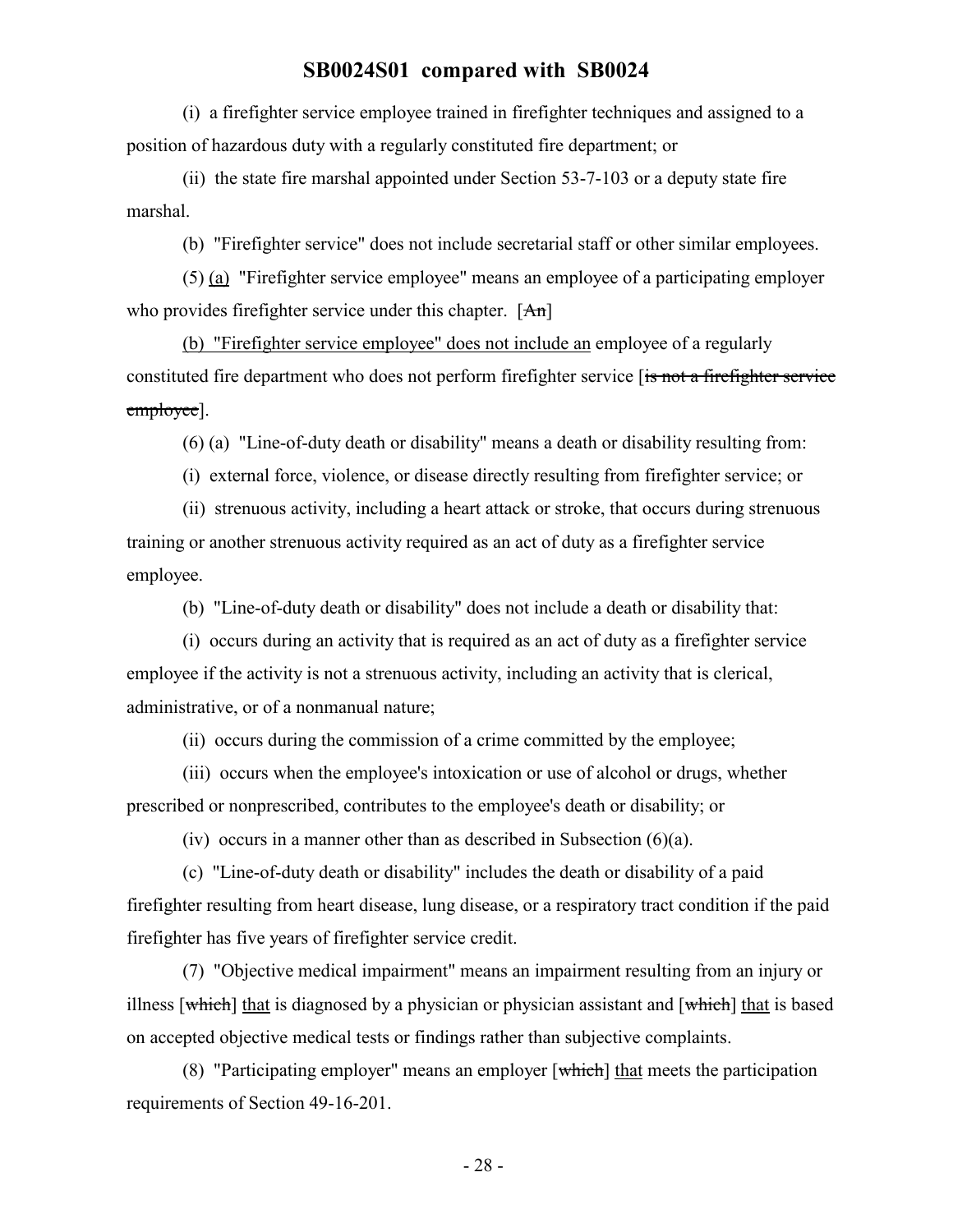(9) "Regularly constituted fire department" means a fire department that employs a fire chief who performs firefighter service for at least 2,080 hours of regularly scheduled paid employment per year.

(10) (a) "Strenuous activity" means engagement involving a difficult, stressful, or vigorous fire suppression, rescue, hazardous material response, emergency medical service, physical law enforcement, prison security, disaster relief, or other emergency response activity.

(b) "Strenuous activity" includes participating in a participating employer sanctioned and funded training exercise that involves difficult, stressful, or vigorous physical activity.

(11) "System" means the Firefighters' Retirement System created under this chapter.

(12) (a) "Volunteer firefighter" means any individual  $[that]$  who is not regularly employed as a firefighter service employee, but who:

(i) has been trained in firefighter techniques and skills;

(ii) continues to receive regular firefighter training; and

(iii) is on the rolls of a legally organized volunteer fire department  $[\overline{\text{which}}]$  that provides ongoing training and serves a political subdivision of the state.

(b) [An individual that] "Volunteer firefighter" does not include an individual who volunteers assistance but does not meet the requirements of Subsection  $(12)(a)$  [is not a volunteer firefighter for purposes of this chapter].

(13) "Years of service credit" means the number of periods, each to consist of 12 full months as determined by the board, whether consecutive or not, during which a firefighter service employee was employed by a participating employer or received full-time pay while on sick leave, including any time the firefighter service employee was absent in the service of the United States on military duty.

Section 10. Section **49-22-102** is amended to read:

#### **49-22-102. Definitions.**

As used in this chapter:

(1) "Benefits normally provided" [ $\frac{h}{\text{has the same meaning as}}$ ] means the same as that term is defined in Section 49-12-102.

(2) (a) "Compensation" means  $\sqrt{3}$ , except as provided in Subsection  $(2)(c)$ , the total amount of payments made by a participating employer to a member of this system for services rendered to the participating employer, including: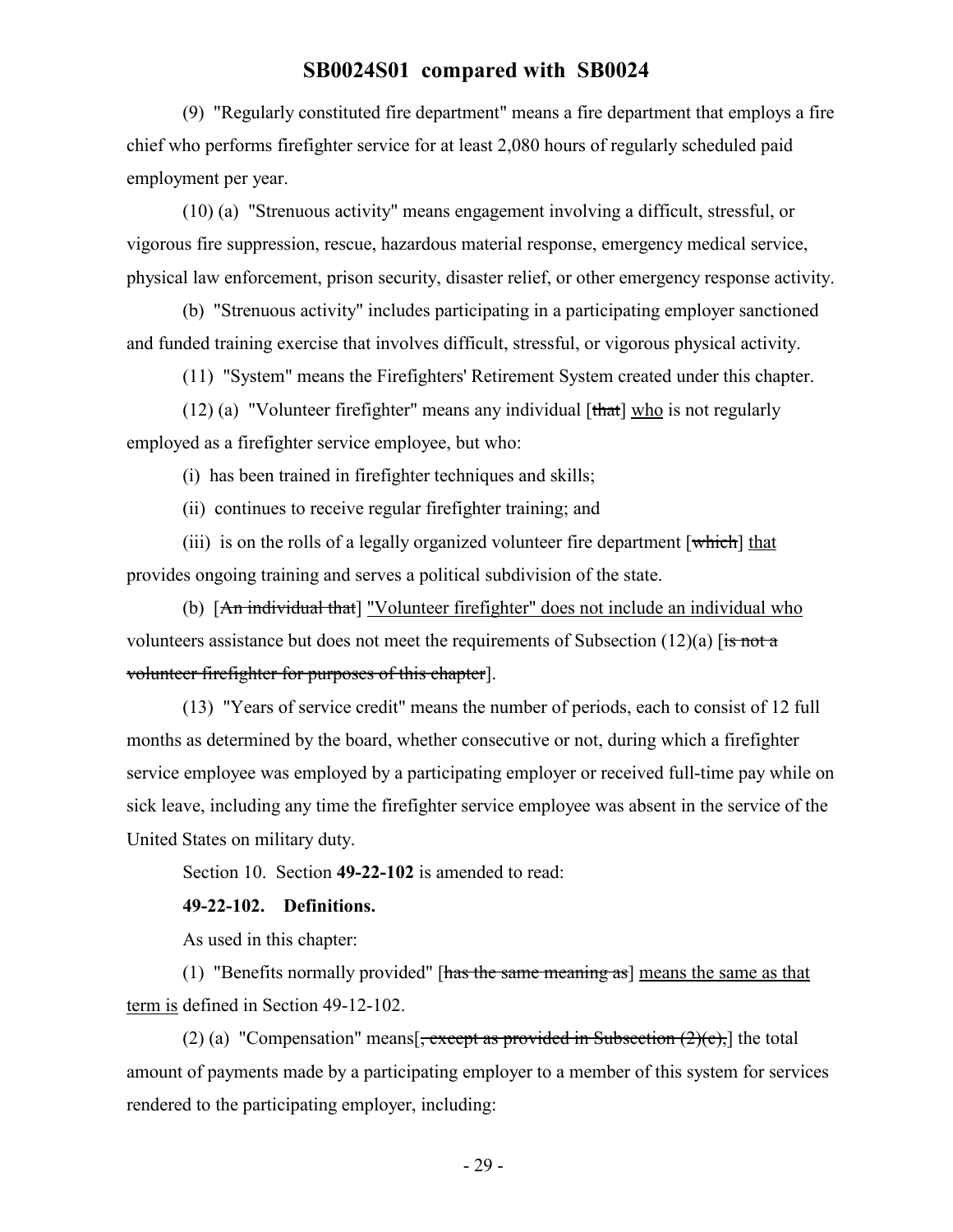(i) bonuses;

(ii) cost-of-living adjustments;

(iii) other payments currently includable in gross income and that are subject to social security deductions, including any payments in excess of the maximum amount subject to deduction under social security law;

(iv) amounts that the member authorizes to be deducted or reduced for salary deferral or other benefits authorized by federal law; and

(v) member contributions.

(b) "Compensation" for purposes of this chapter may not exceed the amount allowed under Internal Revenue Code, Section 401(a)(17).

(c) "Compensation" does not include:

(i) the monetary value of remuneration paid in kind, including a residence or use of equipment;

(ii) the cost of any employment benefits paid for by the participating employer;

(iii) compensation paid to a temporary employee or an employee otherwise ineligible for service credit;

(iv) any payments upon termination, including accumulated vacation, sick leave payments, severance payments, compensatory time payments, or any other special payments;

(v) any allowances or payments to a member for costs or expenses paid by the participating employer, including automobile costs, uniform costs, travel costs, tuition costs, housing costs, insurance costs, equipment costs, and dependent care costs; or

(vi) a teacher salary bonus described in Section 53F-2-513.

(d) The executive director may determine if a payment not listed under this Subsection (2) falls within the definition of compensation.

(3) "Corresponding Tier I system" means the system or plan that would have covered the member if the member had initially entered employment before July 1, 2011.

(4) (a) "Final average salary" means the amount calculated by averaging the highest five years of annual compensation preceding retirement subject to Subsections  $[(4)(a), (b), (c)]$ (d), and (e)] (4)(b), (c), (d), (e), and (f).

 $[(a)]$  (b) Except as provided in Subsection  $[(4)(b)]$  (4)(c), the percentage increase in annual compensation in any one of the years used may not exceed the previous year's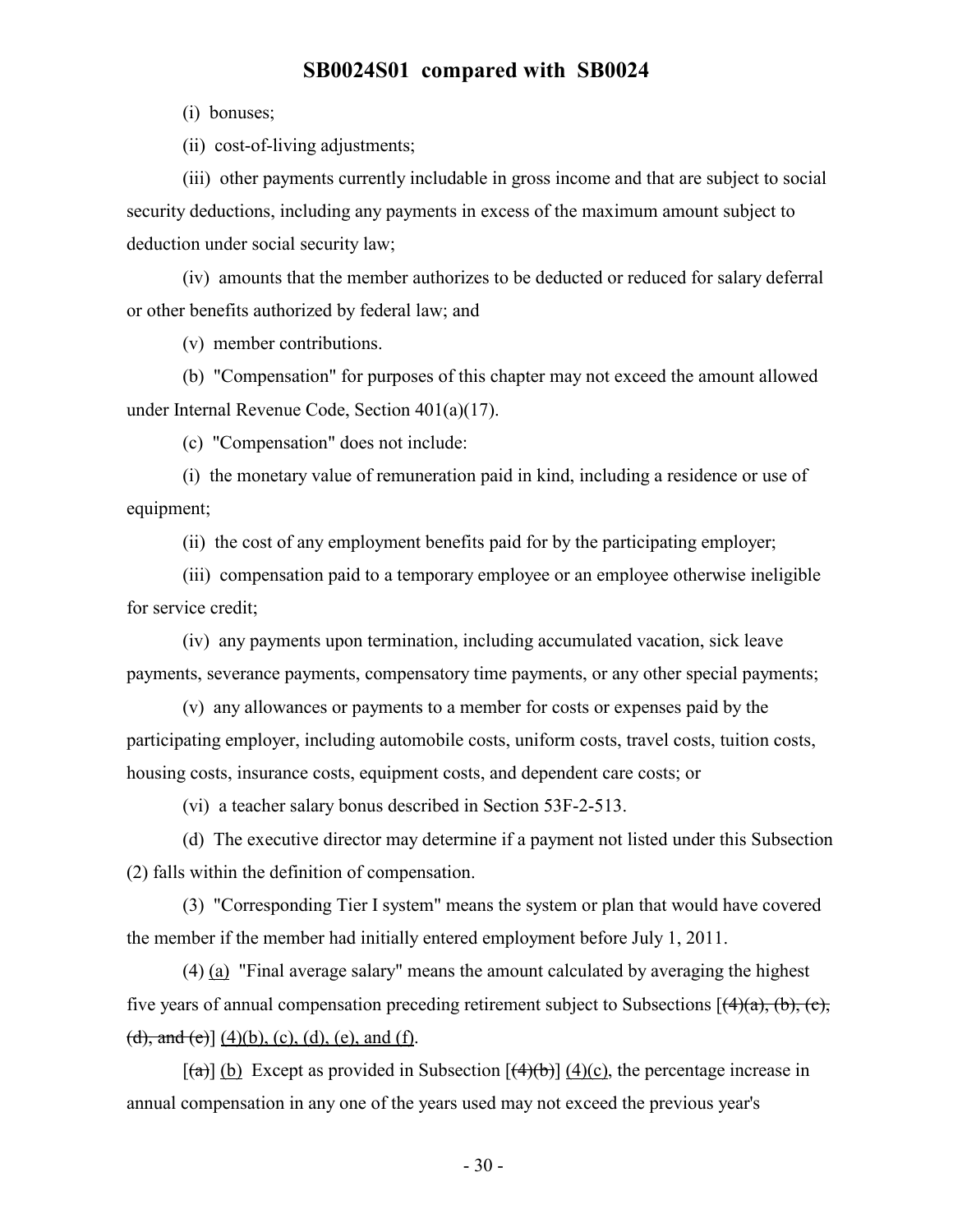compensation by more than 10% plus a cost-of-living adjustment equal to the decrease in the purchasing power of the dollar during the previous year, as measured by a United States Bureau of Labor Statistics Consumer Price Index average as determined by the board.

 $[(\theta)]$  (c) In cases where the participating employer provides acceptable documentation to the office, the limitation in Subsection  $[(4)(a)]$  (4)(b) may be exceeded if:

 $[\overrightarrow{(t)}]$  (i) the member has transferred from another agency; or

 $[\overrightarrow{tii}]$  (ii) the member has been promoted to a new position.

 $[\text{f}\text{e}]$  (d) If the member retires more than six months from the date of termination of employment, the member is considered to have been in service at the member's last rate of pay from the date of the termination of employment to the effective date of retirement for purposes of computing the member's final average salary only.

 $[\overline{(d)}]$  (e) If the member has less than five years of service credit in this system, final average salary means the average annual compensation paid to the member during the full period of service credit.

 $[\text{e}(\epsilon)]$  (f) The annual compensation used to calculate final average salary shall be based on[:] a period, as determined by the board, consistent with the period used to determine years of service credit in accordance with Subsection (8).

 $[(i)$  a calendar year for a member employed by a participating employer that is not an educational institution; or]

 $[(iii)$  a contract year for a member employed by an educational institution.

(5) "Participating employer" means an employer  $[\text{which}]$  that meets the participation requirements of:

(a) Sections 49-12-201 and 49-12-202;

(b) Sections 49-13-201 and 49-13-202;

(c) Section 49-19-201; or

(d) Section 49-22-201 or 49-22-202.

(6) (a) "Regular full-time employee" means an employee:

(i) whose term of employment for a participating employer contemplates continued employment during a fiscal or calendar year  $[\text{and}];$ 

(ii) whose employment normally requires an average of 20 hours or more per week, except as modified by the board $\left[\frac{1}{2}\right]$  and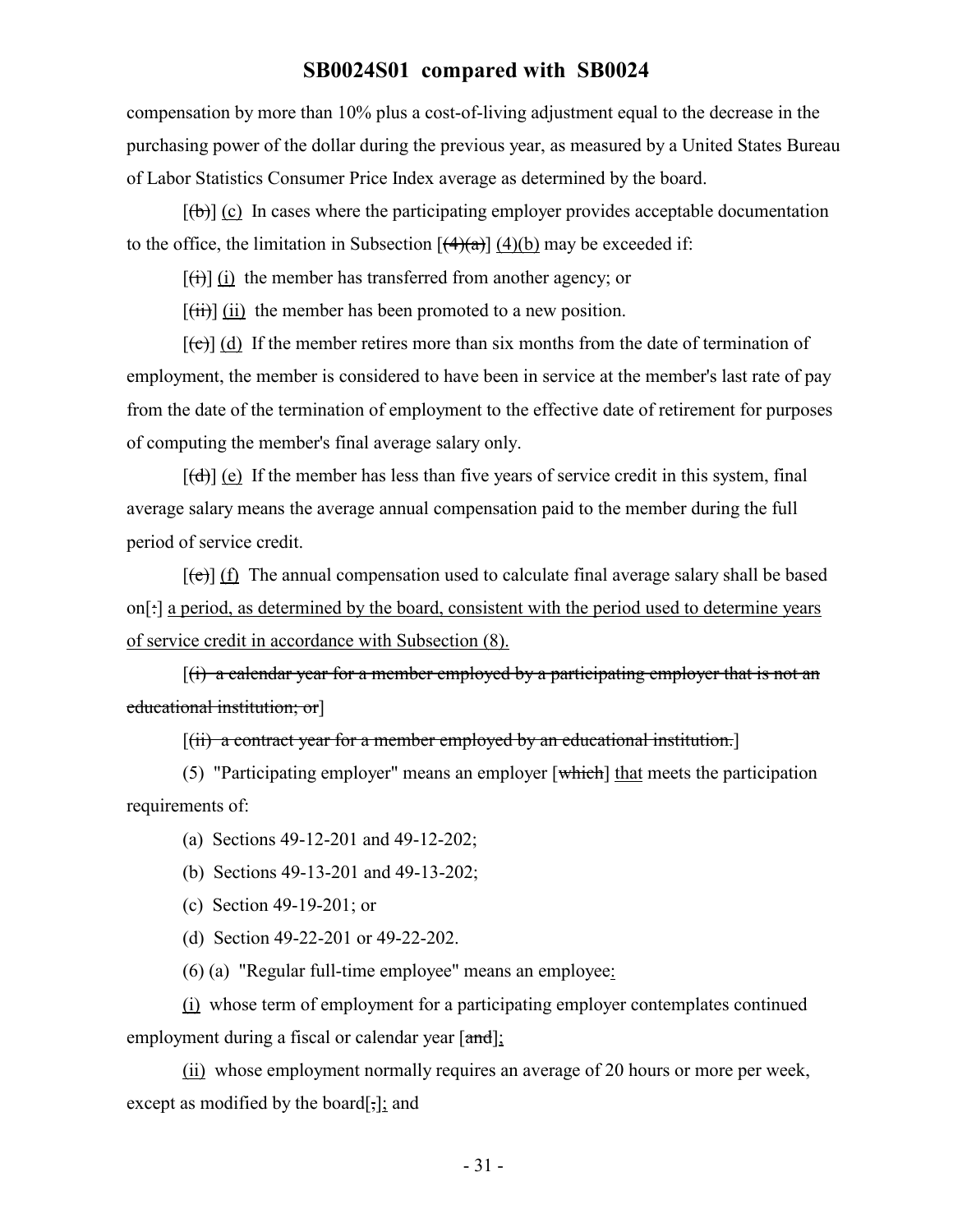(iii) who receives benefits normally provided by the participating employer.

(b) "Regular full-time employee" includes:

(i) a teacher whose term of employment for a participating employer contemplates continued employment during a school year and who teaches half time or more;

(ii) a classified school employee:

(A) who is hired before July 1, 2013; and

(B) whose employment normally requires an average of 20 hours per week or more for a participating employer, regardless of benefits provided;

(iii) an appointive officer whose appointed position is full time as certified by the participating employer;

(iv) the governor, the lieutenant governor, the state auditor, the state treasurer, the attorney general, and a state legislator;

(v) an elected official not included under Subsection (6)(b)(iv) whose elected position is full time as certified by the participating employer;

(vi) a faculty member or employee of an institution of higher education who is considered full time by that institution of higher education; and

(vii) an individual who otherwise meets the definition of this Subsection (6) who performs services for a participating employer through a professional employer organization or similar arrangement.

(c) "Regular full-time employee" does not include:

(i) a firefighter service employee as defined in Section 49-23-102;

(ii) a public safety service employee as defined in Section 49-23-102;

(iii) a classified school employee:

(A) who is hired on or after July 1, 2013; and

(B) who does not receive benefits normally provided by the participating employer even if the employment normally requires an average of 20 hours per week or more for a participating employer;

(iv) a classified school employee:

(A) who is hired before July 1, 2013;

(B) who did not qualify as a regular full-time employee before July 1, 2013;

(C) who does not receive benefits normally provided by the participating employer;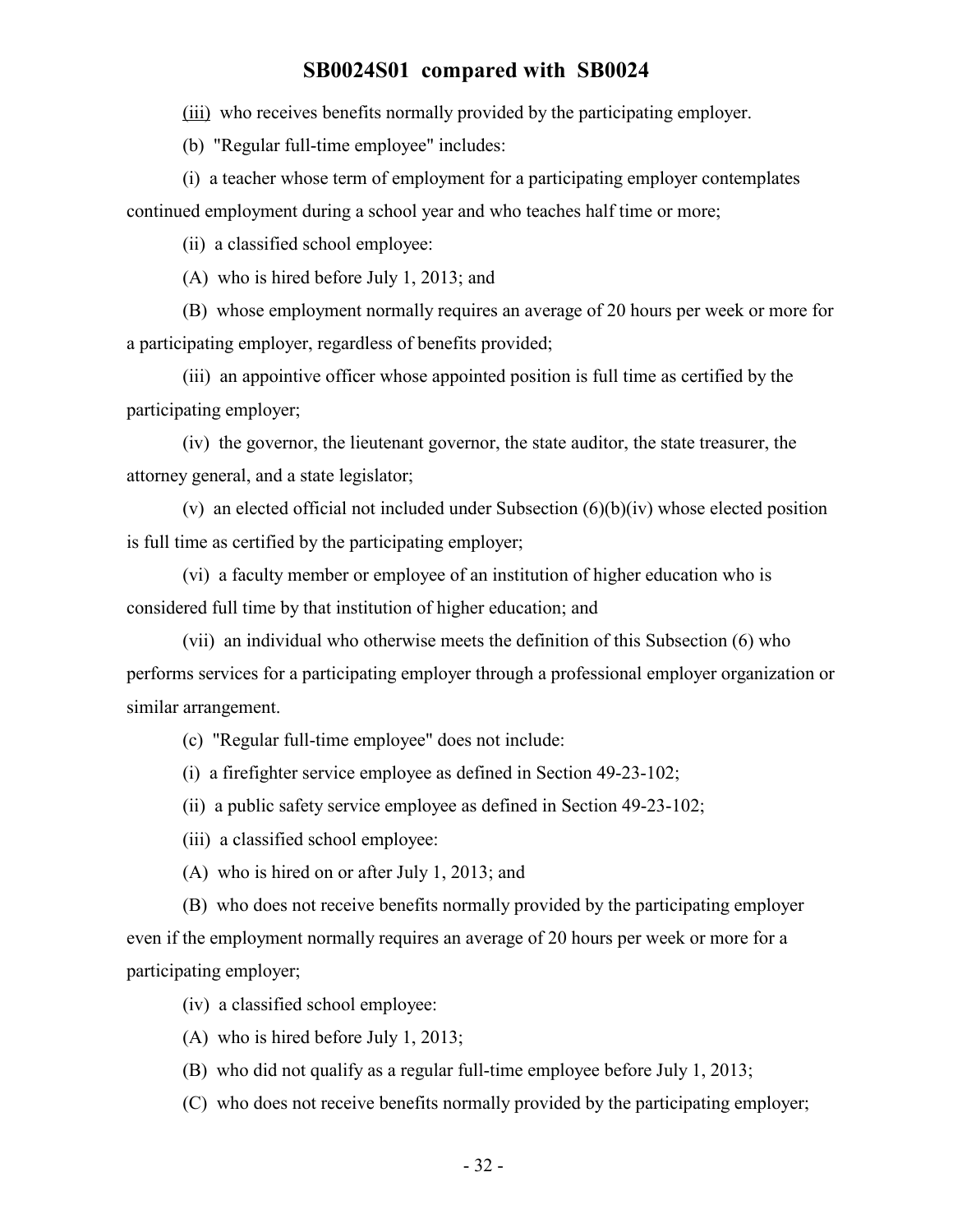and

(D) whose employment hours are increased on or after July 1, 2013, to require an average of 20 hours per week or more for a participating employer; or

(E) who is a person working on a contract:

(I) for the purposes of vocational rehabilitation and the employment and training of people with significant disabilities; and

(II) that has been set aside from procurement requirements by the state pursuant to Section 63G-6a-805 or the federal government pursuant to 41 U.S.C. Sec. 8501 et seq.

(7) "System" means the New Public Employees' Tier II Contributory Retirement System created under this chapter.

(8) "Years of service credit" means:

(a) a period consisting of 12 full months as determined by the board;

(b) a period determined by the board, whether consecutive or not, during which a regular full-time employee performed services for a participating employer, including any time the regular full-time employee was absent on a paid leave of absence granted by a participating employer or was absent in the service of the United States government on military duty as provided by this chapter; or

(c) the regular school year consisting of not less than eight months of full-time service for a regular full-time employee of an educational institution.

Section 11. Section **49-22-201** is amended to read:

#### **49-22-201. System membership -- Eligibility.**

(1) Beginning July 1, 2011, a participating employer shall participate in this system.

(2) (a) A person initially entering regular full-time employment with a participating employer on or after July 1, 2011, who does not have service credit accrued before July 1, 2011, in a Tier I system or plan administered by the board, is eligible:

(i) as a member for service credit and defined contributions under the Tier II hybrid retirement system established by Part 3, Tier II Hybrid Retirement System; or

(ii) as a participant for defined contributions under the Tier II defined contribution plan established by Part 4, Tier II Defined Contribution Plan.

(b) A person initially entering regular full-time employment with a participating employer on or after July 1, 2011, shall: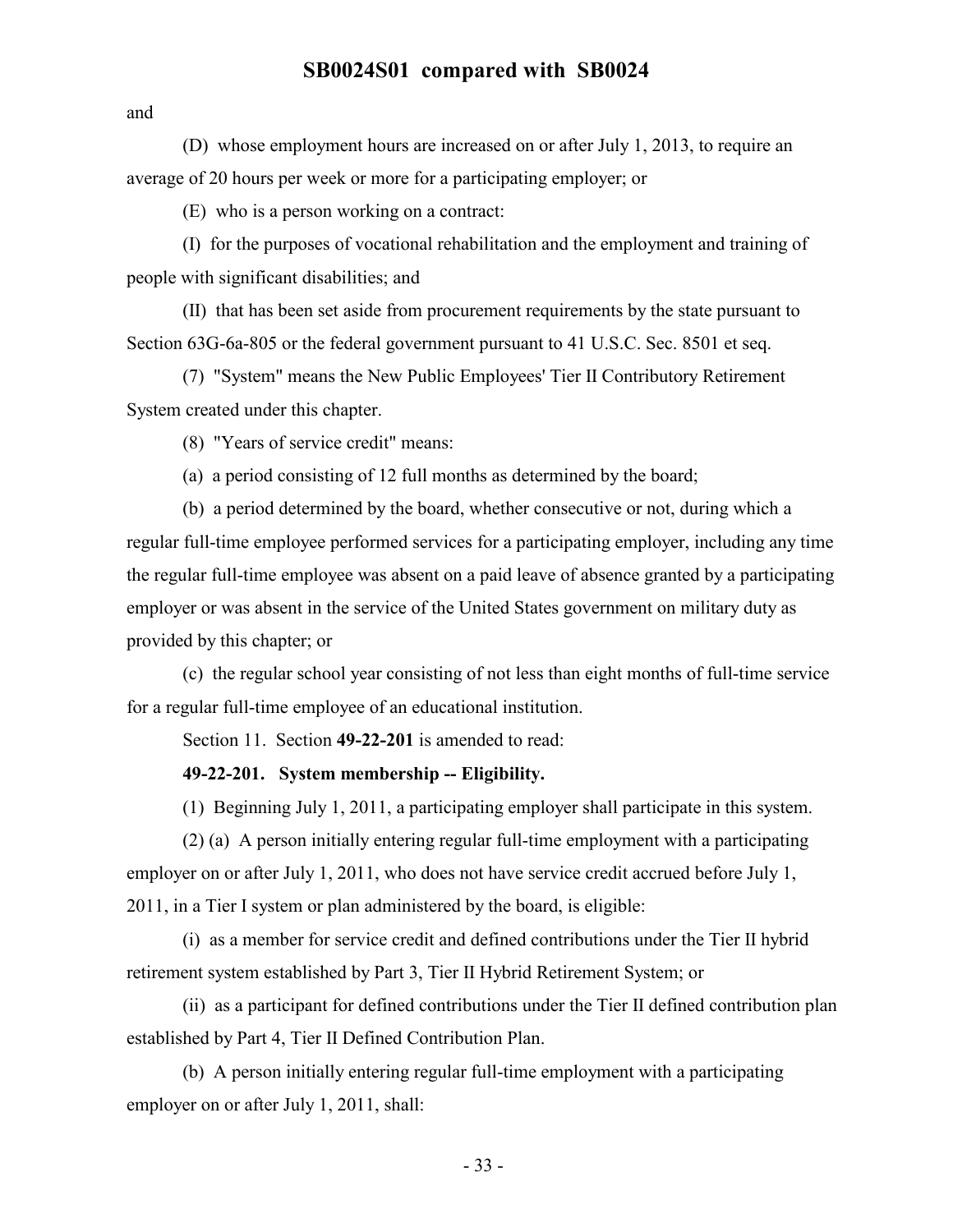(i) make an election to participate in the system created under this chapter:

(A) as a member for service credit and defined contributions under the Tier II hybrid retirement system established by Part 3, Tier II Hybrid Retirement System; or

(B) as a participant for defined contributions under the Tier II defined contribution plan established by Part 4, Tier II Defined Contribution Plan; and

(ii) electronically submit to the office notification of the member's election under Subsection  $(2)(b)(i)$  in a manner approved by the office.

(c) An election made by a person initially entering regular full-time employment with a participating employer under this Subsection (2) is irrevocable beginning one year from the date of eligibility for accrual of benefits.

(d) If no election is made under Subsection  $(2)(b)(i)$ , the person shall become a member eligible for service credit and defined contributions under the Tier II hybrid retirement system established by Part 3, Tier II Hybrid Retirement System.

(3) Notwithstanding the provisions of this section and except as provided in Subsection (4), an elected official initially entering office on or after July 1, 2011:

(a) is only eligible to participate in the Tier II defined contribution plan established under Part 4, Tier II Defined Contribution Plan;

(b) is not eligible to participate in the Tier II hybrid retirement system established under Part 3, Tier II Hybrid Retirement System; and

(c) is vested immediately in the elected official's benefit and the benefit is nonforfeitable, including the total amount contributed by the participating employer and the total amount contributed by the member in the Tier II defined contribution plan.

(4) [Notwithstanding the provisions of Subsection  $(3)$ , a] A legislator or full-time elected official initially entering office on or after July 1, 2011, who has previously accrued service credit:

(a) in a Tier I retirement system or plan administered by the board shall continue in the Tier I system or plan for which the legislator or full-time elected official is eligible; or

(b) in a Tier II hybrid retirement system shall continue in the Tier II system for which the [legislator or] full-time elected official is eligible.

Section 12. Section **49-22-204** is amended to read:

**49-22-204. Higher education employees' eligibility requirements -- Election**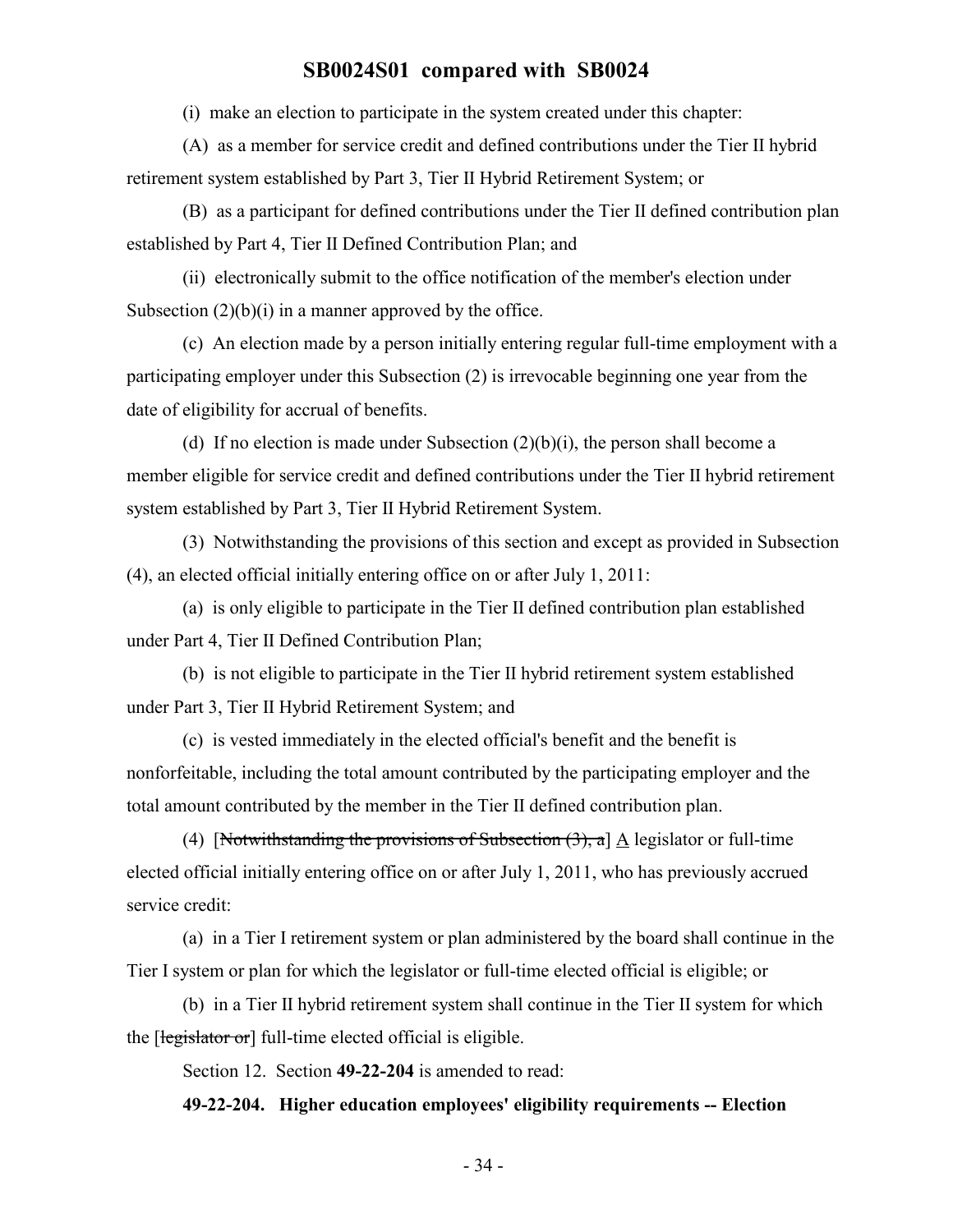**between different retirement plans -- Classification requirements -- Transfer between systems.**

(1) (a) A regular full-time employee of an institution of higher education who is eligible to participate in either this system or in a retirement annuity contract with a public or private system, organization, or company, designated as described in Subsection (1)(c) or (d), shall, not later than January 1, 1979, elect to participate exclusively in this system or in an annuity contract allowed under this Subsection (1).

(b) The election is final, and no right exists to make any further election.

(c) Except as provided in Subsection (1)(d), the Utah Board of Higher Education shall designate the public or private retirement systems, organizations, or companies that a regular full-time employee of an institution of higher education is eligible to participate in under Subsection  $(1)(a)$ .

(d) The technical college board of trustees of each technical college shall designate the public or private retirement systems, organizations, or companies that a regular full-time employee of each technical college is eligible to participate in under Subsection (1)(a).

(2) (a) A regular full-time employee hired by an institution of higher education after January 1, 1979, may participate only in the retirement plan [which attaches to] designated for the person's employment classification.

(b) Each institution of higher education shall prepare or amend existing employment classifications, under the direction of the Utah Board of Higher Education, or the technical college board of trustees of each technical college for each technical college, so that each classification is assigned with either:

(i) this system; or

(ii) a public or private system, organization, or company designated by:

(A) except as provided under Subsection  $(2)(b)(ii)(B)$ , the Utah Board of Higher Education; or

(B) the technical college board of trustees of each technical college for regular full-time employees of each technical college.

(c) Notwithstanding a person's employment classification assignment under Subsection (2)(b), a regular full-time employee who begins employment with an institution of higher education has a one-time irrevocable election to continue participation in this system if the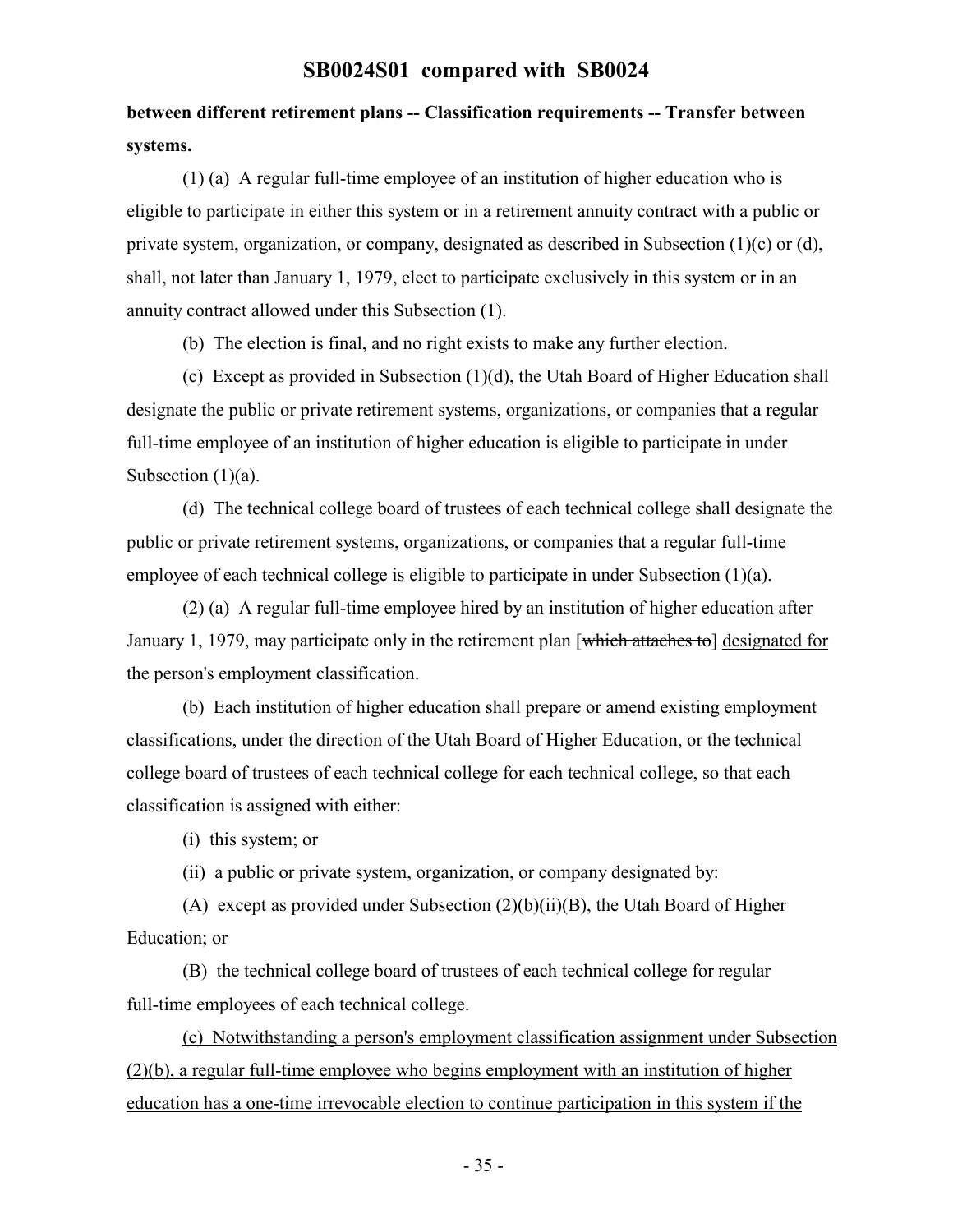#### employee:

(i) has service credit in this system before the date of employment with the institution of higher education; and

(ii) makes the election before participating in the system described in Subsection  $(2)(b)(ii)$ .

(3) A regular full-time employee hired by an institution of higher education on or after July 1, 2011, whose employment classification requires participation in this system may elect to continue participation in this system upon change to an employment classification [which] that requires participation in a public or private system, organization, or company designated by:

(a) except as provided in Subsection (3)(b), the Utah Board of Higher Education; or

(b) the technical college board of trustees of each technical college for regular full-time employees of each technical college.

(4) A regular full-time employee hired by an institution of higher education on or after July 1, 2011, whose employment classification requires participation in this system shall participate in this system.

(5) An employee's participation or election described in this section:

(a) shall be made in accordance with this section; and

(b) is subject to requirements under federal law and rules made by the board.

Section 13. Section **49-22-205** is amended to read:

#### **49-22-205. Exemptions from participation in system.**

(1) Upon filing a written request for exemption with the office, the following employees are exempt from participation in the system as provided in this section:

(a) an executive department head of the state;

(b) a member of the State Tax Commission;

(c) a member of the Public Service Commission;

(d) a member of a full-time or part-time board or commission;

(e) an employee of the Governor's Office of Planning and Budget;

(f) an employee of the Governor's Office of Economic Opportunity;

(g) an employee of the Commission on Criminal and Juvenile Justice;

(h) an employee of the Governor's Office;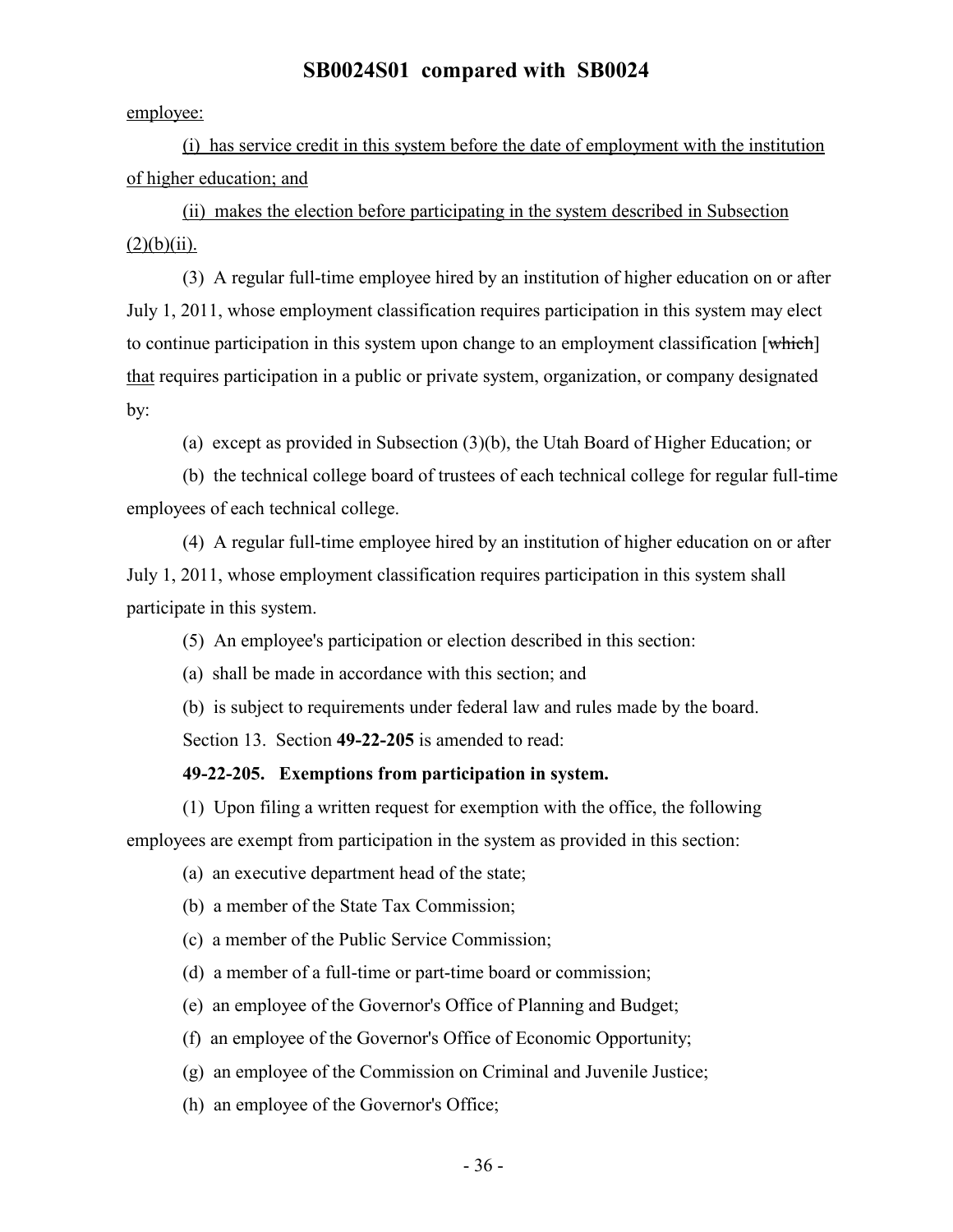(i) an employee of the State Auditor's Office;

(j) an employee of the State Treasurer's Office;

(k) any other member who is permitted to make an election under Section 49-11-406;

(l) a person appointed as a city manager or appointed as a city administrator or another at-will employee of a municipality, county, or other political subdivision;

(m) an employee of an interlocal cooperative agency created under Title 11, Chapter 13, Interlocal Cooperation Act, who is engaged in a specialized trade customarily provided through membership in a labor organization that provides retirement benefits to its members; and

(n) an employee serving as an exchange employee from outside the state for an employer who has elected to make all of the employer's exchange employees eligible for service credit in this system.

(2) (a) A participating employer shall prepare and maintain a list designating those positions eligible for exemption under Subsection (1).

(b) An employee may not be exempted unless the employee is employed in a position designated by the participating employer under Subsection (1).

(3) (a) In accordance with this section, Section 49-12-203, and Section 49-13-203, a municipality, county, or political subdivision may not exempt a total of more than 50 positions or a number equal to 10% of the eligible employees of the municipality, county, or political subdivision, whichever is less.

(b) A municipality, county, or political subdivision may exempt at least one regular full-time employee.

(4) Each participating employer shall:

(a) maintain a list of employee exemptions; and

(b) update an employee exemption in the event of any change.

(5) Beginning on the effective date of the exemption for an employee who elects to be exempt in accordance with Subsection (1):

(a) for a member of the Tier II defined contribution plan:

(i) the participating employer shall contribute the nonelective contribution and the amortization rate described in Section 49-22-401, except that the nonelective contribution is exempt from the vesting requirements of Subsection  $49-22-401(3)(a)$ ; [and]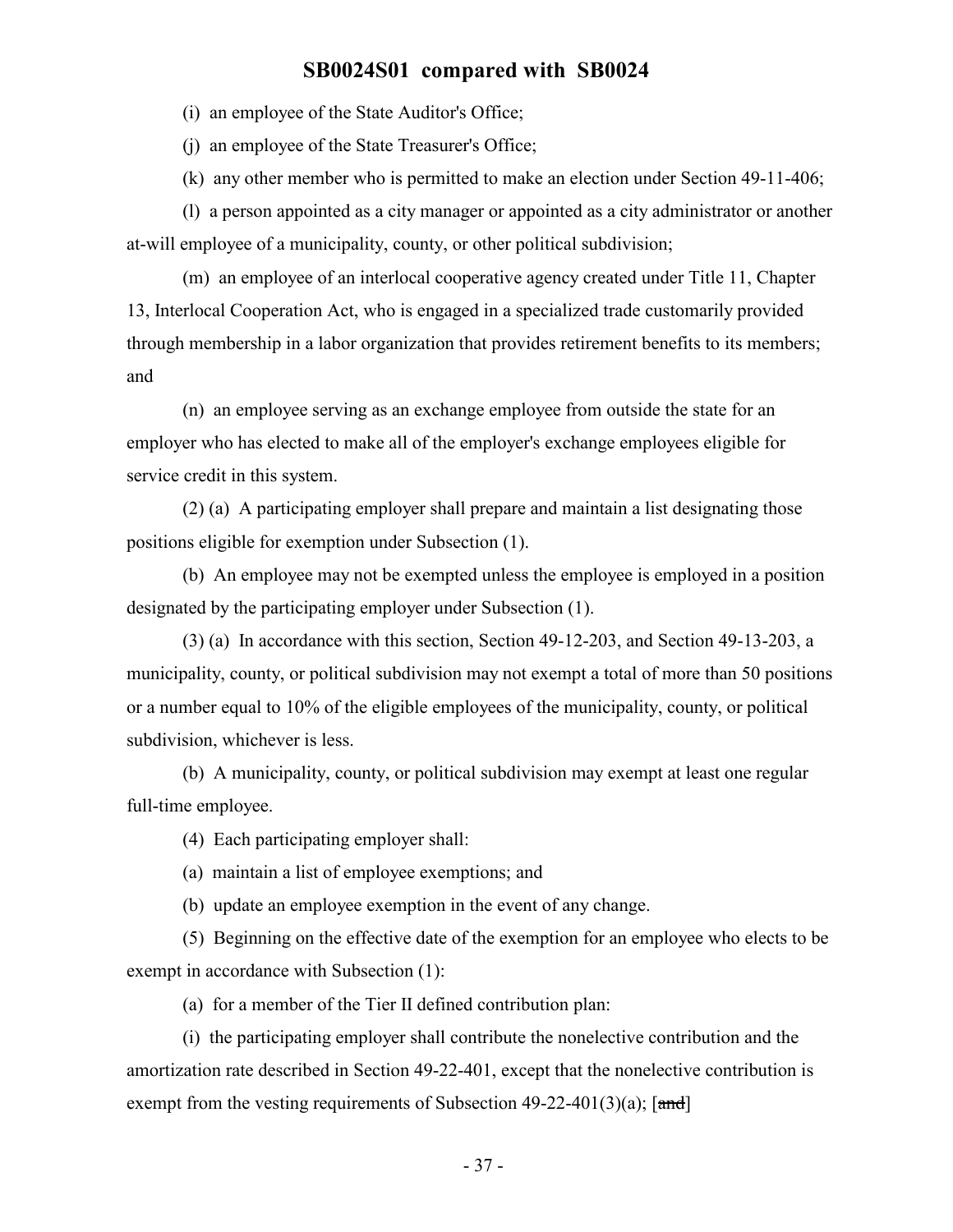(ii) the member may make voluntary deferrals as provided in Section 49-22-401; and

(iii) the member is not eligible for additional service credit in the plan for the period of exempt employment; and

(b) for a member of the Tier II hybrid retirement system:

(i) the participating employer shall contribute the nonelective contribution and the amortization rate described in Section 49-22-401, except that the contribution is exempt from the vesting requirements of Subsection 49-22-401(3)(a);

(ii) the member may make voluntary deferrals as provided in Section 49-22-401; and

(iii) the member is not eligible for additional service credit in the system for the period of exempt employment.

(6) If an employee who is a member of the Tier II hybrid retirement system subsequently revokes the election of exemption made under Subsection (1), the provisions described in Subsection (5)(b) shall no longer be applicable and the coverage for the employee shall be effective prospectively as provided in Part 3, Tier II Hybrid Retirement System.

(7) (a) All employer contributions made on behalf of an employee shall be invested in accordance with Subsection  $49-22-303(3)(a)$  or  $49-22-401(4)(a)$  until the one-year election period under Subsection 49-22-201(2)(c) is expired if the employee:

(i) elects to be exempt in accordance with Subsection (1); and

(ii) continues employment with the participating employer through the one-year election period under Subsection 49-22-201(2)(c).

(b) An employee is entitled to receive a distribution of the employer contributions made on behalf of the employee and all associated investment gains and losses if the employee:

(i) elects to be exempt in accordance with Subsection (1); and

(ii) terminates employment prior to the one-year election period under Subsection 49-22-201(2)(c).

(8) (a) The office shall make rules to implement this section.

(b) The rules made under this Subsection (8) shall include provisions to allow the exemption provided under Subsection (1) to apply to all contributions made beginning on or after July 1, 2011, on behalf of an exempted employee who began the employment before May 8, 2012.

(9) An employee's exemption, participation, or election described in this section: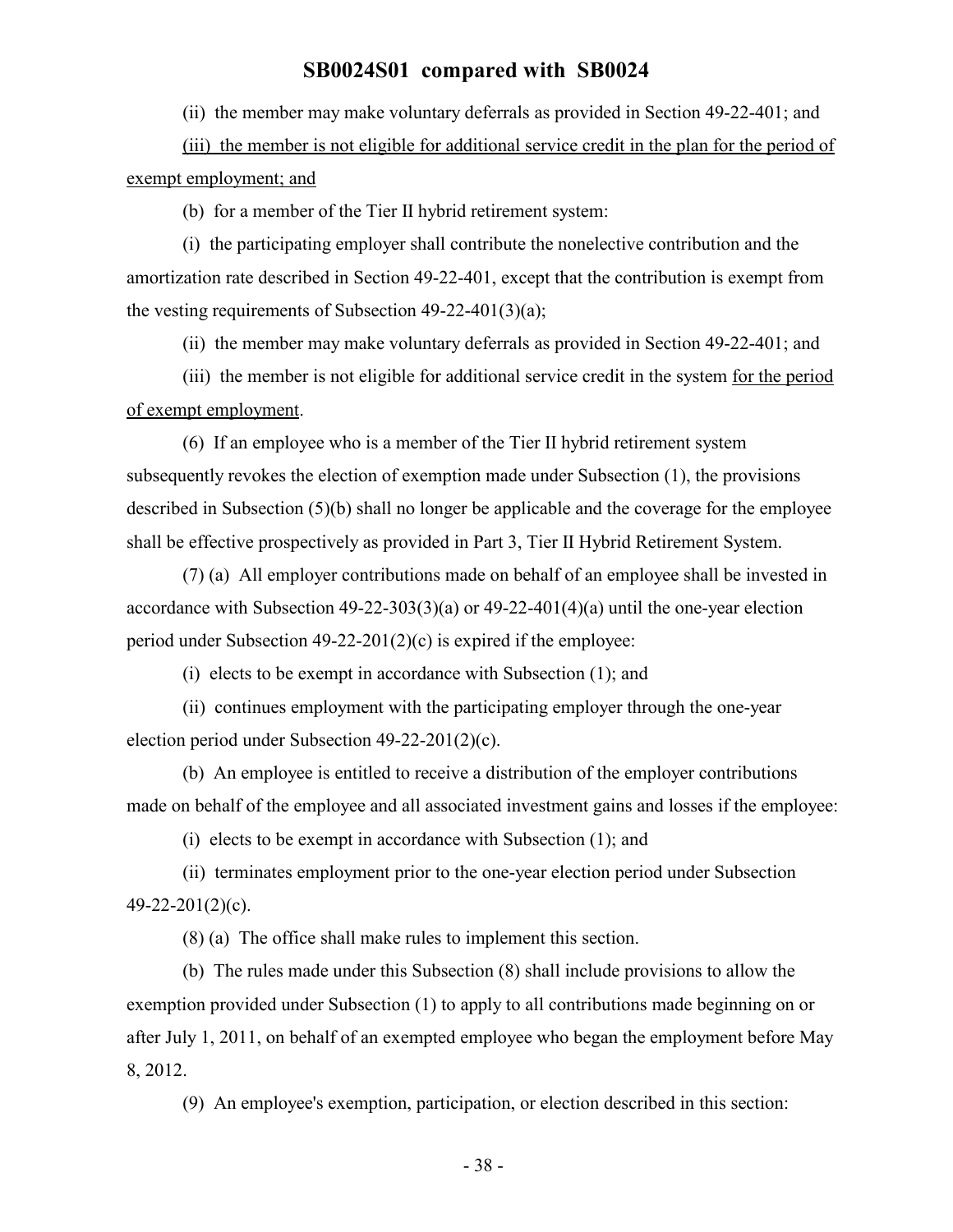(a) shall be made in accordance with this section; and

(b) is subject to requirements under federal law and rules made by the board.

Section 14. Section **49-22-401** is amended to read:

#### **49-22-401. Contributions -- Rates.**

(1) Up to the amount allowed by federal law, the participating employer shall make a nonelective contribution of 10% of the participant's compensation to a defined contribution plan.

(2) (a) The participating employer shall contribute the 10% nonelective contribution described in Subsection (1) to a defined contribution plan qualified under Section 401(k) of the Internal Revenue Code [which] that:

(i) is sponsored by the board; and

(ii) has been grandfathered under Section 1116 of the Federal Tax Reform Act of 1986.

(b) The member may make voluntary deferrals to:

(i) the qualified  $401(k)$  plan [which] that receives the employer contribution described in this Subsection (2); or

(ii) at the member's option, another defined contribution plan established by the participating employer.

(c) In addition to the percent specified under Subsection  $(2)(a)$ , the participating employer shall pay the corresponding Tier I system amortization rate of the employee's compensation to the office to be applied to the employer's corresponding Tier I system liability.

(3) (a) Except as provided under Subsection (3)(c), the total amount contributed by the participating employer under Subsection (2)(a) vests to the member upon accruing four years of employment as a regular full-time employee under this title.

(b) The total amount contributed by the member under Subsection (2)(b) vests to the member's benefit immediately and is nonforfeitable.

(c) (i) Upon filing a written request for exemption with the office, an eligible employee is exempt from the vesting requirements of Subsection (3)(a) in accordance with Section 49-22-205.

(ii) An employee who is exempt under this Subsection  $(3)(c)$  is not eligible for additional service credit in the plan for the period of exempt employment.

(d) (i) Years of employment under Subsection (3)(a) includes any fraction of a year to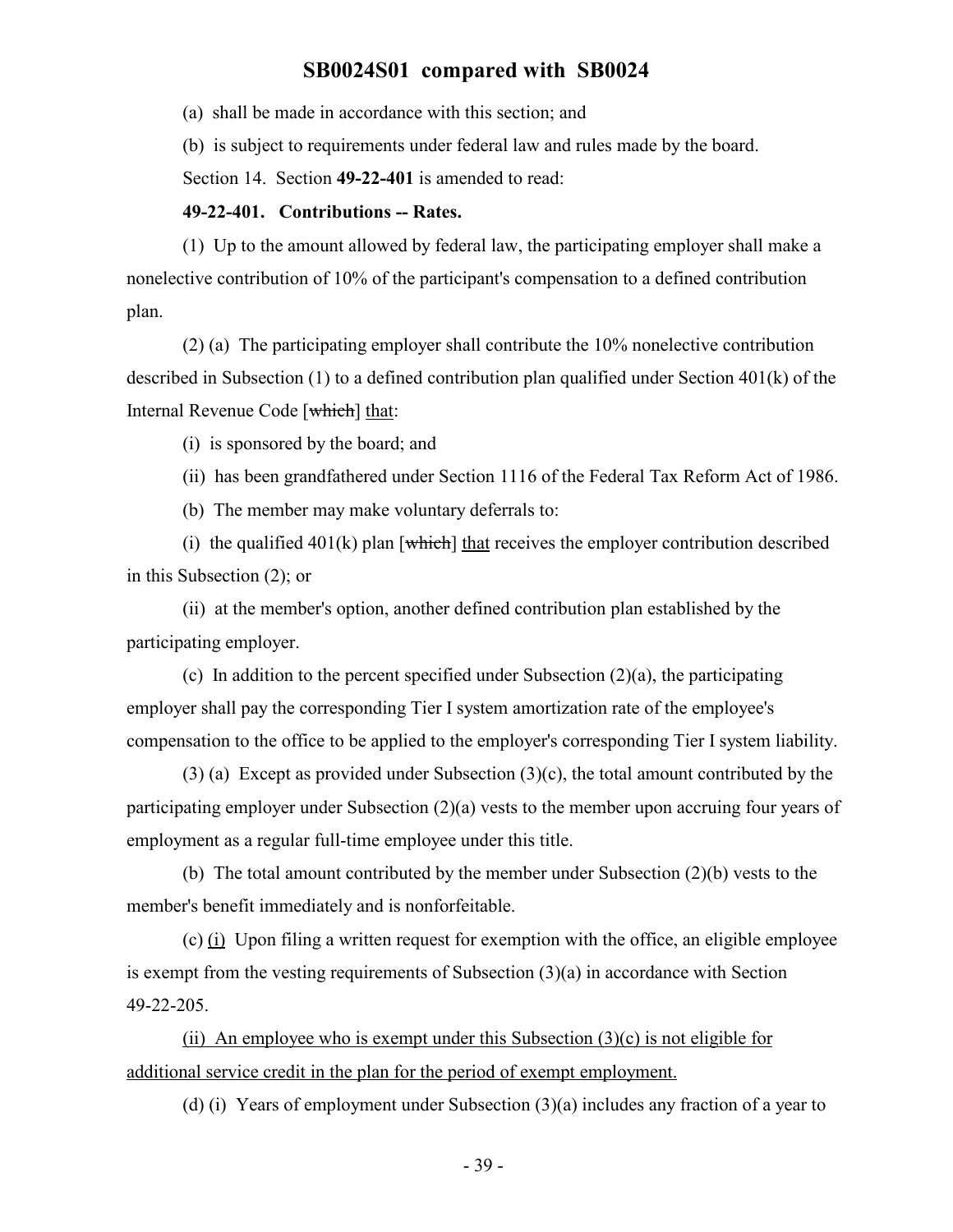which the member may be entitled.

(ii) At the time of vesting, if a member's years of service credit is within one-tenth of one year of the total years required for vesting, the member shall be considered to have the total years of employment required for vesting.

(4) (a) Contributions made by a participating employer under Subsection (2)(a) shall be invested in a default option selected by the board until the member is vested in accordance with Subsection (3)(a).

(b) A member may direct the investment of contributions including associated investment gains and losses made by a participating employer under Subsection (2)(a) only after the contributions have vested in accordance with Subsection (3)(a).

(c) A member may direct the investment of contributions made by the member under Subsection (3)(b).

(5) No loans shall be available from contributions made by a participating employer under Subsection (2)(a).

(6) No hardship distributions shall be available from contributions made by a participating employer under Subsection (2)(a).

(7) (a) Except as provided in Subsection (7)(b), if a member terminates employment with a participating employer prior to the vesting period described in Subsection (3)(a), all contributions made by a participating employer on behalf of the member including associated investment gains and losses under Subsection (2)(a) are subject to forfeiture.

(b) If a member who terminates employment with a participating employer prior to the vesting period described in Subsection (3)(a) subsequently enters employment with the same or another participating employer within 10 years of the termination date of the previous employment:

(i) all contributions made by the previous participating employer on behalf of the member including associated investment gains and losses shall be reinstated upon the member's employment as a regular full-time employee; and

(ii) the length of time that the member worked with the previous employer shall be included in determining whether the member has completed the vesting period under Subsection (3)(a).

(c) The office shall establish a forfeiture account and shall specify the uses of the

- 40 -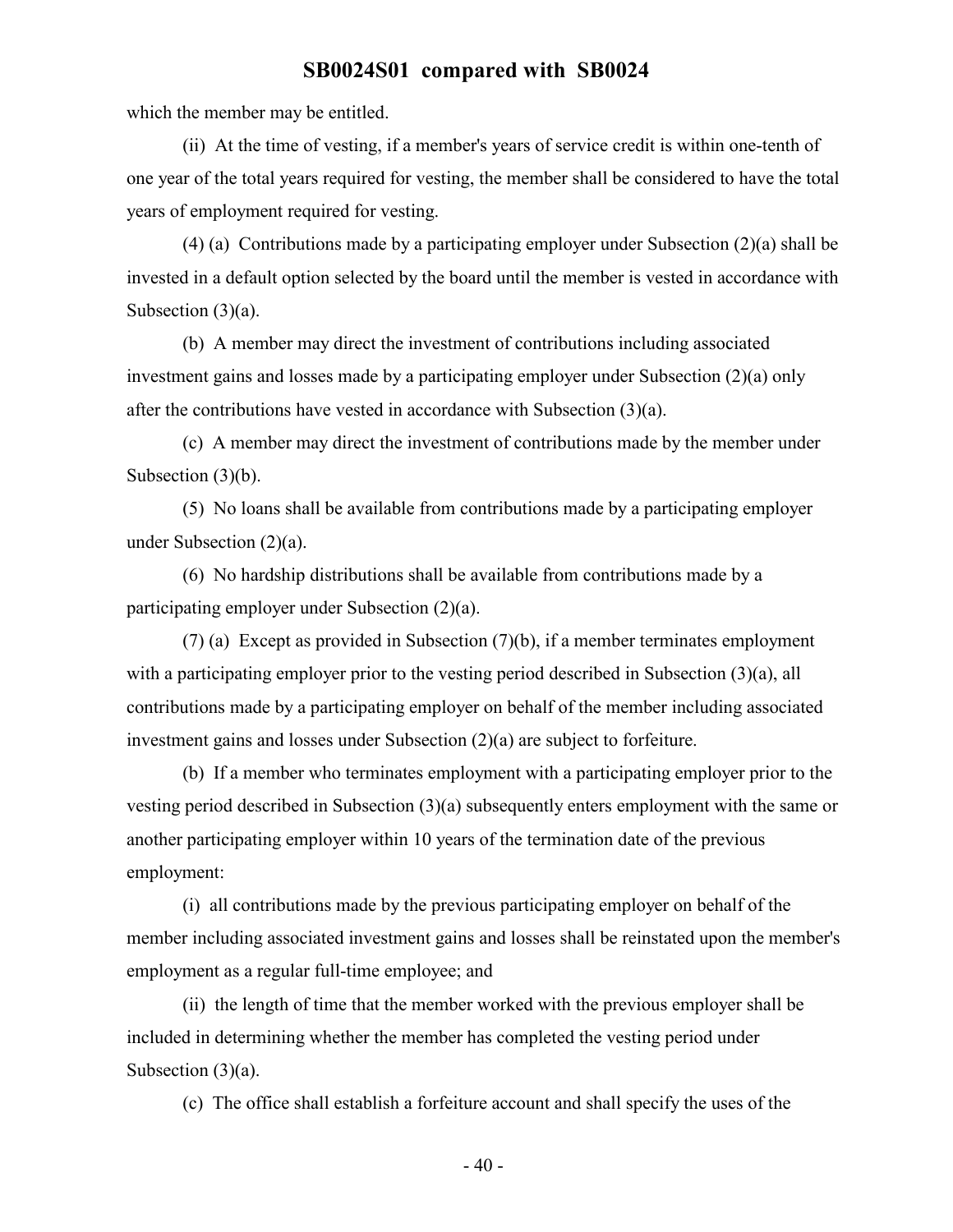forfeiture account, which may include an offset against administrative costs or employer contributions made under this section.

(8) The office may request from any other  $\lceil \frac{\text{qualified }401(k)}{\text{d}} \rceil$  plan under Subsection  $(2)(b)(ii)$  any relevant information pertaining to the maintenance of [its] the plan's tax qualification under the Internal Revenue Code.

(9) The office may take any action  $[$ which in its<sup> $]$ </sup> that in the office's judgment is necessary to maintain the tax-qualified status of  $[its]$  the office's  $401(k)$  defined contribution plan under federal law.

Section 15. Section **49-23-102** is amended to read:

#### **49-23-102. Definitions.**

As used in this chapter:

(1) (a) "Compensation" means the total amount of payments that are includable in gross income received by a public safety service employee or a firefighter service employee as base income for the regularly scheduled work period. The participating employer shall establish the regularly scheduled work period. Base income shall be determined prior to the deduction of any amounts the public safety service employee or firefighter service employee authorizes to be deducted for salary deferral or other benefits authorized by federal law.

(b) "Compensation" includes performance-based bonuses and cost-of-living adjustments.

(c) "Compensation" does not include:

(i) overtime;

(ii) sick pay incentives;

(iii) retirement pay incentives;

(iv) the monetary value of remuneration paid in kind, as in a residence, use of equipment or uniform, travel, or similar payments;

(v) a lump-sum payment or special payment covering accumulated leave; and

(vi) all contributions made by a participating employer under this system or under any other employee benefit system or plan maintained by a participating employer for the benefit of a member or participant.

(d) "Compensation" for purposes of this chapter may not exceed the amount allowed under Section 401(a)(17), Internal Revenue Code.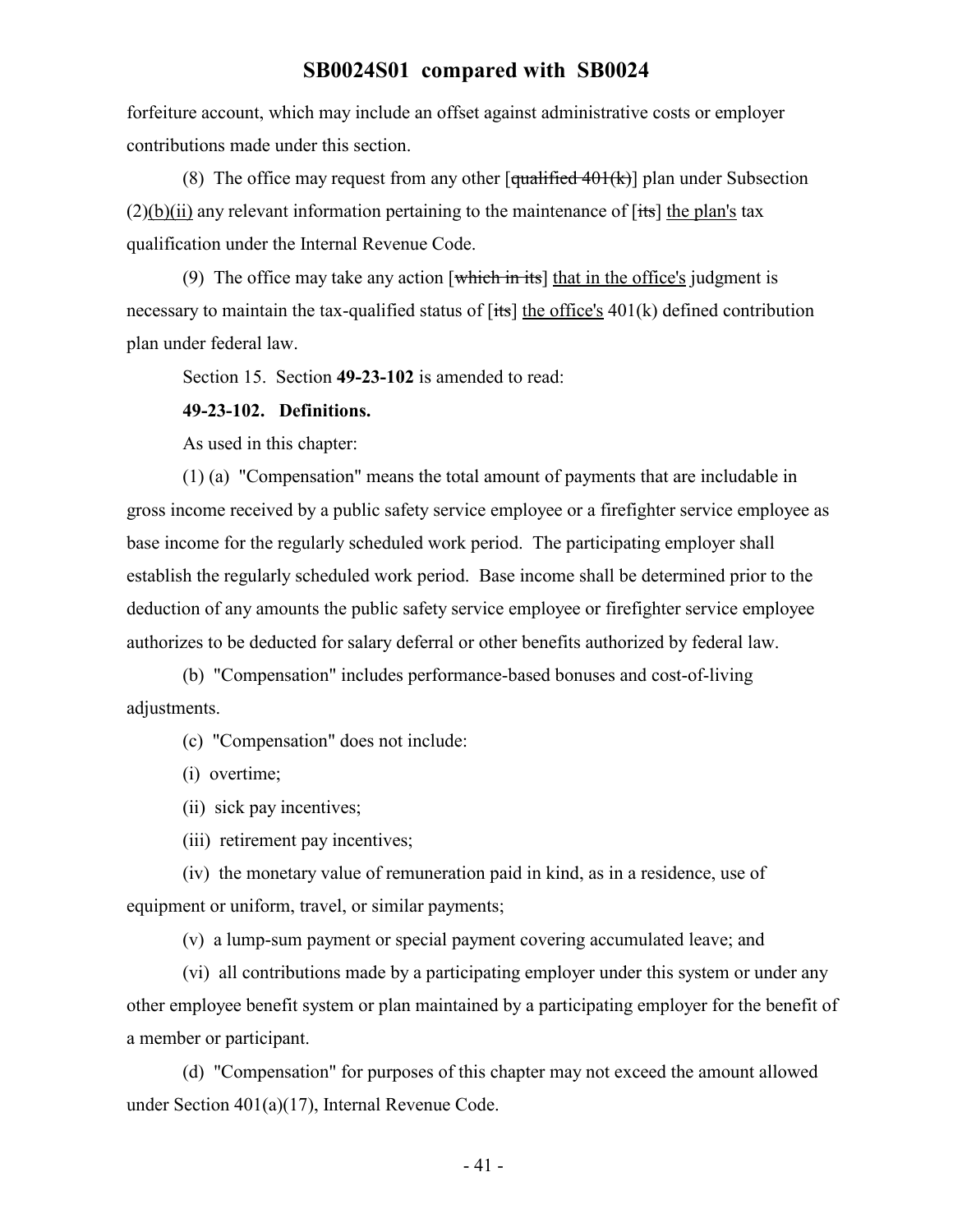(2) "Corresponding Tier I system" means the system or plan that would have covered the member if the member had initially entered employment before July 1, 2011.

(3) "Dispatcher" means the same as that term is defined in Section 53-6-102.

(4) (a) "Final average salary" means the amount calculated by averaging the highest five years of annual compensation preceding retirement subject to Subsections  $[(4)(a), (b), (c)]$ (d), and (e)] (4)(b), (c), (d), (e), and (f).

 $[(a)]$  (b) Except as provided in Subsection  $[(4)(b)]$   $(4)(c)$ , the percentage increase in annual compensation in any one of the years used may not exceed the previous year's compensation by more than 10% plus a cost-of-living adjustment equal to the decrease in the purchasing power of the dollar during the previous year, as measured by a United States Bureau of Labor Statistics Consumer Price Index average as determined by the board.

 $[\Theta]$  (c) In cases where the participating employer provides acceptable documentation to the office, the limitation in Subsection  $[(4)(a)]$  (4)(b) may be exceeded if:

(i) the member has transferred from another agency; or

(ii) the member has been promoted to a new position.

 $[\text{e}(\text{e})]$  (d) If the member retires more than six months from the date of termination of employment, the member is considered to have been in service at the member's last rate of pay from the date of the termination of employment to the effective date of retirement for purposes of computing the member's final average salary only.

 $[(d)]$  (e) If the member has less than five years of service credit in this system, final average salary means the average annual compensation paid to the member during the full period of service credit.

 $[\text{e}(\text{e})]$  (f) The annual compensation used to calculate final average salary shall be based on[ $\pm$ ] a period, as determined by the board, consistent with the period used to determine years of service credit in accordance with Subsection (14).

 $[(i)$  a calendar year for a member employed by a participating employer that is not an educational institution; or]

[(ii) a contract year for a member employed by an educational institution.]

(5) (a) "Firefighter service" means employment normally requiring an average of 2,080 hours of regularly scheduled employment per year rendered by a member who is:

(i) a firefighter service employee trained in firefighter techniques and assigned to a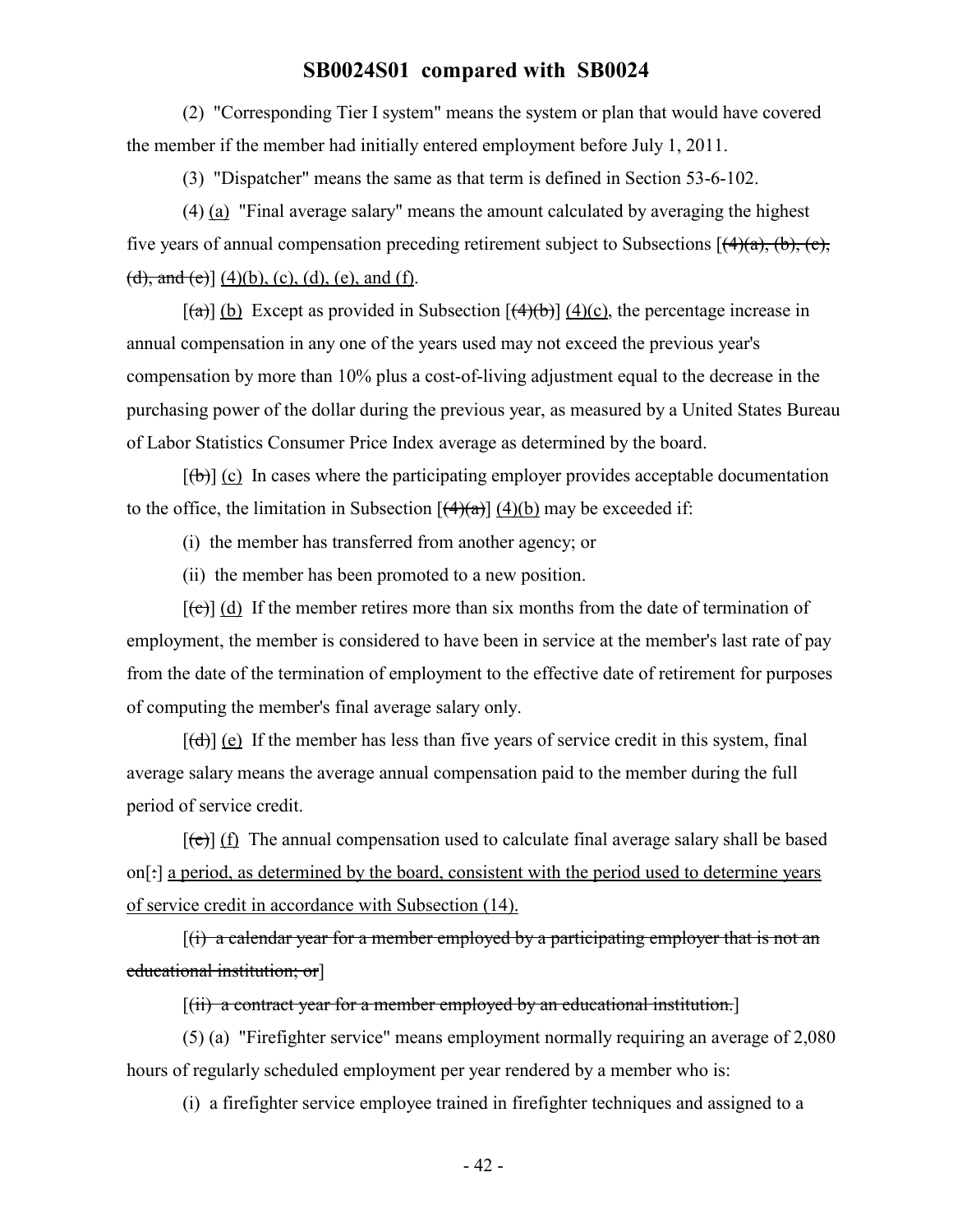position of hazardous duty with a regularly constituted fire department;

(ii) the state fire marshal appointed under Section 53-7-103 or a deputy state fire marshal; or

(iii) a firefighter service employee who is:

(A) hired on or after July 1, 2021;

(B) trained in firefighter techniques;

(C) assigned to a position of hazardous duty; and

(D) employed by the state as a participating employer.

(b) "Firefighter service" does not include secretarial staff or other similar employees.

(6) (a) "Firefighter service employee" means an employee of a participating employer who provides firefighter service under this chapter.

(b) "Firefighter service employee" does not include an employee of a regularly constituted fire department who does not perform firefighter service.

(7) (a) "Line-of-duty death" means a death resulting from:

(i) external force, violence, or disease occasioned by an act of duty as a public safety service or firefighter service employee; or

(ii) strenuous activity, including a heart attack or stroke, that occurs during strenuous training or another strenuous activity required as an act of duty as a public safety service or firefighter service employee.

(b) "Line-of-duty death" does not include a death that:

(i) occurs during an activity that is required as an act of duty as a public safety service or firefighter service employee if the activity is not a strenuous activity, including an activity that is clerical, administrative, or of a nonmanual nature;

(ii) occurs during the commission of a crime committed by the employee;

(iii) the employee's intoxication or use of alcohol or drugs, whether prescribed or nonprescribed, contributes to the employee's death; or

(iv) occurs in a manner other than as described in Subsection (7)(a).

(8) "Participating employer" means an employer  $\lceil \text{which} \rceil$  that meets the participation requirements of:

(a) Sections 49-14-201 and 49-14-202;

(b) Sections 49-15-201 and 49-15-202;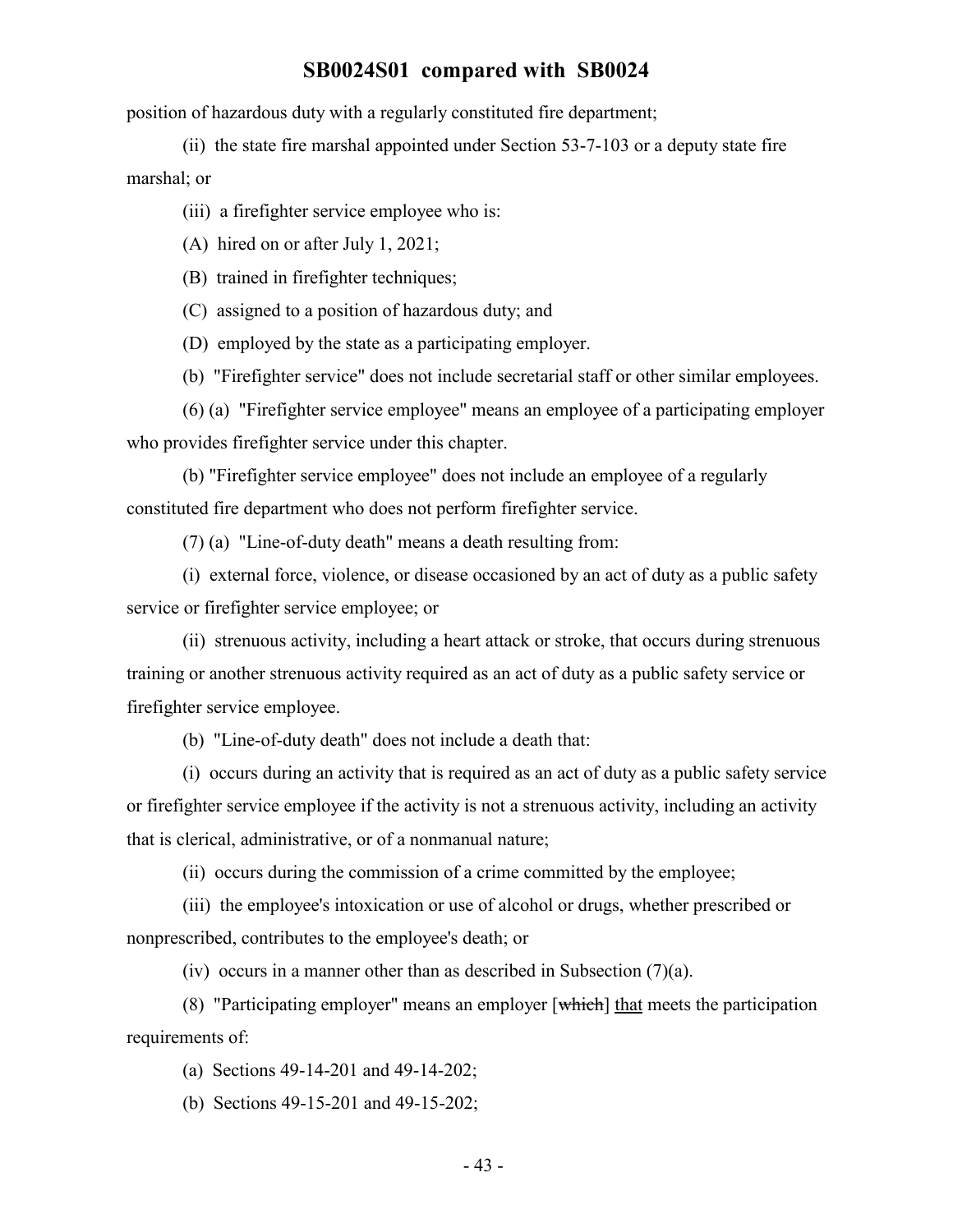(c) Sections 49-16-201 and 49-16-202; or

(d) Sections 49-23-201 and 49-23-202.

(9) (a) "Public safety service" means employment normally requiring an average of 2,080 hours of regularly scheduled employment per year rendered by a member who is  $\lceil a \rceil$ :

(i) a law enforcement officer in accordance with Section 53-13-103;

(ii) a correctional officer in accordance with Section 53-13-104;

(iii) a special function officer approved in accordance with Sections 49-15-201 and 53-13-105;

(iv) a dispatcher who is certified in accordance with Section 53-6-303;  $[\text{and}]$ 

(v) a full-time member of the Board of Pardons and Parole created under Section  $77 - 27 - 2$  $\lceil$ .];

(vi) the commissioner of the Department of Public Safety; or

(vii) the executive director of the Department of Corrections.

(b) Except [as provided under Subsections  $(9)(a)(iv)$  and  $(v)$ ] for a position described in Subsection (9)(a)(iv), (v), (vi), or (vii), "public safety service" also requires that, in the course of employment, the employee's life or personal safety is at risk.

(10) "Public safety service employee" means an employee of a participating employer who performs public safety service under this chapter.

(11) (a) "Strenuous activity" means engagement involving a difficult, stressful, or vigorous fire suppression, rescue, hazardous material response, emergency medical service, physical law enforcement, prison security, disaster relief, or other emergency response activity.

(b) "Strenuous activity" includes participating in a participating employer sanctioned and funded training exercise that involves difficult, stressful, or vigorous physical activity.

(12) "System" means the New Public Safety and Firefighter Tier II Contributory Retirement System created under this chapter.

(13) (a) "Volunteer firefighter" means any individual  $[that]$  who is not regularly employed as a firefighter service employee, but who:

(i) has been trained in firefighter techniques and skills;

(ii) continues to receive regular firefighter training; and

(iii) is on the rolls of a legally organized volunteer fire department  $[\overline{\text{which}}]$  that provides ongoing training and serves a political subdivision of the state.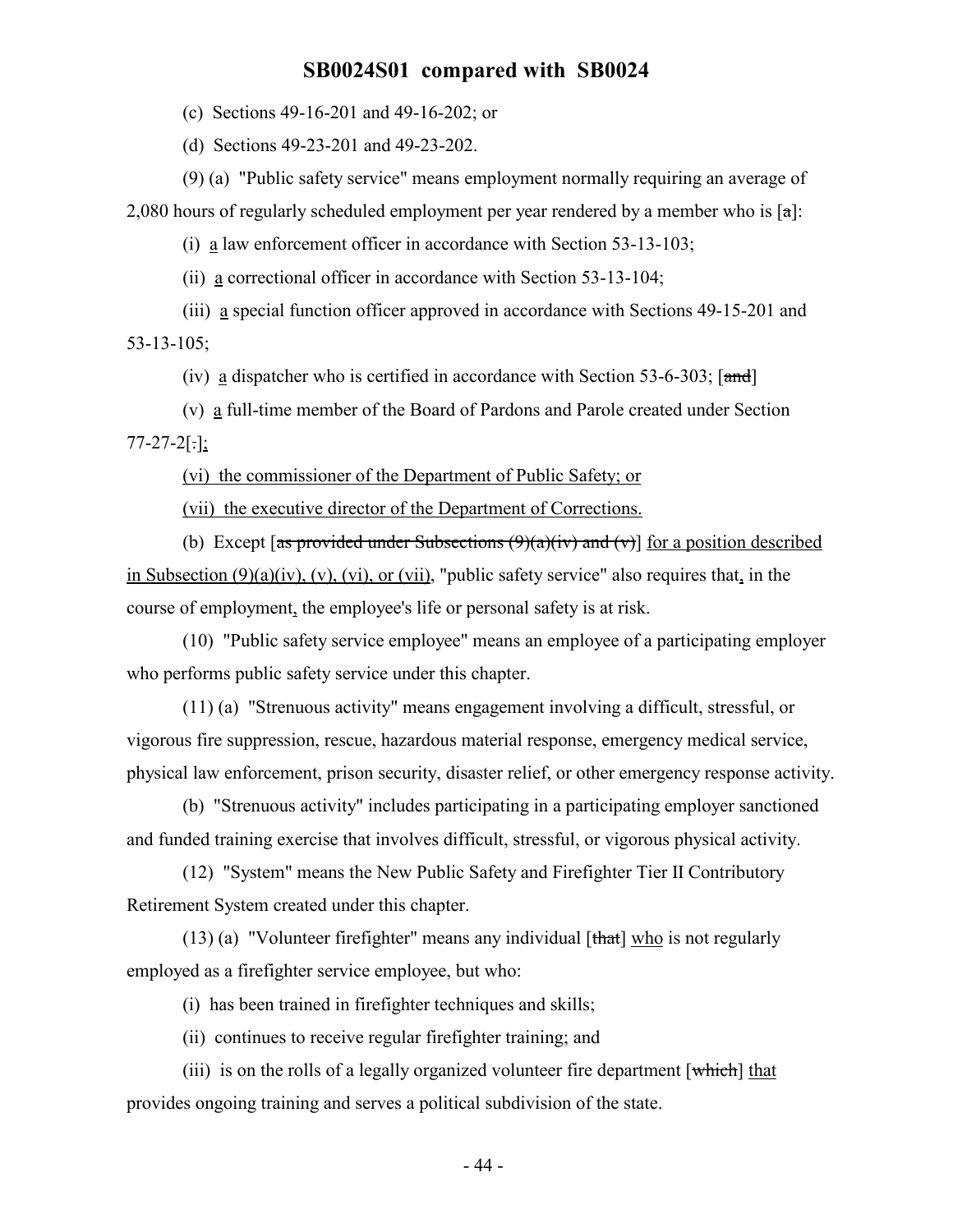(b) An individual that volunteers assistance but does not meet the requirements of Subsection (13)(a) is not a volunteer firefighter for purposes of this chapter.

(14) "Years of service credit" means:

(a) a period, consisting of 12 full months as determined by the board; or

(b) a period determined by the board, whether consecutive or not, during which a regular full-time employee performed services for a participating employer, including any time the regular full-time employee was absent on a paid leave of absence granted by a participating employer or was absent in the service of the United States government on military duty as provided by this chapter.

Section 16. Section **49-23-201** is amended to read:

#### **49-23-201. System membership -- Eligibility.**

(1) Beginning July 1, 2011, a participating employer that employs public safety service employees or firefighter service employees shall participate in this system.

(2) (a) A public safety service employee or a firefighter service employee initially entering employment with a participating employer on or after July 1, 2011, who does not have service credit accrued before July 1, 2011, in a Tier I system or plan administered by the board, is eligible:

(i) as a member for service credit and defined contributions under the Tier II hybrid retirement system established by Part 3, Tier II Hybrid Retirement System; or

(ii) as a participant for defined contributions under the Tier II defined contributions plan established by Part 4, Tier II Defined Contribution Plan.

(b) A public safety service employee or a firefighter service employee initially entering employment with a participating employer on or after July 1, 2011, shall:

(i) make an election to participate in the system created under this chapter:

(A) as a member for service credit and defined contributions under the Tier II hybrid retirement system established by Part 3, Tier II Hybrid Retirement System; or

(B) as a participant for defined contributions under the Tier II defined contribution plan established by Part 4, Tier II Defined Contribution Plan; and

(ii) electronically submit to the office notification of the member's election under Subsection  $(2)(b)(i)$  in a manner approved by the office.

(c) An election made by a public safety service employee or firefighter service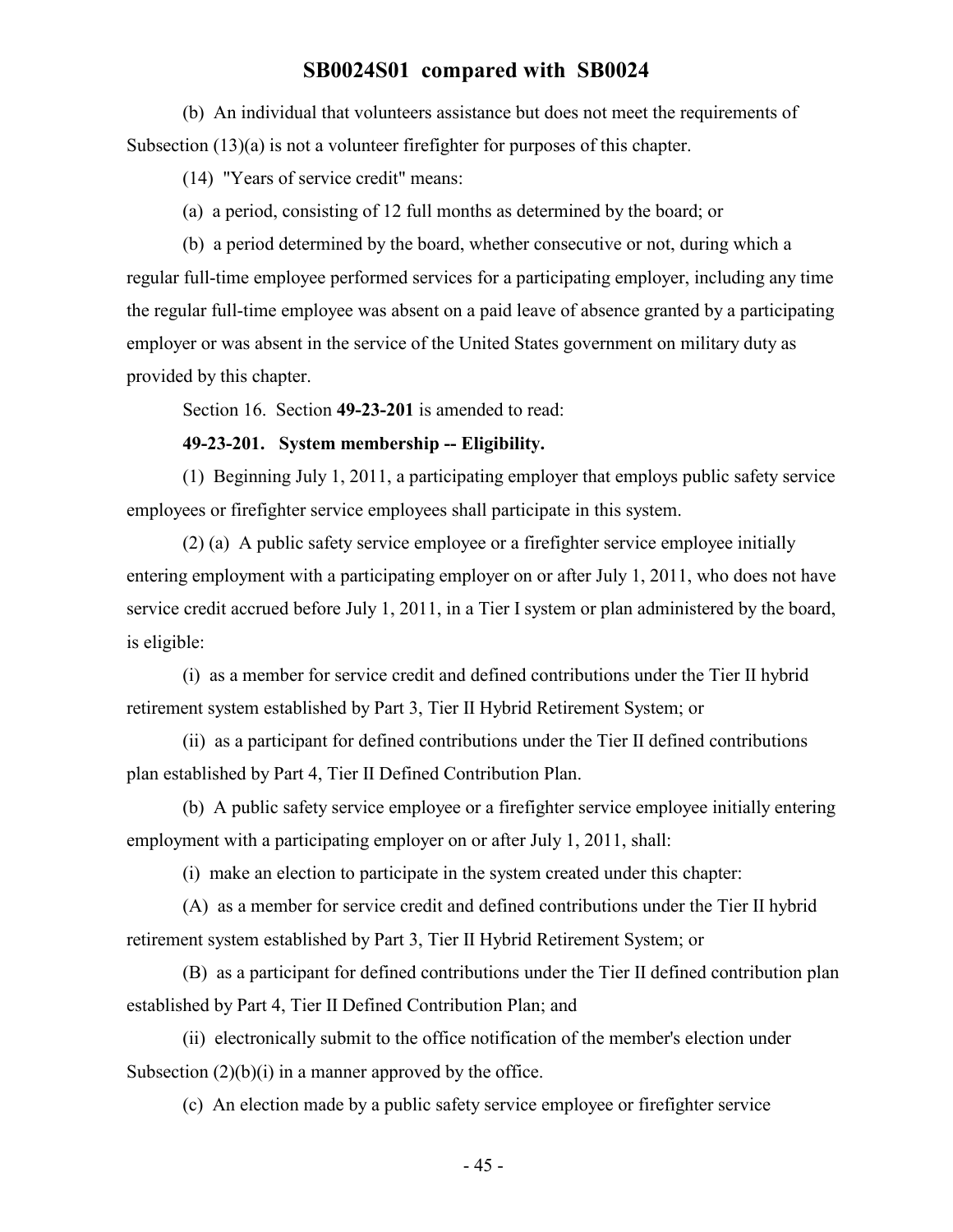employee initially entering employment with a participating employer under this Subsection (2) is irrevocable beginning one year from the date of eligibility for accrual of benefits.

(d) If no election is made under Subsection  $(2)(b)(i)$ , the public safety service employee or firefighter service employee shall become a member eligible for service credit and defined contributions under the Tier II hybrid retirement system established by Part 3, Tier II Hybrid Retirement System.

(3) (a) Beginning July 1, 2015, a public safety service employee who is a dispatcher employed by:

(i) the state shall be eligible for service credit in this system; and

(ii) a participating employer other than the state shall be eligible for service credit in this system if the dispatcher's participating employer elects to cover  $[its]$  the participating employer's dispatchers under this system.

(b) A participating employer's election to cover [its] the participating employer's dispatchers under this system under Subsection  $(3)(a)(ii)$  is irrevocable and shall be documented by a resolution adopted by the governing body of the participating employer in accordance with rules made by the office.

(c) A dispatcher's service before July 1, 2015, or before a date specified by resolution of a participating employer under Subsection (3)(b), is not eligible for service credit in this system.

(4) A public safety service employee who is transferred or promoted to an administration position requiring the performance of duties that consist primarily of management or supervision of public safety service employees shall continue to earn public safety service credit in this system during the period in which the employee remains employed in the same department.

Section 17. Section **49-23-203** is amended to read:

#### **49-23-203. Exemptions from participation in system.**

(1) Upon filing a written request for exemption with the office, the following employees are exempt from participation in the system as provided in this section if the employee is a public safety service employee or firefighter service employee and is:

(a) an executive department head of the state;

(b) an elected or appointed sheriff of a county;  $[\sigma r]$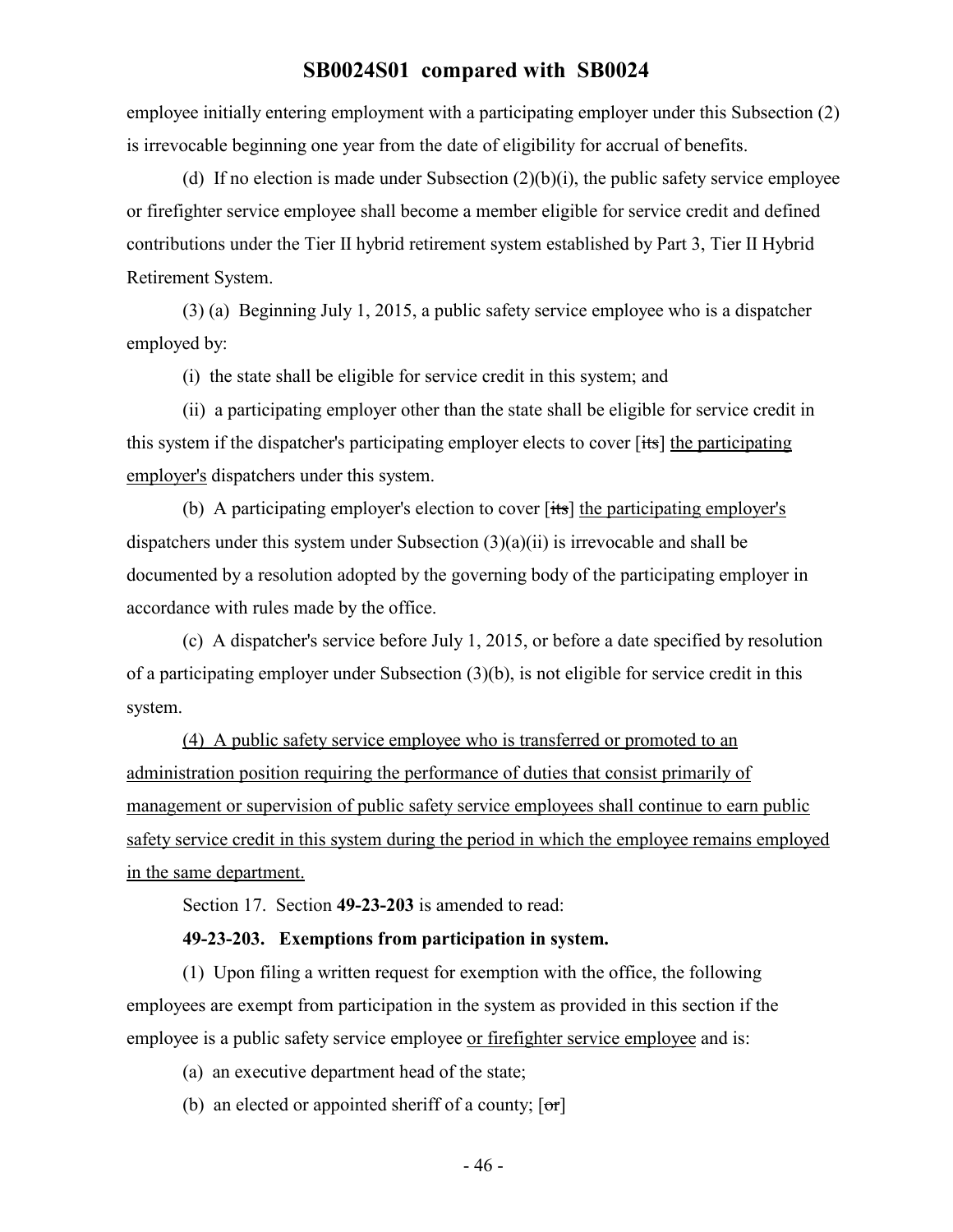(c) an elected or appointed chief of police of a municipality[.]; or

(d) the chief of any fire department or district.

(2) (a) A participating employer shall prepare a list designating those positions eligible for exemption under Subsection (1).

(b) An employee may not be exempted unless the employee is employed in a position designated by the participating employer under Subsection (1).

(3) Each participating employer shall:

(a) file each employee exemption annually with the office; and

(b) update an employee exemption in the event of any change.

(4) Beginning on the effective date of the exemption for an employee who elects to be exempt in accordance with Subsection (1):

(a) for a member of the Tier II defined contribution plan:

(i) the participating employer shall contribute the nonelective contribution and the amortization rate described in Section 49-23-401, except that the contribution is exempt from the vesting requirements of Subsection 49-23-401(3)(a);  $[\text{and}]$ 

(ii) the member may make voluntary deferrals as provided in Section 49-23-401; and

(iii) the member is not eligible for additional service credit in the plan for the period of exempt employment; and

(b) for a member of the Tier II hybrid retirement system:

(i) the participating employer shall contribute the nonelective contribution and the amortization rate described in Section 49-23-401, except that the contribution is exempt from the vesting requirements of Subsection 49-23-401(3)(a);

(ii) the member may make voluntary deferrals as provided in Section 49-23-401; and

(iii) the member is not eligible for additional service credit in the system for the period of exempt employment.

(5) If an employee who is a member of the Tier II hybrid retirement system subsequently revokes the election of exemption made under Subsection (1), the provisions described in Subsection (4)(b) shall no longer be applicable and the coverage for the employee shall be effective prospectively as provided in Part 3, Tier II Hybrid Retirement System.

(6) (a) All employer contributions made on behalf of an employee shall be invested in accordance with Subsection  $49-23-302(3)(a)$  or  $49-23-401(4)(a)$  until the one-year election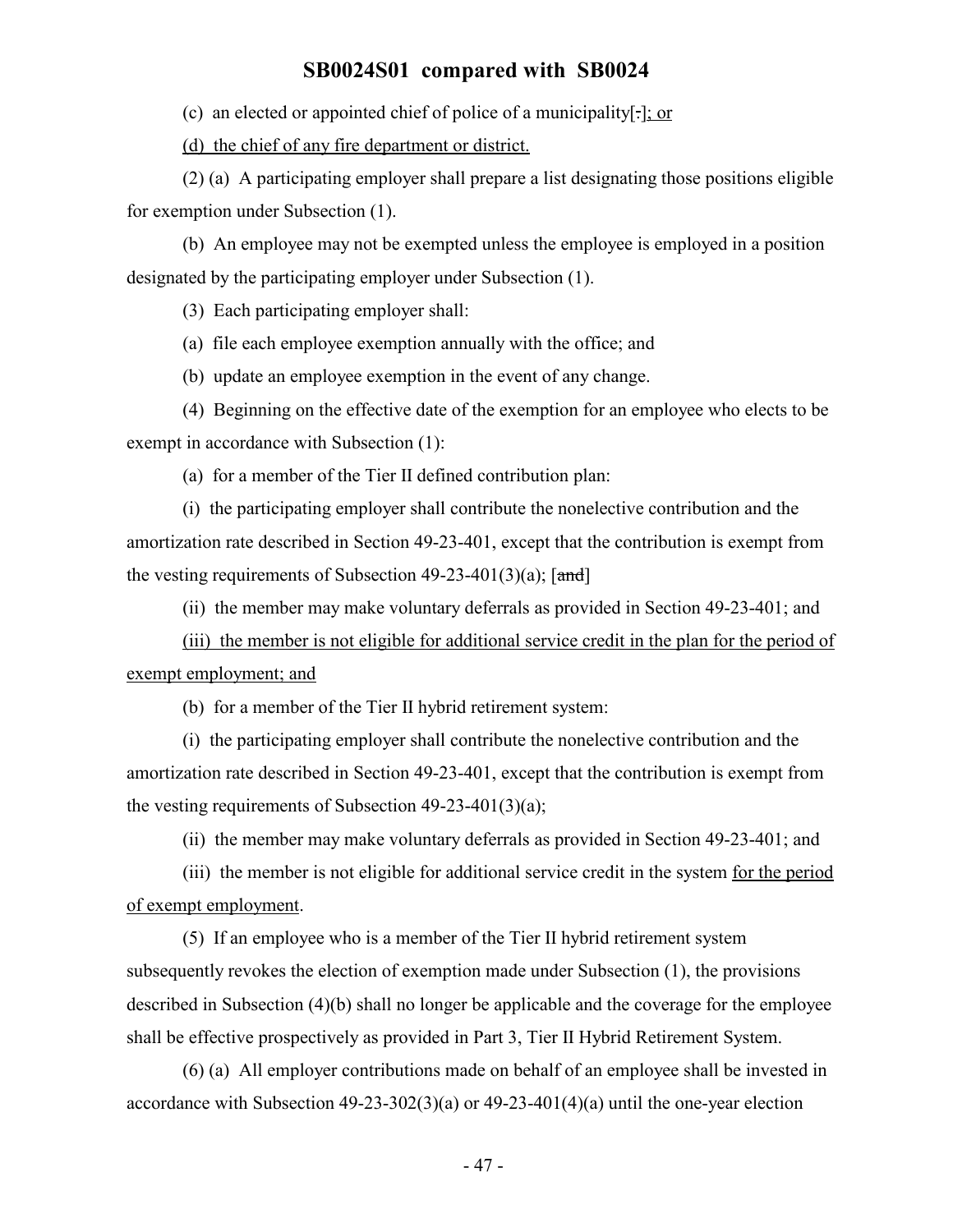period under Subsection 49-23-201(2)(c) is expired if the employee:

(i) elects to be exempt in accordance with Subsection (1); and

(ii) continues employment with the participating employer through the one-year election period under Subsection 49-23-201(2)(c).

(b) An employee is entitled to receive a distribution of the employer contributions made on behalf of the employee and all associated investment gains and losses if the employee:

(i) elects to be exempt in accordance with Subsection (1); and

(ii) terminates employment prior to the one-year election period under Subsection 49-23-201(2)(c).

(7) (a) The office shall make rules to implement this section.

(b) The rules made under this Subsection (7) shall include provisions to allow the exemption provided under Subsection (1) to apply to all contributions made beginning on or after July 1, 2011, on behalf of an exempted employee who began the employment before May 8, 2012.

(8) An employee's exemption, participation, or election described in this section:

(a) shall be made in accordance with this section; and

(b) is subject to requirements under federal law and rules made by the board.

Section 18. Section **49-23-401** is amended to read:

#### **49-23-401. Contributions -- Rates.**

(1) (a) Up to the amount allowed by federal law, the participating employer shall make a nonelective contribution of 14% of the participant's compensation to a defined contribution plan.

(b) In addition to the nonelective contribution described in Subsection (1)(a), if a participating employer elects under Subsection 49-23-301(2)(c) to pay all or part of the required member contribution on behalf of the participating employer's employees that are members covered under Part 3, Tier II Hybrid Retirement System, the participating employer shall make an additional nonelective contribution to an employee that is a member covered under this part at the same percentage rate of the participant's compensation as the participating employer's election to pay required member contributions on behalf of the participating employer's employees that are members covered under Part 3, Tier II Hybrid Retirement System.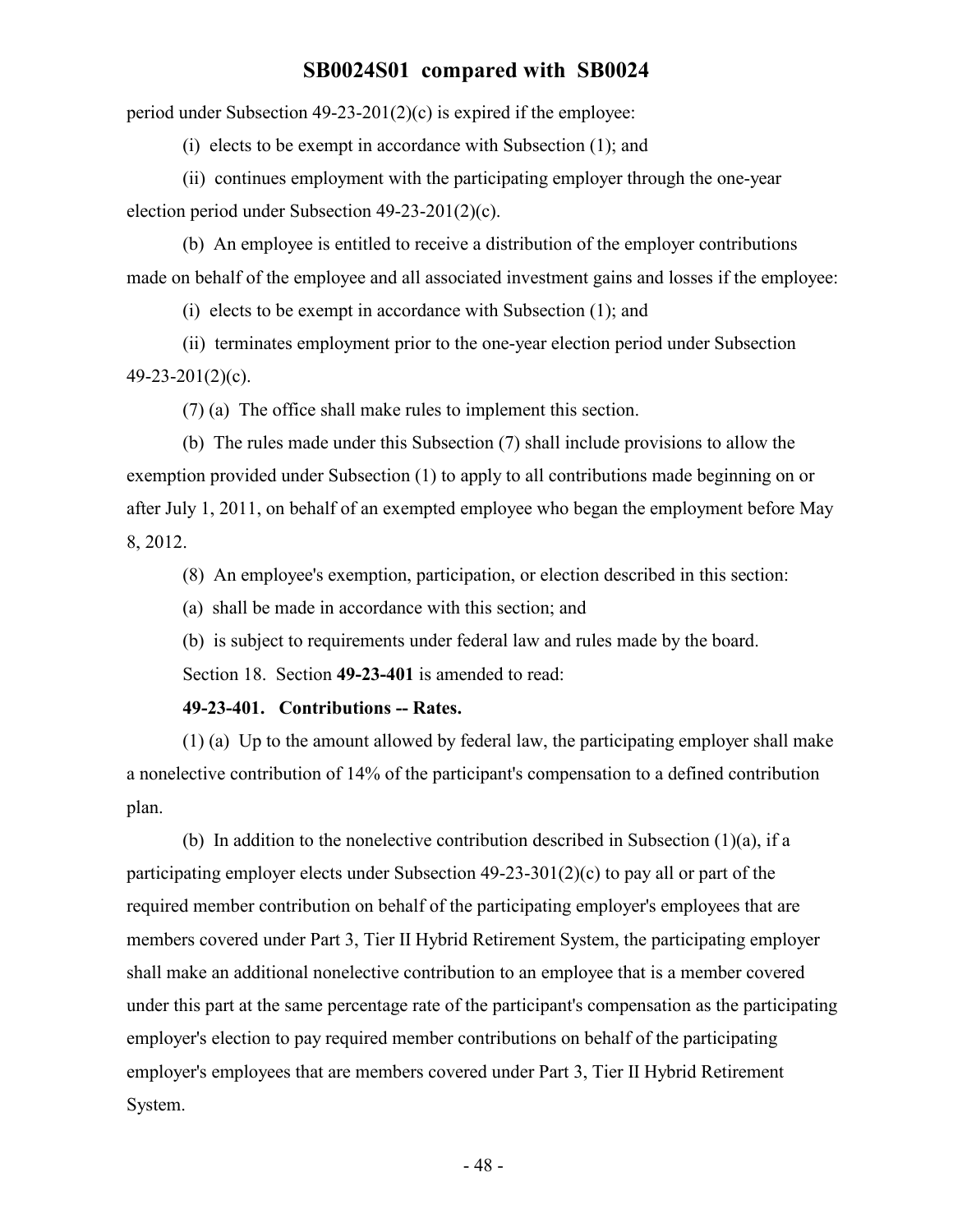(2) (a) The participating employer shall contribute the contributions described in Subsection (1) to a defined contribution plan qualified under Section 401(k) of the Internal Revenue Code [which] that:

(i) is sponsored by the board; and

(ii) has been grandfathered under Section 1116 of the Federal Tax Reform Act of 1986.

(b) The member may make voluntary deferrals to:

(i) the qualified  $401(k)$  plan [which] that receives the employer contribution described in this Subsection (2); or

(ii) at the member's option, another defined contribution plan established by the participating employer.

(c) In addition to the contributions specified under Subsection (2)(a), the participating employer shall pay the corresponding Tier I system amortization rate of the employee's compensation to the office to be applied to the employer's corresponding Tier I system liability.

(3) (a) Except as provided under Subsection (3)(c), the total amount contributed by the participating employer under Subsection (2)(a) vests to the member upon accruing four years of service credit under this title.

(b) The total amount contributed by the member under Subsection (2)(b) vests to the member's benefit immediately and is nonforfeitable.

(c)  $(i)$  Upon filing a written request for exemption with the office, an eligible employee is exempt from the vesting requirements of Subsection (3)(a) in accordance with Section 49-23-203.

(ii) An employee who is exempt under this Subsection  $(3)(c)$  is not eligible for additional service credit in the plan for the period of exempt employment.

(d) (i) Years of service credit under Subsection (3)(a) includes any fraction of a year to which the member may be entitled.

(ii) At the time of vesting, if a member's years of service credit is within one-tenth of one year of the total years required for vesting, the member shall be considered to have the total years of service credit required for vesting.

(4) (a) Contributions made by a participating employer under Subsection (2)(a) shall be invested in a default option selected by the board until the member is vested in accordance with Subsection  $(3)(a)$ .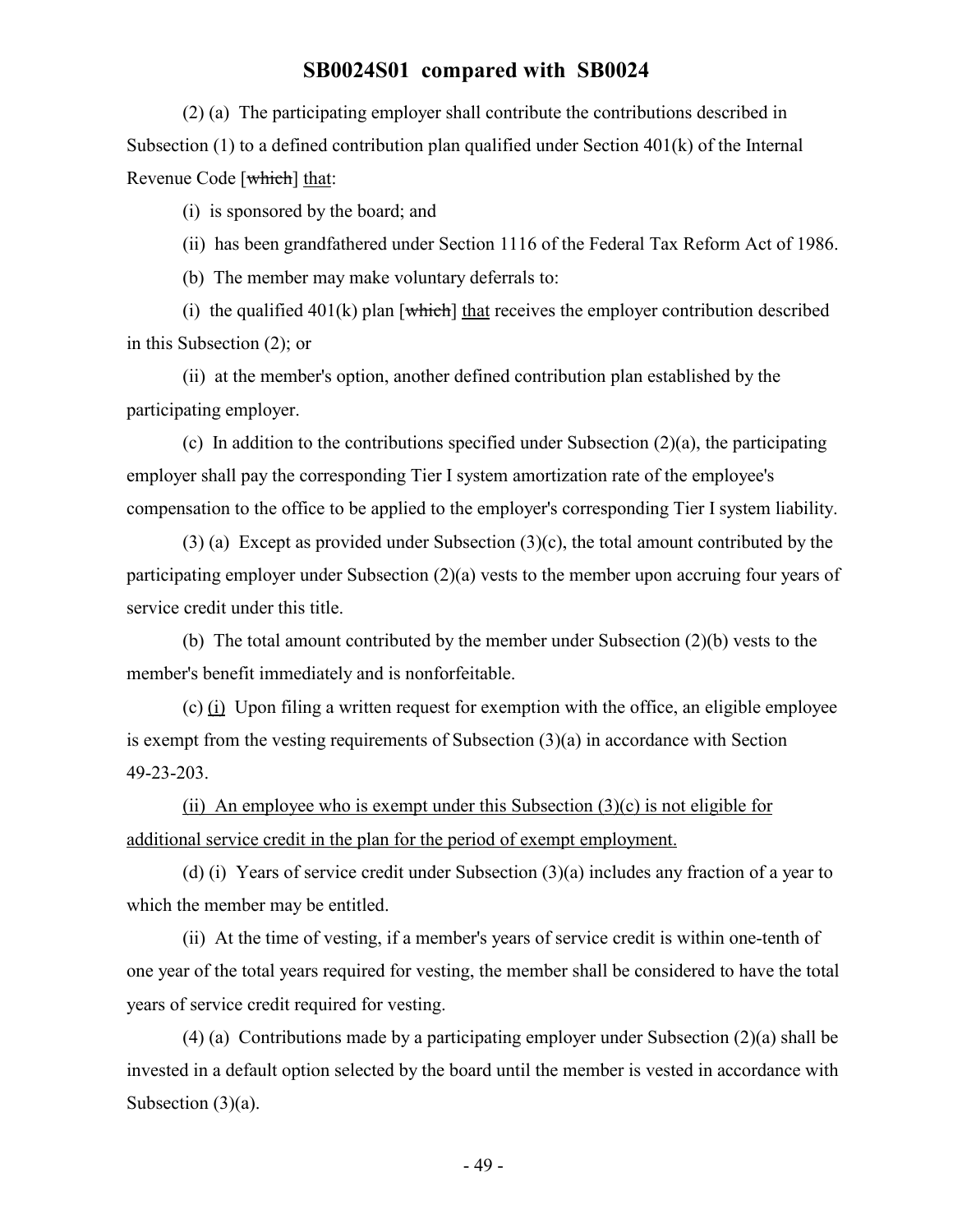(b) A member may direct the investment of contributions, including associated investment gains and losses, made by a participating employer under Subsection (2)(a) only after the contributions have vested in accordance with Subsection (3)(a).

(c) A member may direct the investment of contributions made by the member under Subsection (3)(b).

(5) No loans shall be available from contributions made by a participating employer under Subsection (2)(a).

(6) No hardship distributions shall be available from contributions made by a participating employer under Subsection (2)(a).

(7) (a) Except as provided in Subsection (7)(b), if a member terminates employment with a participating employer prior to the vesting period described in Subsection (3)(a), all contributions made by a participating employer on behalf of the member under Subsection (2)(a), including associated investment gains and losses are subject to forfeiture.

(b) If a member who terminates employment with a participating employer prior to the vesting period described in Subsection (3)(a) subsequently enters employment with the same or another participating employer within 10 years of the termination date of the previous employment:

(i) all contributions made by the previous participating employer on behalf of the member, including associated investment gains and losses, shall be reinstated upon the member's employment as a regular full-time employee; and

(ii) the length of time that the member worked with the previous employer shall be included in determining whether the member has completed the vesting period under Subsection  $(3)(a)$ .

(c) The office shall establish a forfeiture account and shall specify the uses of the forfeiture account, which may include an offset against administrative costs of employer contributions made under this section.

(8) The office may request from any other  $\lceil \frac{\text{qualified }401(k)}{\text{plan under Subsection}} \rceil$  $(2)(b)(ii)$  any relevant information pertaining to the maintenance of [its] the plan's tax qualification under the Internal Revenue Code.

(9) The office may take any action  $[$ which in its<sup>†</sup> that in the office's judgment is necessary to maintain the tax-qualified status of  $[\text{its}]$  the office's 401(k) defined contribution